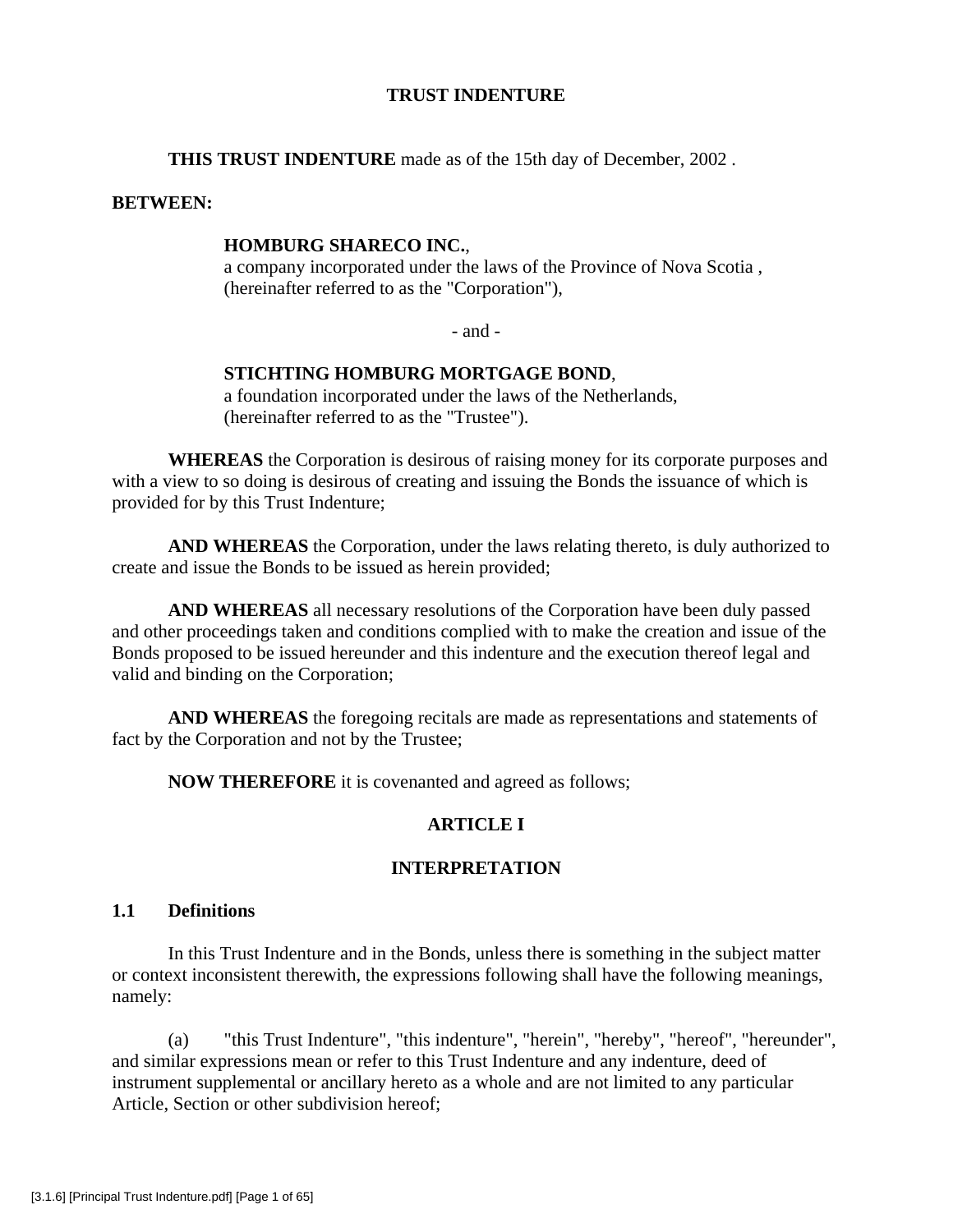(b) "Affiliate" means an affiliated body corporate as defined in the CBCA;

(c) "Bonds" means Bonds of the Corporation issued or to be issued hereunder for the time being outstanding and entitled to the benefit of the security hereby created;

(d) "Bondholders' Request" means an instrument signed in one or more counterparts by the holder or holders of not less than 10% in principal amount of the Bonds outstanding for the time being requesting the Trustee to take some action or proceeding specified therein;

(e) "Business Day" means any day upon which chartered banks are open for business in Halifax, Nova Scotia;

(f) "CAD" and "\$" means lawful money of Canada;

(g) "Cash" means lawful money of Canada or Euros, as the case may be, and any amounts thereof represented by certificates of deposit or other acknowledgments of indebtedness maturing within one year of any Canadian chartered bank;

(h) "CBCA" means the *Canada Business Corporations Act*, R.S.C. 1985, c.C-44, as the same is amended from time to time;

(i) "Certificate of the Corporation", "Written Order of the Corporation" and "Written Request of the Corporation" mean, respectively, a certificate, written order and written request under the seal of the Corporation signed in the name of the Corporation by the President or any Vice President together with the Secretary or an Assistant Secretary of the Corporation;

(j) "Certified Resolution" means a copy of a resolution certified by the President, any Vice-President or the Secretary of the Corporation under its seal to have been duly passed by the directors of the Corporation and to be in full force and effect on the date of such certification, unamended;

(k) "Corporation" means Homburg Shareco Inc. and any successor corporation which shall have complied with the provisions of Article XVIII;

(l) "Corporation's auditors" means an independent firm of chartered accountants duly appointed as auditors of the Corporation and acceptable to the Trustee;

(m) "Counsel" means a barrister or solicitor or firm of barristers and solicitors (who may be counsel for the Corporation) acceptable to the Trustee;

(n) "director" means a director of the Corporation for the time being and "directors" or "board of directors" means the board of directors of the Corporation or whenever duly empowered the executive committee, if any, of the board of directors of the Corporation, and reference to action by the directors means action by the directors of the Corporation as a board or action by the executive committee of the board;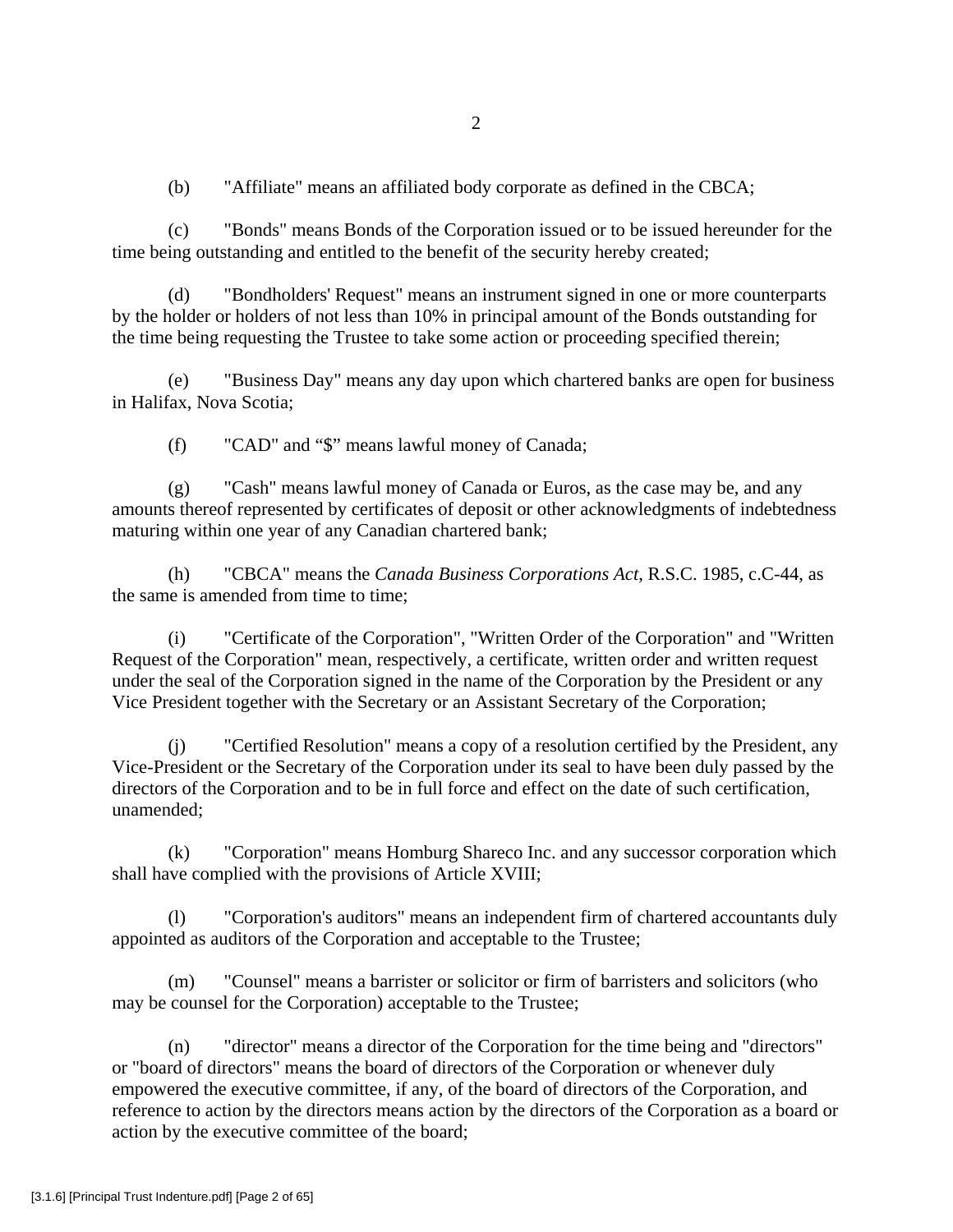(o) "Event of Default" has the meaning specified in Section 13.1;

(p) "Guarantee Agreement" means the guarantee of the Guarantor referred to in Section 8.10;

(q) "Guarantor" means Homburg Invest Inc.;

(r) "Homburg CAD Mortgage Bond 1" has the meaning specified in Section 3.1(c);

(s) "Homburg Euro Mortgage Bond 1" has the meaning specified in Section 3.1(d);

(t) "Homburg Mortgage Bond 1" includes bonds designated as Homburg Euro Mortgage Bond 1 bonds and bonds designated as Homburg CAD Mortgage Bond 1;

(u) "Homburg Mortgage Bond 1 Collateral" means certain assets of the Corporation described in Appendix C annexed hereto;

(v) "Homburg Mortgage Bond 1 Issue Date" has the meaning specified in Section  $3.1(b)$ ;

(w) "Minor Title Defects" means title defects or irregularities which, in the opinion of Counsel, are of a minor nature and in the aggregate will not materially impair the use of the property for the purposes for which it is held or materially affect the security for the Bonds, including, without limitation, irregularities or deficiencies in the recorded evidence of title to real or immovable property which in the opinion of Counsel can be cured by proceedings within the exclusive power of the Corporation or which in the opinion of Counsel are not of a very serious under the facts and circumstances of the case;

(x) "Mortgaged Premises" at any time means all property and assets which are at that time charged or intended to be charged by the Corporation with the payment of the moneys intended to be secured hereby;

(y) "Trustee" means Stichting Homburg Mortgage Bond or its successor for the time being in the trusts hereby created.

 Words importing the singular number include the plural and *vice versa* and words importing the masculine gender include the feminine and neuter genders and words importing persons shall include individuals, corporations, partnerships, trusts, associations and other entities.

# **1.2** *Meaning o***f "***Outstanding***"** *for Certain Purposes*

 Every Bond certified and delivered by the Trustee hereunder shall be deemed to be outstanding until it shall be cancelled or delivered to the Trustee for cancellation or moneys for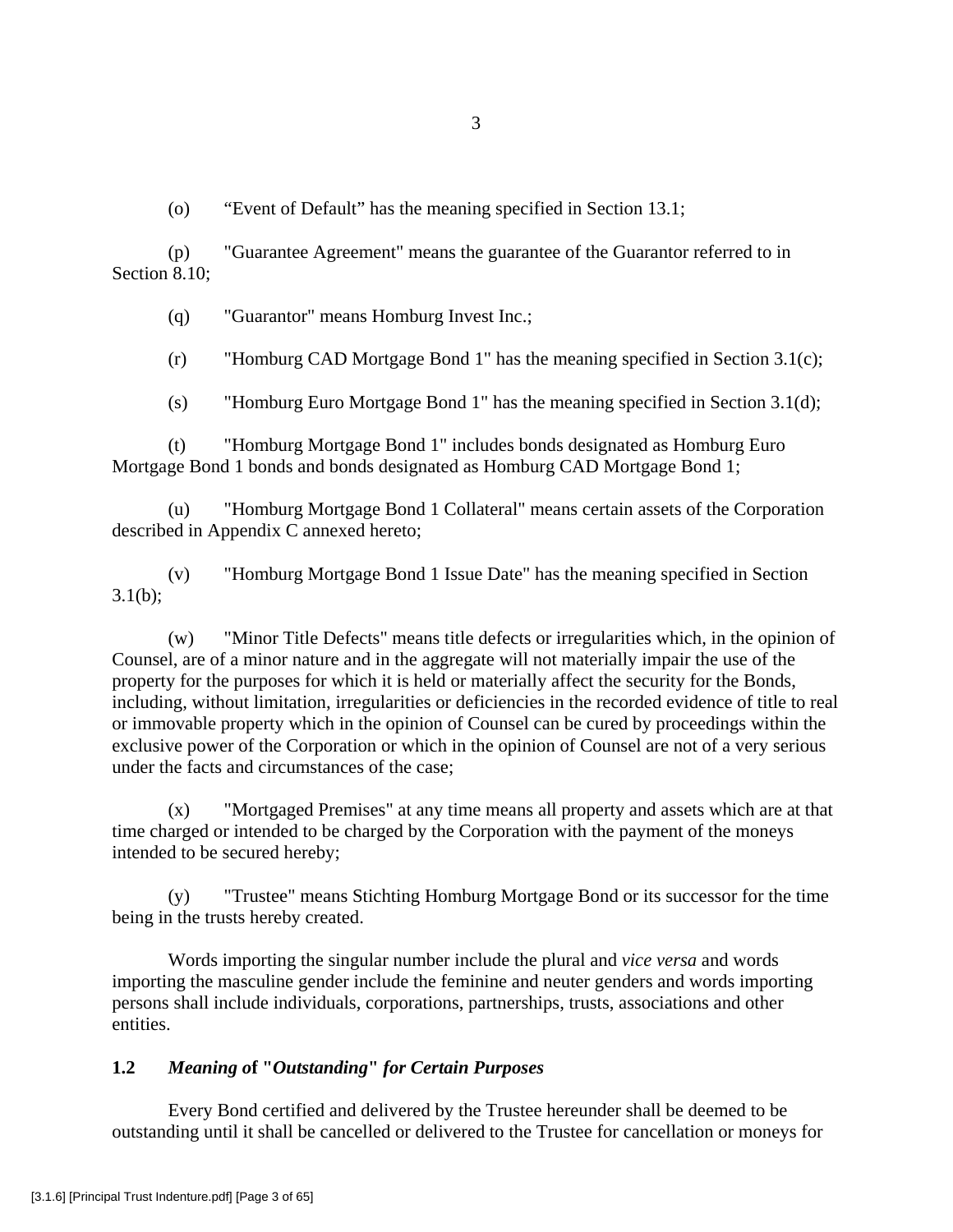the payment thereof shall be set aside under Section 4.9 or Article XIV, as the case may be, provided that:

 (a) Bonds which have been partially redeemed shall be deemed to be outstanding only to the extent of the unredeemed part of the principal amount thereof;

 (b) where a new Bond has been issued in substitution for a Bond which has been lost, stolen or destroyed, only one of them shall be counted for the purpose of determining the aggregate principal amount of Bonds outstanding; and

 (c) for the purposes of any provision of this Trust Indenture entitling holders of outstanding Bonds to vote, sign consents, requisitions or other instruments or take any other action under this Trust Indenture, Bonds owned directly or indirectly, legally or equitably by the Corporation or any Affiliate shall be disregarded except that:

(i) for the purpose of determining whether the Trustee shall be protected in relying on any such vote, consent, requisition or other action, only the Bonds which the Trustee knows are so owned shall be so disregarded; and

(ii) Bonds so owned which have been pledged in good faith other than to the Corporation or an Affiliate shall not be so disregarded if the pledgee shall establish to the satisfaction of the Trustee the pledgee's right to vote such Bonds in his discretion free from the control of the Corporation and its Affiliates.

# **1.3** *Interpretations Not Affected by Headings, etc.*

 The division of this Trust Indenture into Articles and Sections, the provision of a table of contents and the insertion of headings are for convenience of reference only and shall not affect the construction or interpretation hereof.

# **1.4** *Applicable Law*

 This Trust Indenture and the Bonds shall be construed in accordance with the laws of the Province of Nova Scotia and the federal laws of Canada applicable therein, and shall be treated in all respects as Nova Scotia contracts.

# **1.5** *Appendices*

The following Appendices are incorporated into and form parts of this Trust Indenture:

- Appendix A Form of Homburg CAD Mortgage Bond 1
- Appendix B Form of Homburg Euro Mortgage Bond 1
- Appendix C Homburg Mortgage Bond 1 Collateral
- Appendix D Guarantee Agreement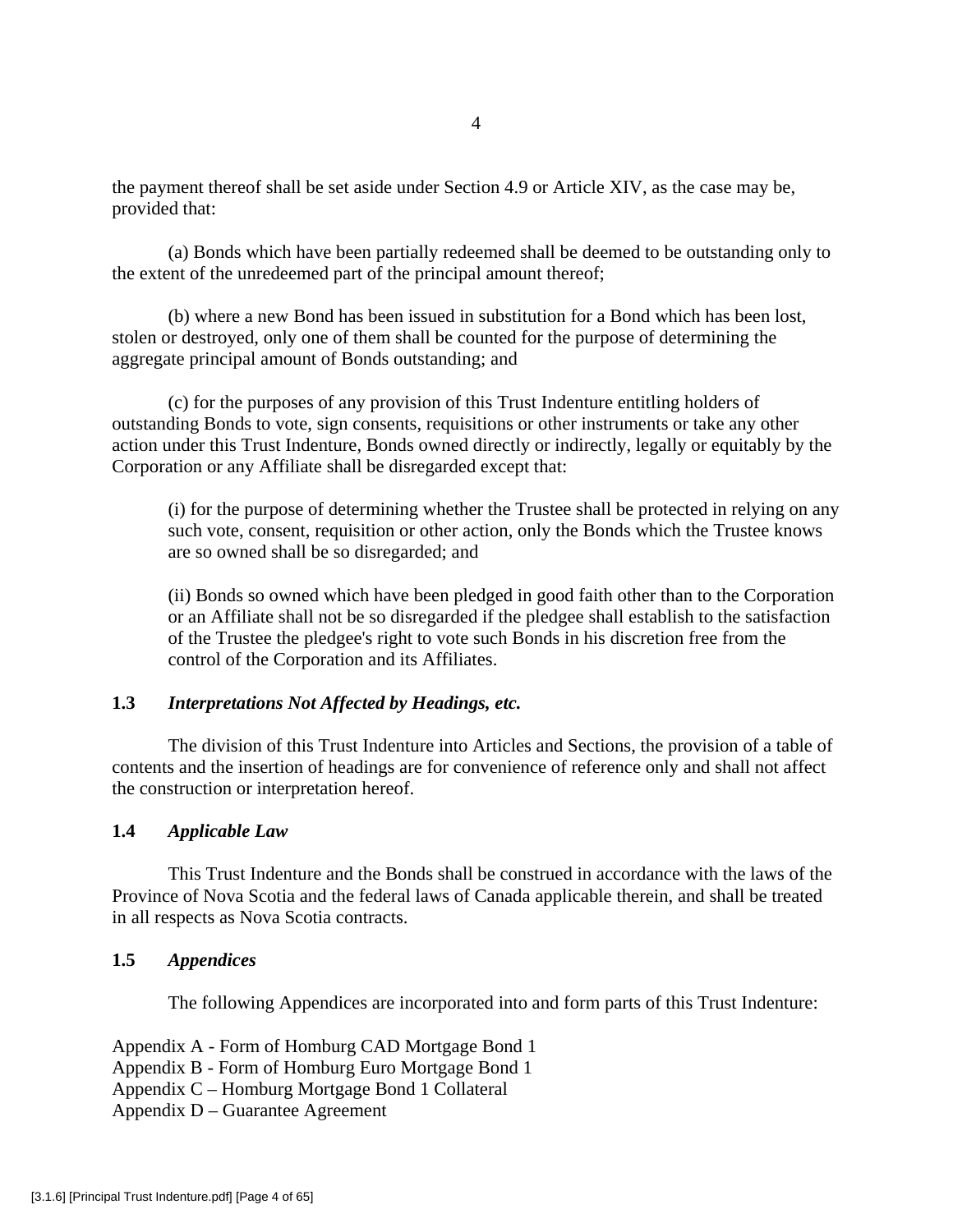## **1.6 Meaning of certain terms**

 Any reference herein to the Trust Indenture is a reference to the Trust Indenture as amended, re-stated, novated or supplemented from time to time. The term amendment shall, in the case hereof, also be held to include any amendment of the conditions under which the Bonds hereby are issued.

## **ARTICLE II**

## **THE BONDS**

# **2.1** *No Fixed Limitation*

 The aggregate principal amount of Bonds which may be issued under this indenture is unlimited but Bonds may be issued hereunder only upon the terms and subject to the conditions herein provided.

# **2.2** *Issuance in Series*

 The Bonds may be issued in one or more series, subject to compliance with the provisions and conditions hereinafter set forth. Subject to the provisions hereof, the Bonds of each such series (other than the Homburg Mortgage Bond 1 bonds hereinafter mentioned, which shall have the attributes set out in this Trust Indenture) shall bear such date or dates and mature on such date or dates, shall bear interest at such rate or rates, may be issued in such denominations, may be redeemable before maturity in such manner and subject to payment of such premium, or without premium, may be payable as to principal, interest and premium, if any, at such place or places and in such currency or currencies, may be repayable at the option of the holder on such date or dates, may provide for such sinking fund, if any may contain such provisions for the interchange or transfer of Bonds of the same series of different denominations or forms, may have attached thereto and/or issued therewith warrants entitling the holders to subscribe for or purchase shares or other securities of the Corporation or otherwise upon such terms, may give the holders thereof the right to convert the same into shares or other securities of the Corporation or otherwise upon such terms and may contain such other provisions, not inconsistent with the provisions of this Trust Indenture, as may be determined by resolution of the directors passed at or prior to the time of issue thereof and expressed in an indenture supplemental hereto providing for the issuance of the Bonds of such series and (to such extent as the directors may deem appropriated) in the Bonds of such series. At the option of the Corporation, the maximum principal amount of Bonds of any series may be limited, such limitation to be expressed in the supplemental indenture providing for the issuance of the Bonds of such series and in the Bonds of such series.

# **2.3** *Form of Bonds*

 The Bonds of any series may be of different denominations and forms (either coupon Bonds or fully registered Bonds or both) and may contain such variations of tenor and effect, not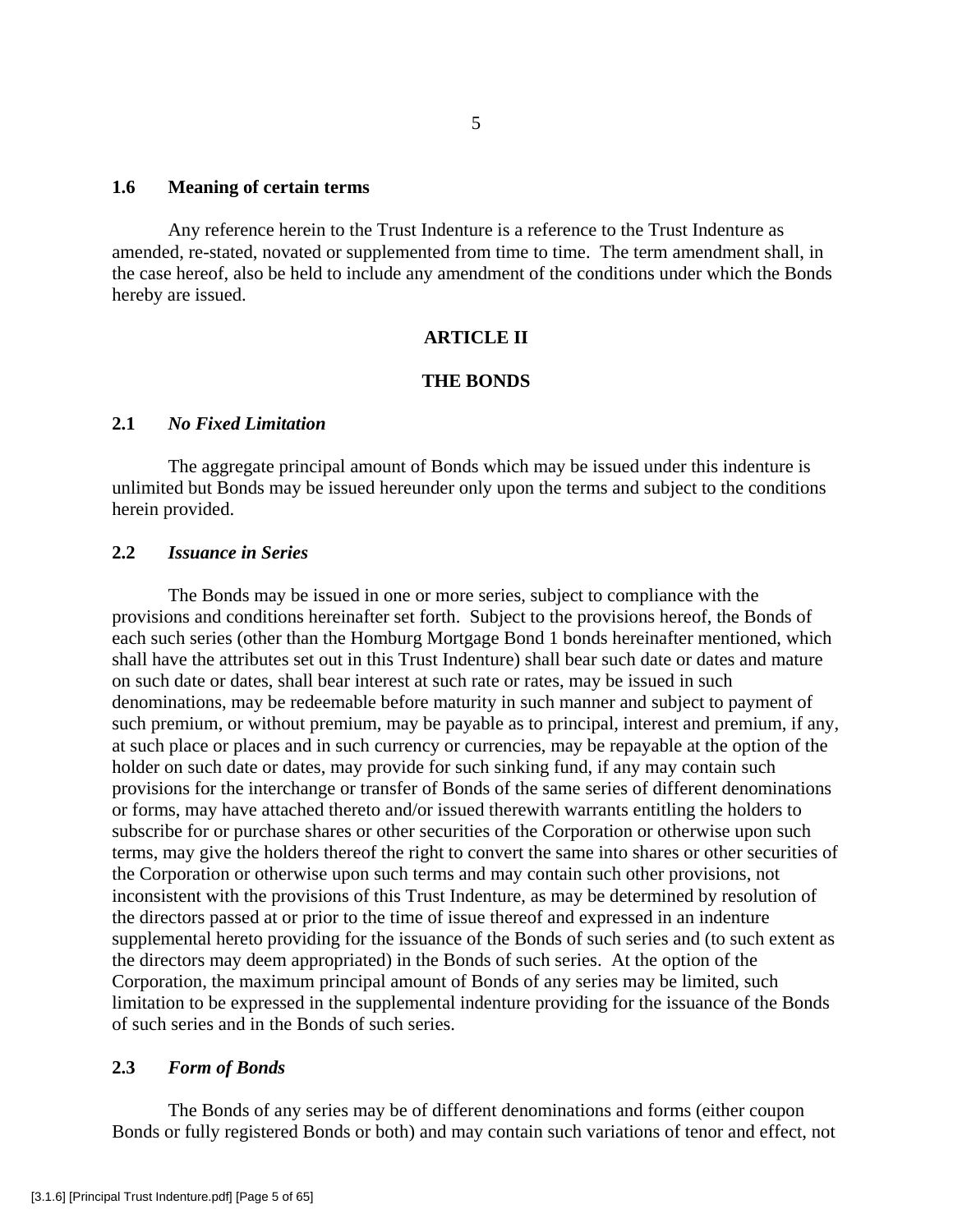inconsistent with the provisions of this Trust Indenture, as are incidental to such differences of denomination and form, including variations in the provisions for the exchange of Bonds of different denominations or forms and in the provisions for the registration or transfer of Bonds and any series of Bonds (other than the Homburg Mortgage Bond 1 bonds) may consist of Bonds having different dates of issue, different dates of maturity, different rates of interest, different redemption prices (if any) and different sinking fund provisions (if any) and may consist partly of Bonds carrying the benefit of a sinking fund and partly of Bonds with no sinking fund. The Bonds of each particular series shall be designated and numbered in any manner prescribed by the Corporation with the approval of the Trustee.

 Subject to the foregoing provisions and subject to any limitations as to the maximum principal amount of Bonds of any particular series, any of the Bonds may be issued as part of any series of Bonds previously issued, in which case they shall bear the same designation and designating letters as have been applied to such similar prior issue and shall be numbered consecutively upwards in respect of each denomination of Bonds in like manner and following the numbers of the Bonds of such prior issue.

 All series of Bonds (other than the Homburg Mortgage Bond 1 bonds) which may at any time be issued hereunder and the coupons, if any, appertaining thereto and the certificate of the Trustee endorsed on such Bonds may be in such form or forms as the directors shall by resolution determine at the time of the first issue of any series or part of a series of such Bonds and as shall be approved by the Trustee.

 The Bonds of any series may be engraved, lithographed, printed or typewritten, or partly in one form and partly in another, as the Corporation may determine; provided that if the Bonds of any series are issued in typewritten form, the Corporation will on demand of any holder or holders thereof make available within a reasonable time after such demand without expense to such holder or holders Bonds which are engraved, lithographed or printed in exchange therefor.

## **2.4** *Signature on Bonds and Coupons*

 All Bonds shall be under the seal of the Corporation or a facsimile thereof (which shall be deemed to be the seal of the Corporation) and shall be signed (either manually or by facsimile signature) by the President or a Vice-President and by the Secretary or the Treasurer or an Assistant Secretary or an Assistant Treasurer of the Corporation holding office at the time of signing. Interest coupons attached to coupon Bonds shall have reproduced thereon the facsimile signature of the present or any future Secretary or the present or any future Treasurer of the Corporation. A facsimile signature upon any of the Bonds and/or coupons shall for all purposes of this Trust Indenture be deemed to be the signature of the person whose signature it purports to be and to have been signed at the time such facsimile signature is reproduced and notwithstanding that any person whose signature, either manual or in facsimile, may appear on the Bonds or coupons is not at the date of this Trust Indenture or at the date of the Bonds or at the date of the certifying and delivery thereof, the President, a Vice-President, the Secretary, the Treasurer, an Assistant Secretary or an Assistant Treasurer, as the case may be, of the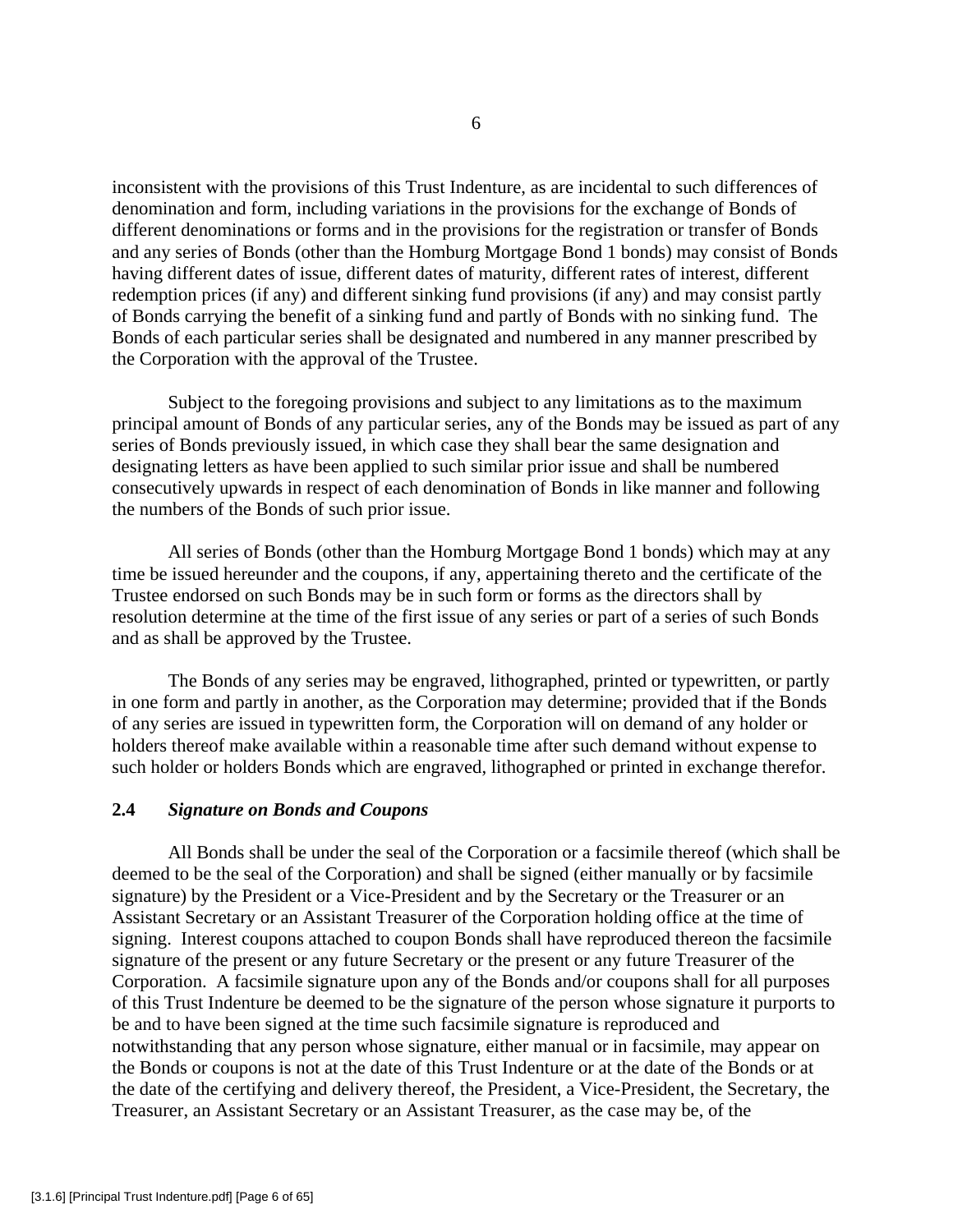Corporation, such Bonds or coupons shall be valid and binding upon the Corporation and entitled to the security of this indenture.

# **2.5** *Certification*

 No Bond shall be issued or, if issued, shall be obligatory, or shall entitle the holder to the benefits of this indenture or to the security hereby created, until it has been certified by or on behalf of the Trustee substantially in one of the forms set out in Appendix A or Appendix B hereof or in some other form approved by the Trustee. Such certificate on any Bond shall be conclusive evidence that such Bond is duly issued, is a valid obligation of the Corporation and is secured hereby and entitled to the benefits hereof.

 The certificate of the Trustee signed on the Bonds or interim Bonds shall not be construed as a representation or warranty by the Trustee as to the validity of this Trust Indenture or of said Bonds or their issuance and the Trustee shall in no respect be liable or answerable for the use made of said Bonds or any of them or the proceeds thereof. The certificate of the Trustee signed on the said Bonds or interim Bonds shall, however, be a representation and warranty by the Trustee that said Bonds or interim Bonds have been duly certified by or on behalf of the Trustee pursuant to the provisions of this Trust Indenture.

# **2.6** *Interim Bonds*

 Pending the preparation and delivery to the Trustee of definitive Bonds of any series or part of a series, the Corporation may execute in lieu thereof (but subject to the same provisions, conditions and limitations as herein set forth) and the Trustee may certify interim printed or typewritten Bonds, in such form and in such denominations and with such appropriate omissions, insertions and variations as may be approved by the Trustee and the Secretary or the Treasurer or an Assistant Secretary or an Assistant Treasurer of the Corporation (whose certification or signature, either manual or in facsimile, as the case may be, on any such interim Bond shall be conclusive evidence of such approval) entitling the holders thereof to definitive Bonds of such series or part of a series in any authorized denominations and forms when the same are prepared and ready for delivery, without expense to the holders, but the total amount of interim Bonds of any series or part of a series so issued shall not exceed the total amount of Bonds of such series or part of a series for the time being authorized. Forthwith after the issuance of any such interim Bonds, the Corporation shall cause to be prepared the appropriate definitive Bonds for delivery to the holders of such interim Bonds.

 Any such interim Bonds when duly issued shall, until exchanged for definitive Bonds, entitle the holders thereof to rank for all purposes as Bond holders and otherwise in respect of this indenture to the same extent and in the same manner as though the said exchange had actually been made. When exchanged for definitive Bonds, such interim Bonds shall forthwith be cancelled by the Trustee. Any interest paid upon interim Bonds without coupons shall be noted thereon by the paying agent at the time of payment unless paid by warrant or cheque to the registered holder thereof.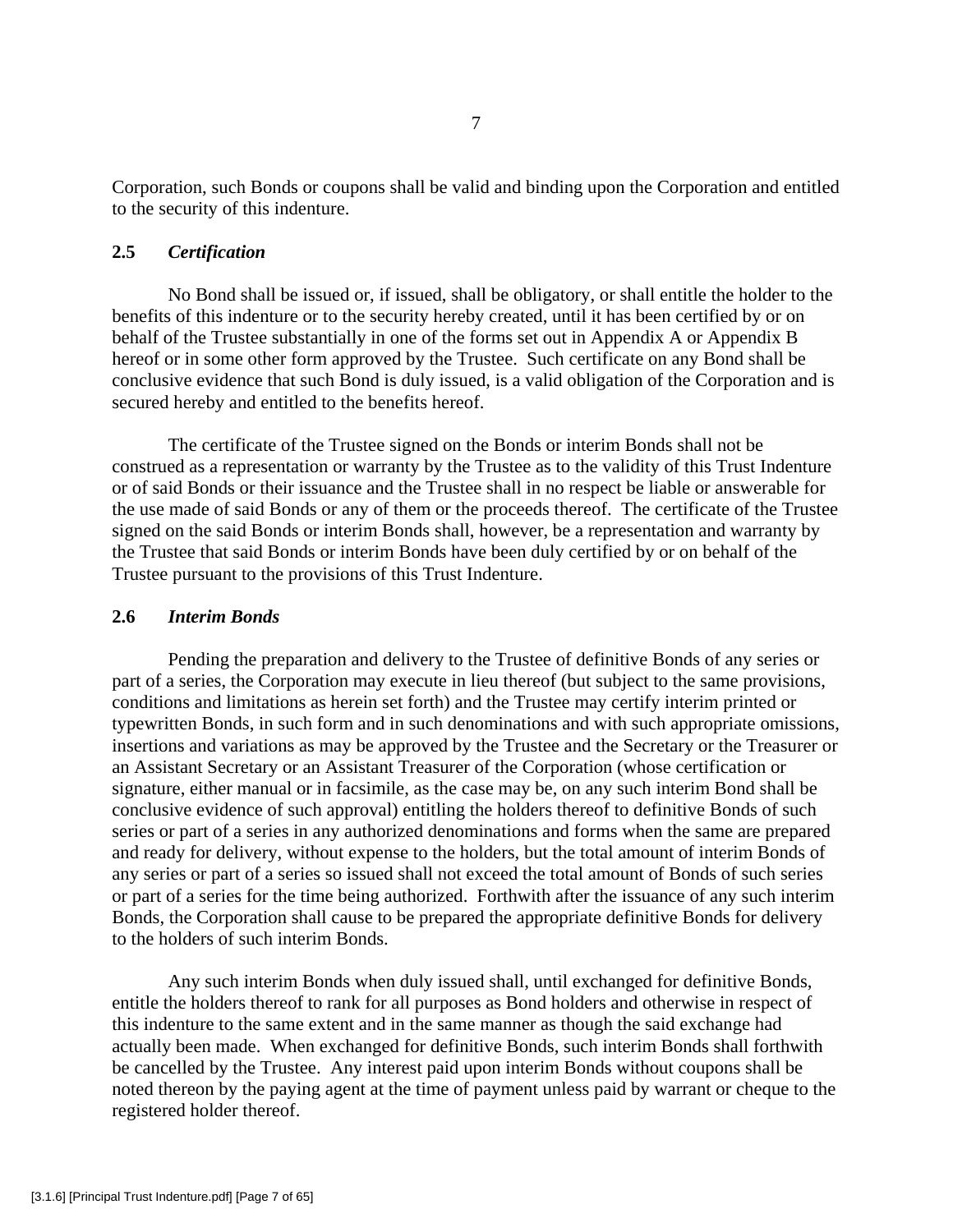## **2.7** *Bonds Not Equally Secured*

 The Bonds may be issued in such amounts, to such persons, on such terms not inconsistent with the provisions of this Trust Indenture and either at par or at a discount or at a premium as the directors may determine. The security for Bonds issued hereunder, if any, shall be limited to specific assets of the Corporation and Bonds of different series are not equally and rateably secured hereby.

# **2.8** *Pledge of Bonds*

 All or any of the Bonds may be pledged, hypothecated or charged from time to time by the Corporation as security for advances or loans to or for indebtedness or other obligations or liabilities of the Corporation, and, when redelivered to the Corporation or its nominees on or without payment, satisfaction, release or discharge in whole or in part of any such advances, loans, indebtedness, obligations or liabilities shall be forthwith delivered to the Trustee and shall be cancelled by it, and no Bonds shall be issued in substitution therefor except upon due compliance by the Corporation with the provisions of Section 3.6.

# **2.9** *Issue in Substitution for Lost Bonds*

 (a) In case any of the Bonds issued and certified hereunder shall become mutilated or be lost, stolen or destroyed, the Corporation in its discretion may issue and thereupon the Trustee shall certify and deliver a new Bond of like date and tenor upon surrender and cancellation of the mutilated Bond, in the case of a lost, destroyed or stolen Bond, in lieu of and in substitution for the same and the substituted Bond shall be in a form approved by the Trustee and shall be entitled to the security hereof and rank equally in accordance with its terms with all other Bonds issued or to be issued hereunder.

 (b) The applicant for a new Bond pursuant to this Section shall bear the cost of the issue thereof and in case of loss, destruction or theft shall, as a condition precedent to the issue thereof, furnish to the Corporation and to the Trustee such evidence of ownership and of loss, destruction of theft of the Bond so lost, destroyed or stolen as shall be satisfactory to the Corporation and to the Trustee in their discretion and such applicant may also be required to furnish indemnity in amount and form satisfactory to them in their discretion and shall pay the reasonable charges of the Corporation and the Trustee in connection therewith.

## **2.10** *Commencement of Interest*

 (a) All Bonds issued hereunder, whether originally or in exchange or substitution for previously issued Bonds, shall bear interest from their date (or from such other date as may be expressed in such Bonds) or from the last interest payment date to which full interest shall have been paid or made available for payment on the outstanding Bonds of the same series and date of maturity and having the same interest payment dates, whichever shall be later.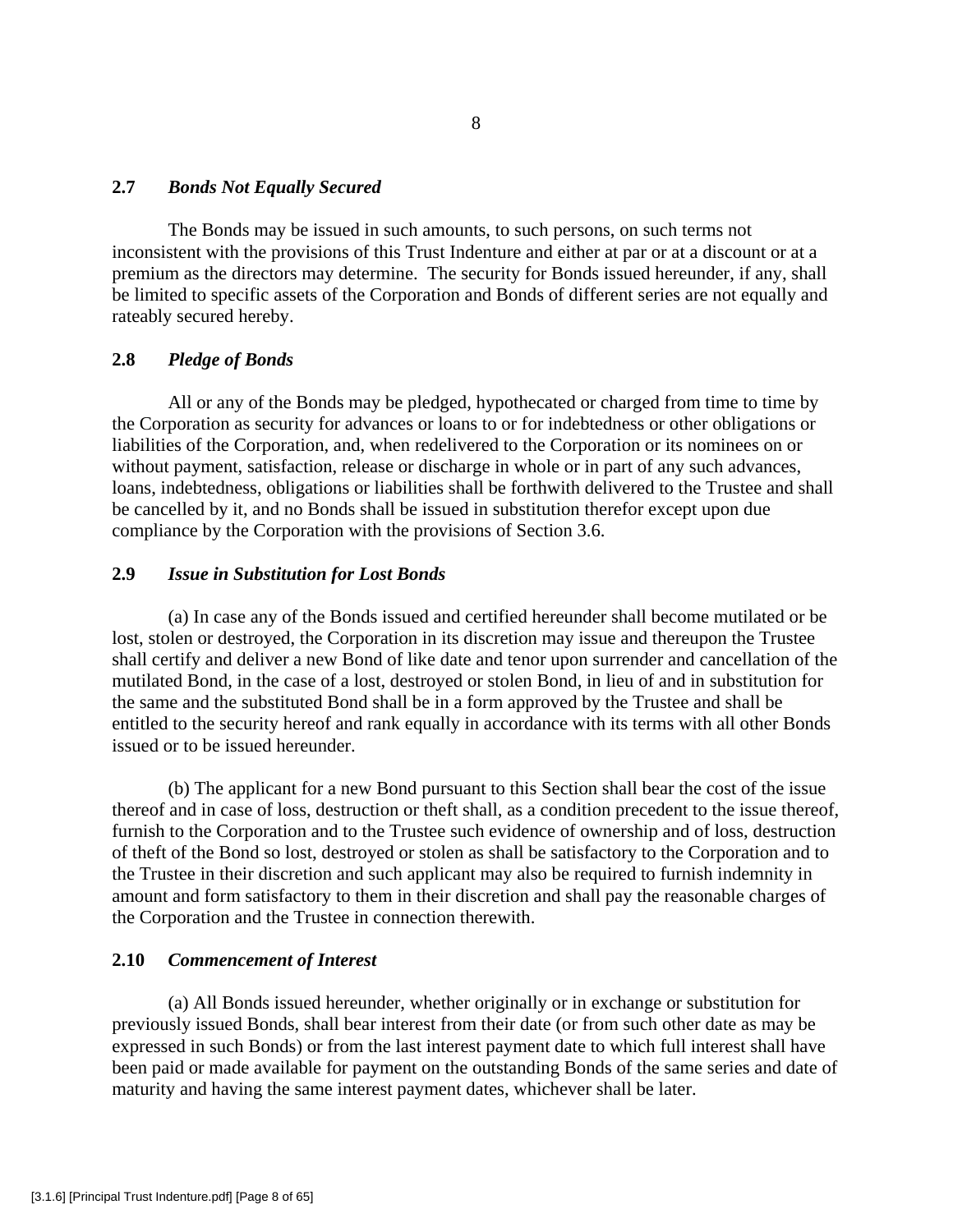(b) The interest payable on each interest payment date shall be deemed to have accrued from day to day during the six-month period ending with the preceding day. Any provision herein for the payment of interest accrued to a specified date shall accordingly mean interest accrued to the end of the preceding day. Interest for any period of less than six months shall be computed, in the case of Bonds denominated in Canadian dollars, on the basis of a year of 365 days and, in the case of Bonds denominated in Euros, on the basis of a year of 360 days.

 (c) Whenever interest is computed on the basis of a year (the "deemed year") which contains fewer than the actual number of days in the calendar year of calculation, such rate of interest shall be expressed as a yearly rate for purposes of the *Interest Act* (Canada) by multiplying such rate of interest by the actual number of days in the calendar year of calculation and dividing such product by the number of days in the deemed year.

## **2.11** *Registration of Bonds*

 (a) The Corporation shall cause to be kept registers hereinafter referred to in which shall be entered the names and addresses of the holders of Bonds and particulars of the Bonds held by them respectively and of all transfers of Bonds. No transfer of a Bond shall be valid unless made on the appropriate register or on one of the appropriate registers by the registered holder or his executors or administrators or other legal representatives or his or their attorney duly appointed by an instrument in writing in form and execution satisfactory to the Trustee, upon compliance with such reasonable requirements as the Trustee and/or other registrar may prescribe, and unless such transfer shall have been duly noted on such Bond by the Trustee or other registrar.

 If Bonds of any series are in a form requiring surrender thereof upon transfer of such Bonds, such Bonds shall be surrendered to the Trustee or other registrar and the Trustee or other registrar shall issue a new Bond in exchange therefor. If Bonds of any series are in a form requiring transfers to be noted on such Bonds, upon any transfer such transfers shall be duly noted on such Bonds by the Trustee or other registrar.

(b) The registers referred to in this Section shall:

(i) with respect to the Homburg Mortgage Bond 1 bonds, be kept by and at the principal office of the Trustee or its agent at Soest, The Netherlands, and at such other place or places and by the Trustee and by such other registrar or registrars, if any, as the Corporation with the approval of the Trustee may designate; and

(ii) with respect to any other series of Bonds, be kept at such place or places and by the Trustee and/or by such other registrar or registrars, if any, as the Corporation with the approval of the Trustee may designate.

 (c) The registered holder of a Bond may at any time and from time to time have such Bond transferred at any of the places at which a register is kept for such Bond pursuant to the provisions of this Section, in accordance with such reasonable regulations as the Trustee may prescribe.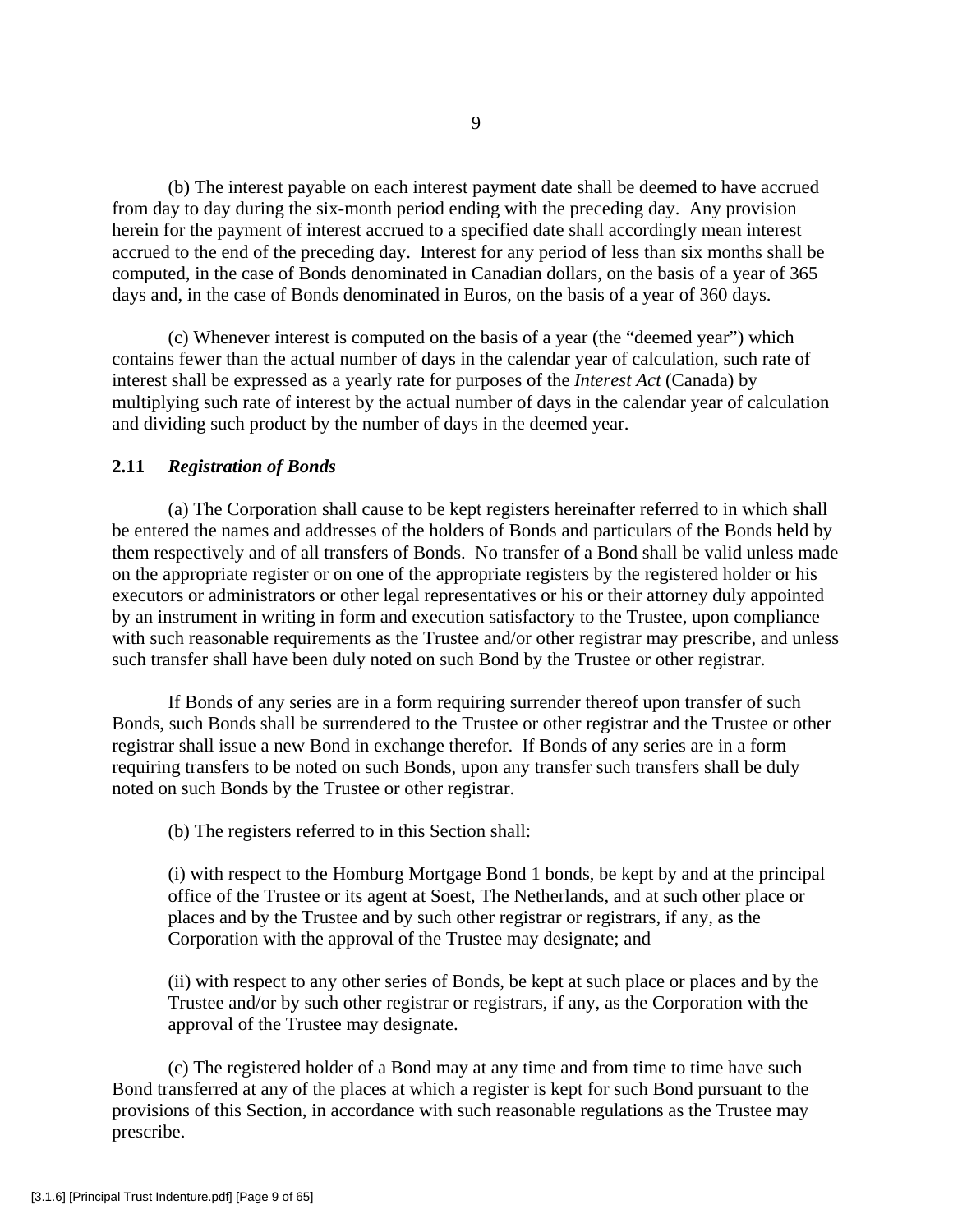The registered holder of a Bond may at any time and from time to time have the registration of such Bond transferred from the register in which the registration thereof appears to another register maintained in another place authorized for that purpose under the provisions of this Trust Indenture upon payment of a reasonable fee to be fixed by the Trustee.

 (d) The Trustee and/or any registrar for any of the Bonds and/or the Corporation shall not be charged with notice of or be bound to see to the execution of any trust, whether express, implied or constructive, in respect of any Bond and may transfer the same on the direction of the registered holder thereof, whether named as trustee or otherwise, as though that person were the beneficial owner thereof.

## **2.12** *Exchanges of Bonds*

 (a) Bonds of any denomination may be exchanged for Bonds of any other authorized denomination or denominations, any such exchange to be for an equivalent aggregate principal amount of Bonds of the same series, carrying the same rate of interest and having the same maturity date, the same redemption and sinking fund provisions, if any, and the same conversion, purchase or other rights, if any. Notwithstanding the foregoing, Homburg CAD Mortgage Bond 1 bonds shall not be exchangeable for Homburg Euro Mortgage Bond 1 bonds and Homburg Euro Mortgage Bond 1 bonds shall not be exchangeable for Homburg CAD Mortgage Bond 1 bonds. All exchanges of Homburg Mortgage Bond 1 bonds permitted hereby shall be made only at the principal office of the Trustee at Soest, The Netherlands or at such other office of the Trustee or at the office of such other registrar or registrars as may form time to time be designated by the Corporation for such purpose with the approval of the Trustee or such other registrar. Exchanges of Bonds of any other series shall be made at such place or places as shall be designated by the Corporation for that purpose at the time of the creation and issue thereof or from time to time thereafter. Any Bonds tendered for exchange shall be surrendered to the Trustee or appropriate registrar.

 (b) Bonds issued in exchange for Bonds which at the time of such issue have been selected or called for redemption at a later date shall be deemed to have been selected or called for redemption in the same manner and shall have noted thereon a statement to that effect.

 (c) Except as herein otherwise provided, upon any exchange of Bonds of any denomination or form for other Bonds and upon any registration of Bonds and upon any discharge from any such registration and upon any transfer of registered Bonds (other than an exchange of interim Bonds for other interim Bonds or for definitive Bonds or the initial registration of definitive Bonds issued in exchange for bearer interim Bonds) the Trustee or other registrar may make a sufficient charge to reimburse it for any stamps or security transfer tax or other governmental charge required to be paid, and in addition a reasonable charge for its services and may charge a reasonable sum for every Bond issued upon such exchange, registration or transfer, and payment of the said charges shall be made by the party requesting such exchange, registration, discharge from registration or transfer as a condition precedent thereto.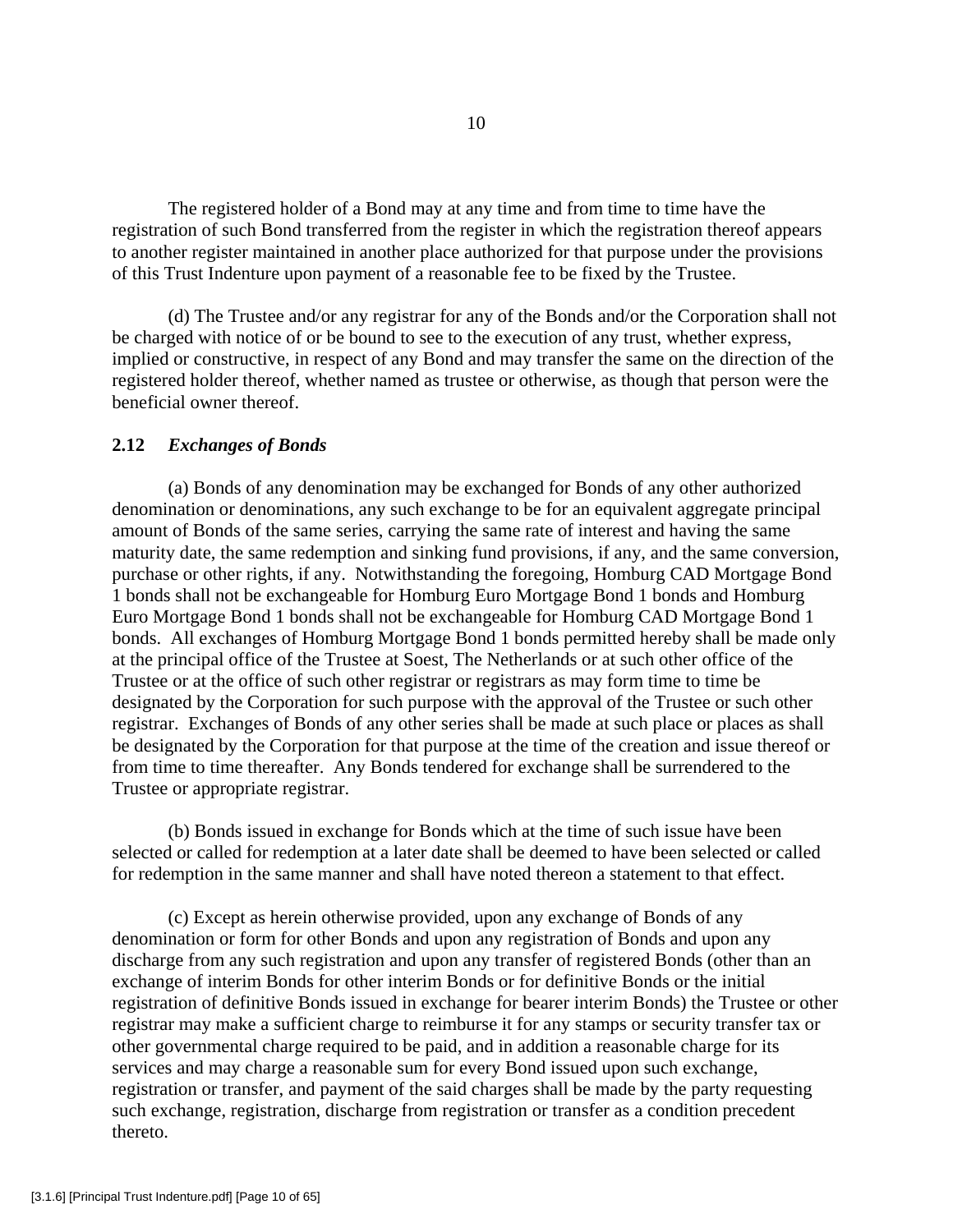#### **2.13** *Registers Open for Inspection*

 The registers hereinbefore referred to shall at all reasonable times be open for inspection by the Corporation, the Trustee or any Bondholder. Every registrar (including the Trustee) shall from time to time when requested so to do by the Corporation or by the Trustee furnish the Corporation or the Trustee with a list of the names and addresses of holders of registered Bonds entered on the register kept by such registrar and showing the principal amount and serial numbers of the Bonds held by each such holder.

# **2.14** *Closing of Registers*

 (a) The Corporation, with the approval of the Trustee, may at any time close any register for any series of Bonds other than those kept at the principal offices of the Trustee at Soest, The Netherlands for Homburg Mortgage Bond 1 bonds, and transfer the registration of any Bonds registered thereon to another register and thereafter such Bonds shall be deemed to be registered on such other register.

 (b) Neither the Corporation nor the Trustee nor any registrar shall be required: (i) to make transfers or exchanges of Bonds on any interest payment date or during the 15 preceding business days; (ii) to make transfers or exchanges of any Bonds on the day of any selection by the Trustee of Bonds to be redeemed or during the 15 preceding business days; or (iii) to make transfers or exchanges of any Bonds which have been selected or called for redemption unless upon due presentation thereof for redemption such Bonds shall not be redeemed.

## **2.15** *Ownership of Bonds and Persons Entitled to Payment*

 (a) The person in whose name any Bond shall be registered shall be deemed and regarded as the owner thereof for all purposes of this Trust Indenture and payment of or on account of the principal of and premium, if any, on such Bond shall be made only to or upon the order in writing of such registered holder and such payment shall be a good and sufficient discharge to the Corporation and the Trustee for the amount so paid. As the interest on Bonds becomes due (except interest payable at maturity or on redemption, which shall be paid upon presentation and surrender of such Bonds for payment) the Corporation shall, at least three days prior to each date on which interest on such Bonds becomes due, forward or cause to be forwarded by prepaid post or courier (or in the event of mail service interruption, by such other means as the Trustee and the Corporation shall determine to be appropriate) to the Trustee a cheque for the interest amount (or, at the Corporation's option, such interest amount may be forwarded to the Trustee by wire transfer), which cheque or wire transfer must be received by the Trustee at least two (2) Business Days prior to each date on which interest on such Bonds is due, and the Trustee shall forward one (1) Business Day prior to each date on which interest on the Bonds is due a cheque or wire transfer in the amount of the interest payable (less any tax required by law to be deducted or withheld) to the persons registered as holders of the Bonds on the date (the "Record Date") which is ten (10) Business Days prior to the date on which interest is due (by prepaid mail or by courier in the case of any payment of interest by cheque and in accordance with the wire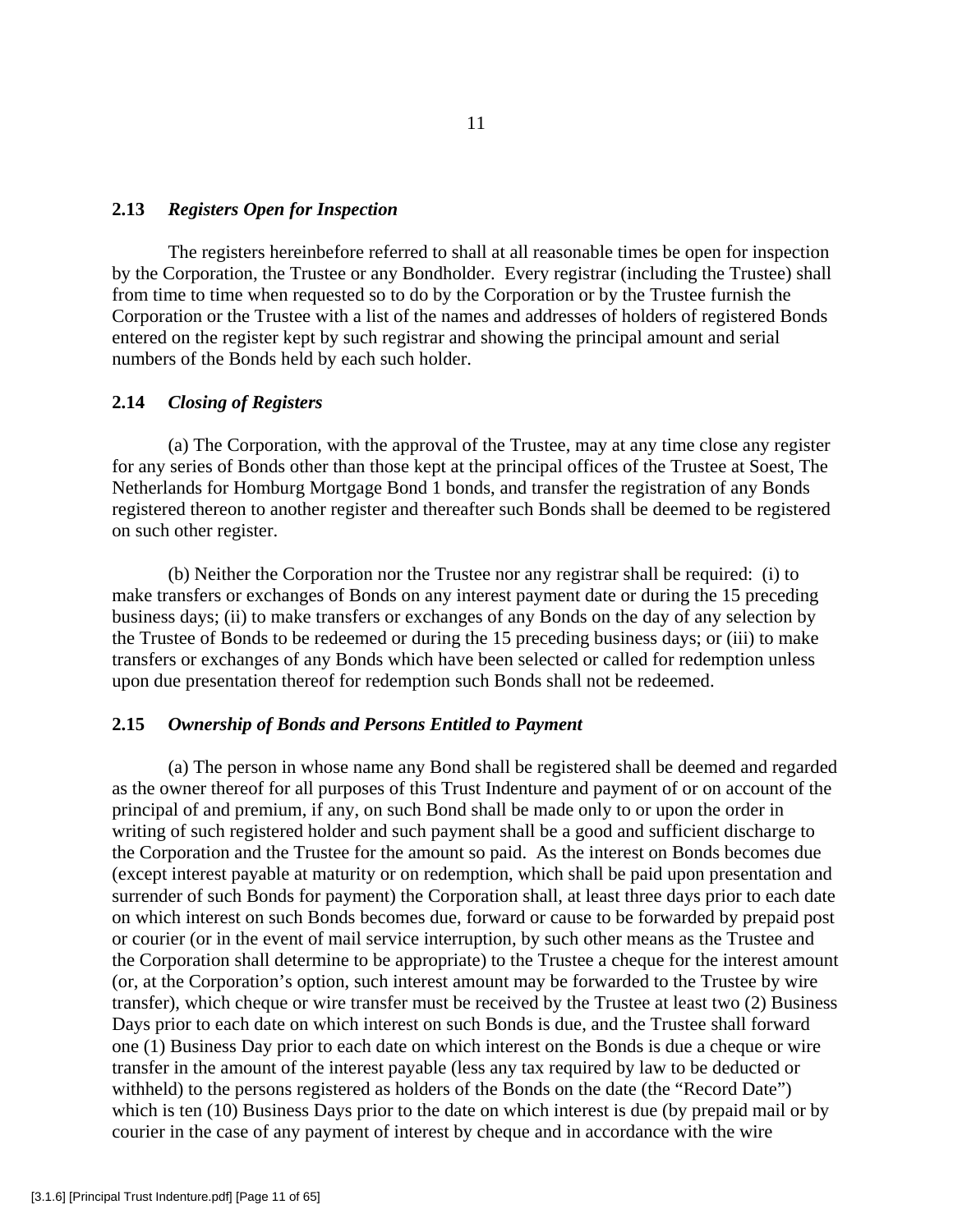instructions of the Bondholder on file with the Trustee in the case of any payment of interest by wire transfer) such that it is received by the holders of the Bonds on the date on which the interest is due. In the case of joint holders, the cheque or wire transfer shall be payable to all such joint holders and shall be sent by the Trustee to the registered address or wire instructions on file with the Trustee of one of such joint holders. The forwarding of such cheque or wire transfer shall satisfy and discharge the liability for interest upon such Bonds to the extent of the sum or sums represented thereby (plus the amount of any tax deducted as required) unless, in the case of payment by cheque, such cheque be not paid on presentation; provided that in the event of the non-receipt of such cheque by the registered holder or loss or destruction thereof, the Trustee upon being furnished with reasonable evidence of such non-receipt, loss or destruction and indemnity reasonably satisfactory to it shall issue to such registered holder a replacement cheque for the amount of such cheque. Neither the Trustee nor the Corporation shall be liable to any Bondholder for any non-receipt of any interest payment by reason of the address or wire instructions of such Bondholder on file with the Trustee being incorrect or incomplete. In no circumstances shall the Trustee be liable to the Bondholders for any interest payment which is received by the Bondholders after the date on which interest on the Bonds is due if such liability arises due to a delay caused by the Trustee receiving funds after the times required by this Section 2.15. The Corporation shall be liable for any such delay and shall hold the Trustee harmless and indemnify the Trustee for any claim made or action taken against the Trustee by the Bondholders as a result of such delay.

 (b) The registered holder for the time being of any Bond shall be entitled to the principal moneys, premium, if any, and interest evidenced by such instruments respectively, free from all equities or rights of set-off or counterclaim between the Corporation and the original or any intermediate holder thereof and all persons may act accordingly and a transferee of a Bond shall, after the appropriate form of transfer is lodged with the registrar and upon compliance with all other conditions in that behalf required by this indenture or by any conditions endorsed on the Bond or by law, be entitled to be entered on any one of the said registers as the owner of such Bond free from all equities or rights of set-off or counterclaim between the Corporation and his transferor or any previous holder thereof, save in respect of equities of which the Corporation is required to take notice by statute or by order of a court of competent jurisdiction.

## (c) INTENTIONALLY DELETED.

 (d) Delivery to the Corporation by a holder of a Bond or the receipt of such holder for the principal moneys, premium, if any, and interest evidenced by such instruments respectively shall be a good discharge to the Corporation, which shall not be bound to enquire into the title of such holder, save as ordered by a court of competent jurisdiction or as required by statute. Neither the Corporation, the Trustee nor any registrar shall be bound to see to the execution of any trust affecting the ownership of any Bond nor be affected by notice of any equity that may be subsisting in respect thereof.

 (e) Where Bonds are registered in more than one name, the principal moneys, premium (if any) and interest from time to time payable in respect thereof may be paid by cheque payable to the order of all such holders, failing joint written instructions from them to the contrary, and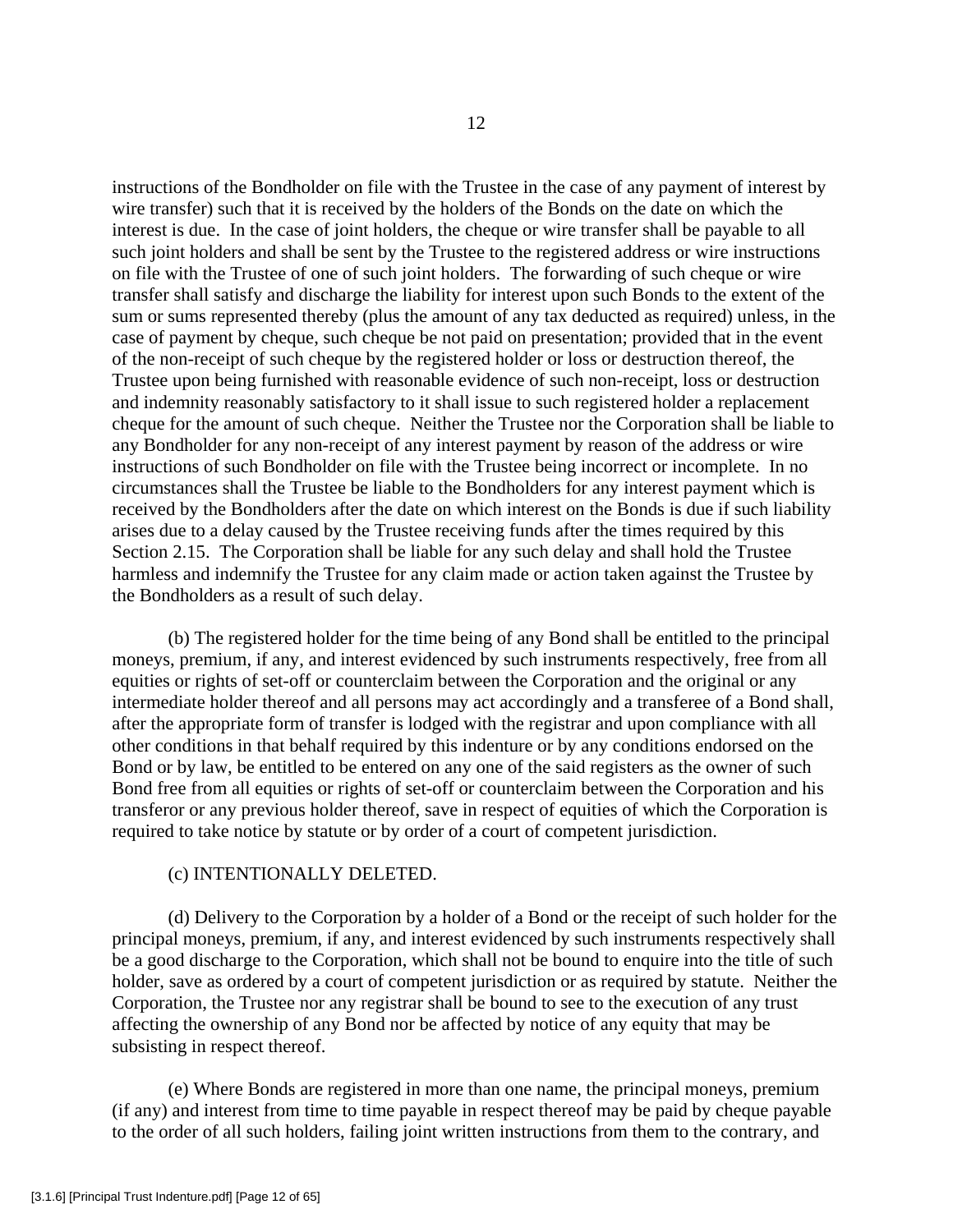the receipt of any one of such holders thereof shall be a valid discharge to the Trustee and any registrar and to the Corporation.

 In the case of the death of one or more joint registered holders, the principal moneys of, premium (if any) and interest on Bonds may be paid to the survivor or survivors of such registered holders whose receipt therefor shall constitute a valid discharge to the Trustee and any registrar and to the Corporation

## **2.16** *Place of Payment*

 Except as otherwise herein provided, all sums which may at any time become payable, whether at maturity or on a declaration or on redemption or otherwise, on account of any Bond or any interest or premium thereon, shall be payable at the address appearing on the appropriate register as hereinbefore mentioned.

# **ARTICLE III**

# **ISSUE AND DELIVERY OF BONDS**

### **3.1** *Form and Terms of Homburg Mortgage Bond 1 bonds*

 (a) The first series of Bonds to be issued hereunder shall be designated as "Homburg Mortgage Bond 1" (herein called the "Homburg Mortgage Bond 1 bonds"). The aggregate principal amount of Homburg Mortgage Bond 1 bonds that may be issued and outstanding hereunder is limited to \$20,000,000 in lawful money of Canada or the equivalent thereof in Euros calculated at the rate of exchange for buying Canadian dollars quoted by ABN AMRO Bank at 10:00 o'clock a.m. (Halifax time) on the Homburg Mortgage Bond 1 Issue Date, provided that if the Issue Date is not a business day, the rate of exchange for buying Canadian dollars quoted by ABN AMRO Bank at 10:00 o'clock a.m. (Halifax time) on the immediately preceding business day shall be used.

 (b) The Homburg Mortgage Bond 1 bonds shall be dated as of December 15 , 2002 (the "Homburg Mortgage Bond 1 Issue Date").

(c) Homburg Mortgage Bond 1 bonds denominated in Canadian dollars shall be designated "Homburg CAD Mortgage Bond 1" and shall bear interest (subject to the provisions of Section 2.10) from the Homburg Mortgage Bond 1 Issue Date at the rate of 10% per annum payable (after as well as before maturity, default and judgment, with interest on overdue interest and premium (if any) at the said rate) on December 31, 2002 and thereafter half-yearly on June 30th and December  $31<sup>st</sup>$  in each year; and shall mature on December 15, 2009.

(d) Homburg Mortgage Bond 1 bonds denominated in Euros shall be designated "Homburg Euro Mortgage Bond 1" and shall bear interest (subject to the provisions of Section 2.10) from the Homburg Mortgage Bond 1 Issue Date at the rate of 8.5% per annum payable (after as well as before maturity, default and judgment, with interest on overdue interest and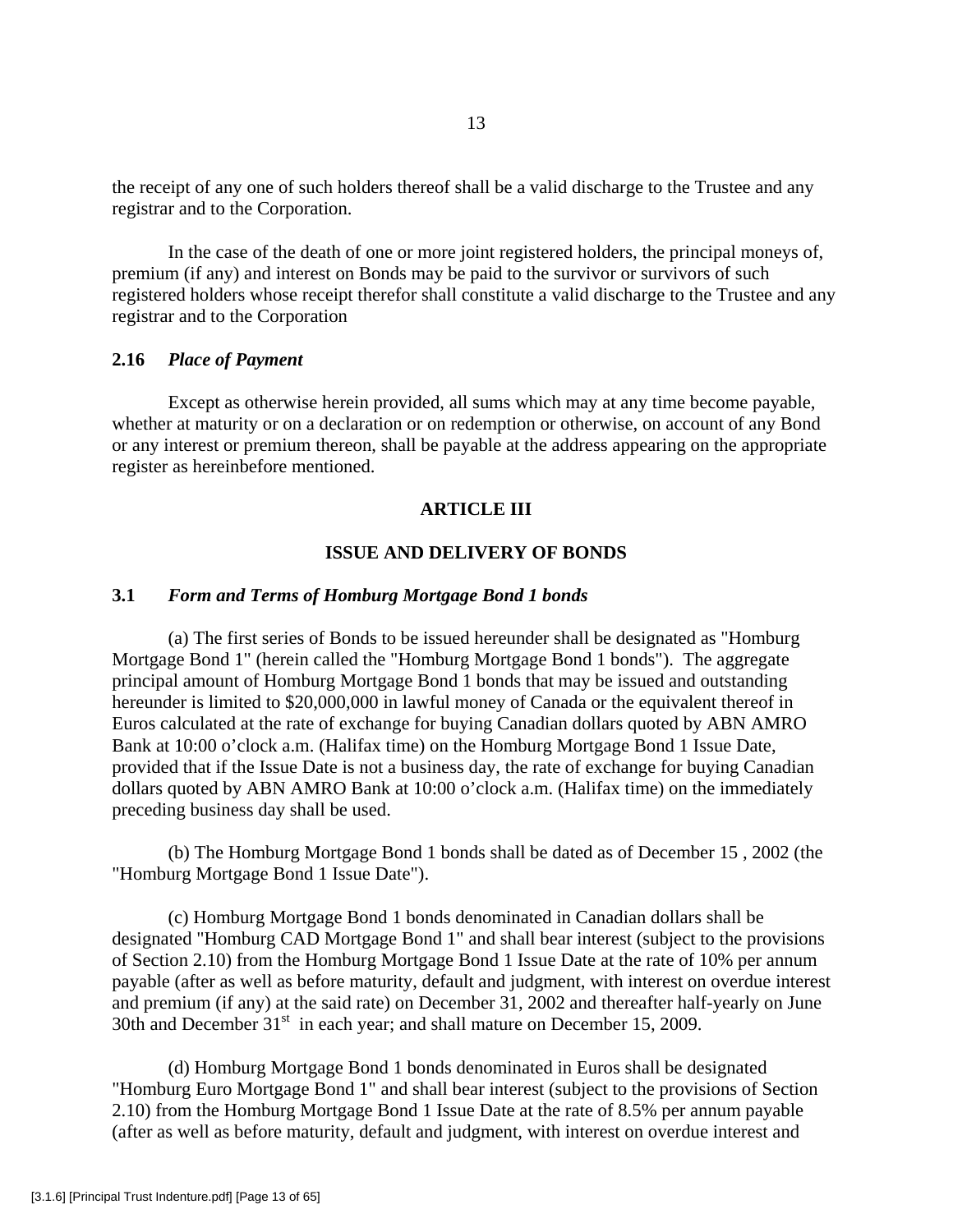premium (if any) at the said rate) on December 31, 2002 and thereafter half-yearly on June 30th and December 31st in each year; and shall mature on December 15, 2009.

(e) The principal of the Homburg CAD Mortgage Bond 1 bonds and the interest and premium, if any, thereon and all sums which may at any time become payable thereon, whether at maturity or on redemption or otherwise, shall be payable in lawful money of Canada at the address of the registered holder as shown on the appropriate register or, at the option of the registered holder, at ABN AMRO Bank at its Soest, The Netherlands branch. The Bondholder shall bear all currency exchange risks associated with receipt of such payments in Canadian Dollars.

 (f) The principal of the Homburg Euro Mortgage Bond 1 bonds and the interest and premium, if any, thereon and all sums which may at any time become payable thereon, whether at maturity or on redemption or otherwise, shall be payable in Euros at the address of the registered holder as shown on the appropriate register or, at the option of the registered holder, at ABN AMRO Bank at its Soest, The Netherlands branch. The Bondholder shall bear all currency exchange risks associated with receipt of such payments in Euros.

 (g) The Homburg Mortgage Bond 1 bonds shall be issuable as fully registered Bonds in denominations of CAD \$20,000 (or the equivalent thereof in Euros calculated at the rate of exchange for buying Canadian dollars quoted by ABN AMRO Bank at 10:00 o'clock a.m. (Halifax time) on the Homburg Mortgage Bond 1 Issue Date in the case of the Homburg Euro Mortgage Bond 1 bonds, provided that if the Issue Date is not a business day, the rate of exchange for buying Canadian dollars quoted by ABN AMRO Bank at 10:00 o'clock a.m. (Halifax time) on the immediately preceding business day shall be used); the Homburg CAD Mortgage Bond 1 bonds shall be substantially in the form set out in Appendix A and shall bear such distinguishing letters and numbers as the Trustee shall approve; the Homburg Euro Mortgage Bond 1 bonds shall be substantially in the form set out in Appendix B and shall bear such distinguishing letters and numbers as the Trustee shall approve.

### **3.2 INTENTIONALLY DELETED**

## **3.3 INTENTIONALLY DELETED**

### **3.4** *Issue of Homburg Mortgage Bond 1*

 Homburg Mortgage Bond 1 bonds in the aggregate principal amount of \$20,000,000 in lawful money of Canada or the equivalent thereof in Euros calculated at the rate of exchange for buying Canadian dollars quoted by ABN AMRO Bank at 10:00 o'clock a.m. (Halifax time) on the Homburg Mortgage Bond 1 Issue Date (provided that if the Issue Date is not a business day, the rate of exchange for buying Canadian dollars quoted by ABN AMRO Bank at 10:00 o'clock a.m. (Halifax time) on the immediately preceding business day shall be used) shall be executed by the Corporation and delivered to the Trustee. Upon receipt by the Trustee of an opinion of Counsel to the effect that all legal requirements have been met in respect of the issue of such Homburg Mortgage Bond 1 bonds, the said CAD \$20,000,000 (or equivalent thereof in Euros)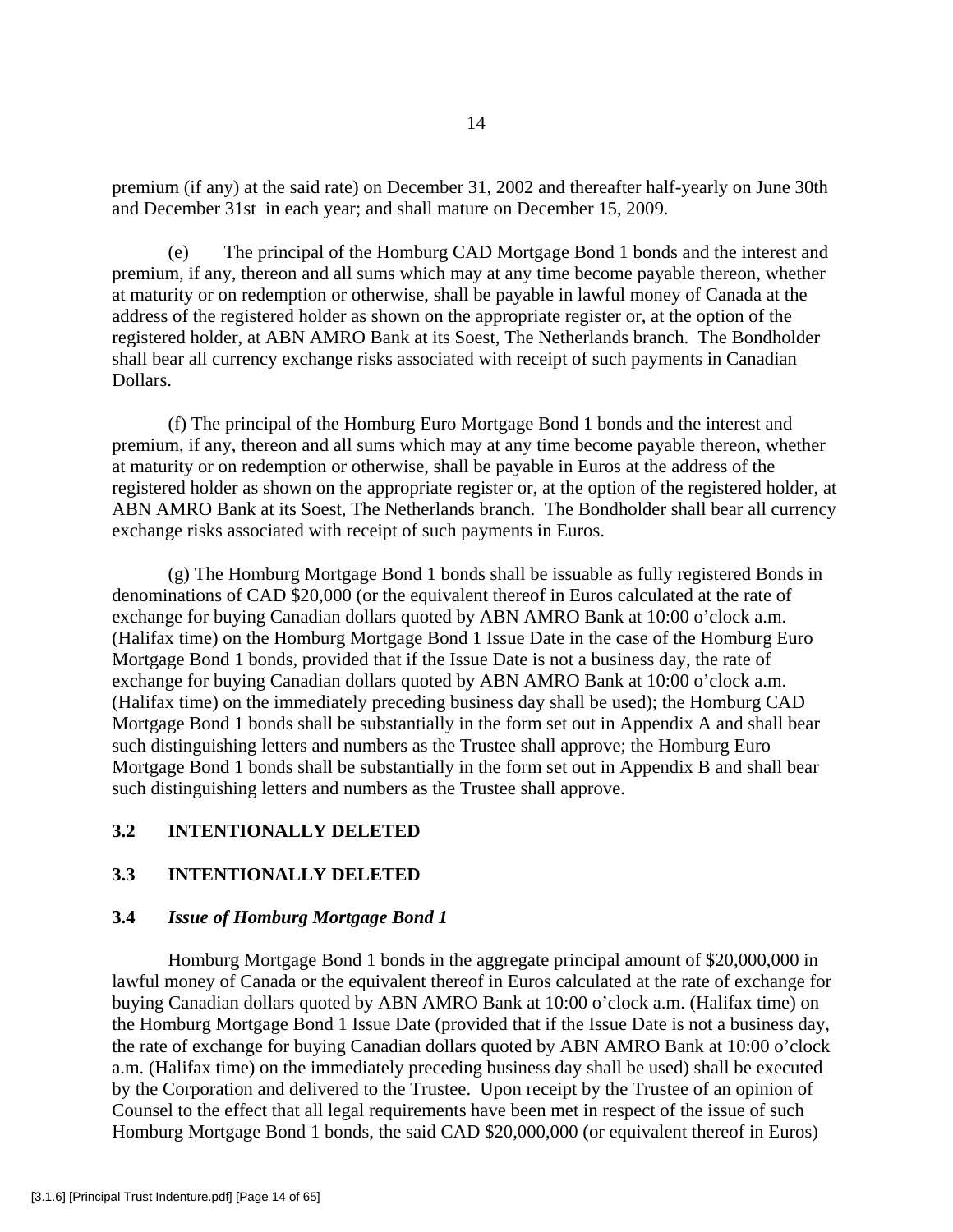aggregate principal amount of Homburg Mortgage Bond 1 bonds shall be certified by the Trustee and delivered to or to the Written Order of the Corporation without any further act or formality of the part of the Corporation.

 The Trustee shall have no duty or responsibility with respect to the issue or application of the Homburg Mortgage Bond 1 bonds so certified and delivered or of the proceeds thereof.

# **3.5 INTENTIONALLY DELETED**

# **3.6** *Issue to Additional Bonds*

 Bonds other than the Homburg Mortgage Bond 1 bonds (herein called the "Additional Bonds") may from time to time be executed and issued by the Corporation and certified by the Trustee hereunder subject to the provisions of this Section and the requirements and restrictions provided in this indenture.

 The Trustee shall certify and deliver to the Written Order of the Corporation Additional Bonds but only upon the receipt of:

 (a) a Certificate of the Corporation stating that no default exists in respect of any of the covenants, agreements or provisions of this indenture or the Guarantee;

 (b) a written direction of the Corporation requesting the certification of such Additional Bonds in the principal amount applied for and specifying the person or persons to whom such Additional Bonds shall be delivered;

(c) a Certified Resolution authorizing the issue and requesting the certification of Additional Bonds of such series in the principal amount applied for and specifying the series thereof and the particulars and provisions to be expressed in or which are to relate to such Additional Bonds in accordance with the provisions hereof;

 (d) a supplemental indenture in form and terms approved by Counsel providing for the issuance of such Additional Bonds; and

 (e) an opinion of Counsel that all legal requirements in respect of the proposed issue of Additional Bonds have been met.

## **3.7** *No Additional Bonds to be Issued During Default*

 No Additional Bonds shall be certified and delivered if the Corporation is at the time, to the knowledge of the Trustee, in default under any of the provisions hereof, or if at the time to the knowledge of the Trustee any event has occurred which with the passing of time would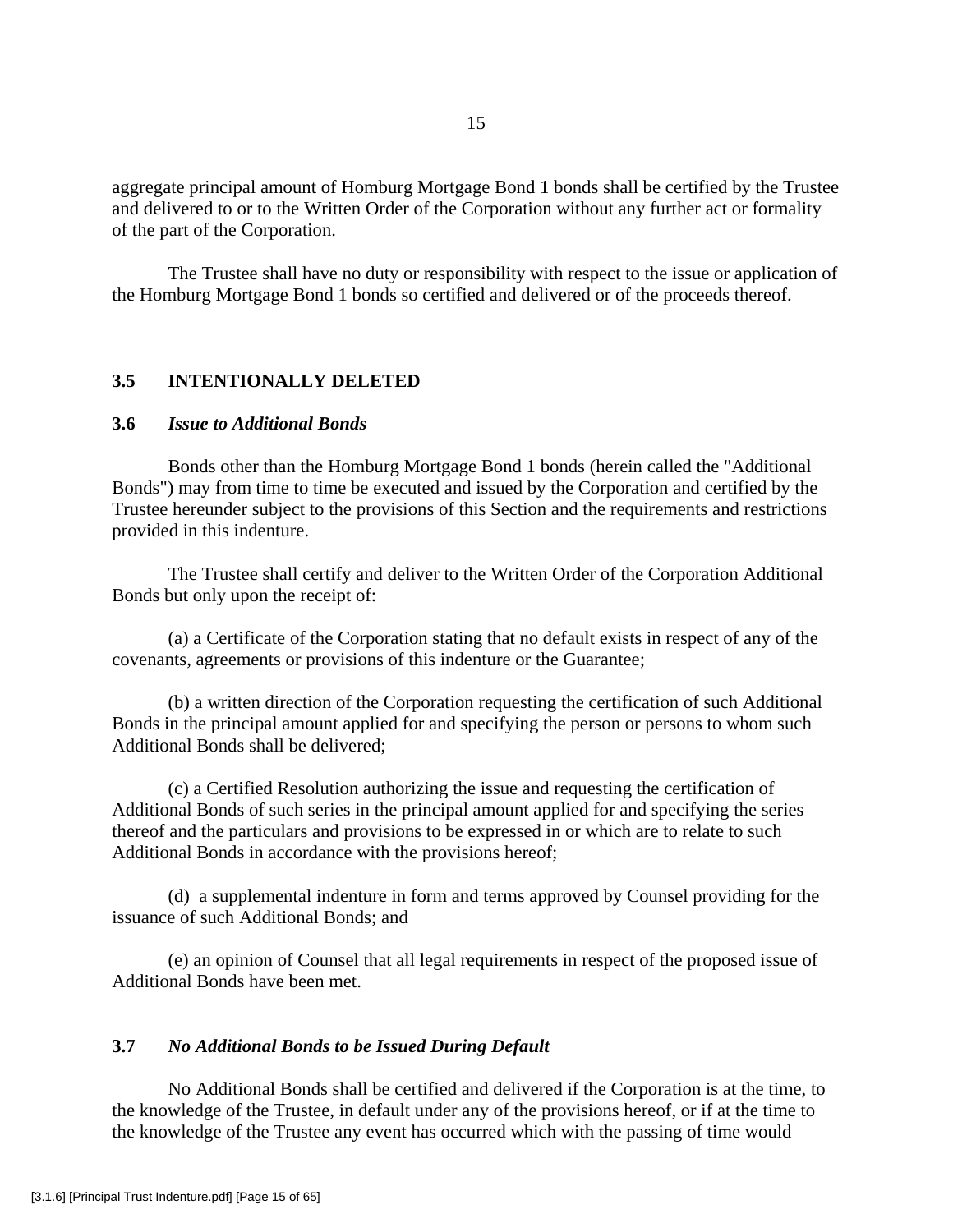become an event of default hereunder. Any certification and delivery of any Additional Bonds by the Trustee shall be conclusive evidence of the absence of knowledge on the part of the Trustee of any such default at the time of such certification and delivery.

# **3.8** *Trustee Not Bound to Make Enquiries*

 The Trustee, prior to the certification and delivery of any Bonds under any of the provisions of this indenture, shall not be bound to make any enquiry or investigation into the correctness of the matters set forth in any of the resolutions, opinions, certification of other documents required by the provisions hereof, but shall be entitled to accept and act upon the said resolutions, opinions, certificates and other documents; provided, however, that the Trustee may in its discretion cause to be made such independent investigation as it may see fit.

#### **ARTICLE IV**

# **REDEMPTION OF BONDS**

# **4.1** *General*

 The Corporation shall have the right, at its option, to redeem either in whole at any time or in part from time to time before maturity Bonds issued hereunder of any series or part of a series which by their terms are made so redeemable, at such rate or rates of premium, if any, and at such date or dates and on such terms and conditions as shall have been determined at the time of issue of such Bonds and as shall be expressed in this Trust Indenture and/or in the Bonds and/or in the supplemental indenture authorizing or providing for the issue thereof.

# **4.2** *Optional Redemption of Homburg Mortgage Bond 1 bonds*

The Homburg Mortgage Bond 1 bonds shall be redeemable at any time on or after December 16 , 2007 and prior to maturity, in whole at any time or in part from time to time at the option of the Corporation on not less than 30 day's notice at a redemption price equal to 100% of the principal amount thereof, together in each case with accrued and unpaid interest to the date fixed for redemption.

# **4.3 INTENTIONALLY DELETED**

#### **4.4** *Partial Redemption of Homburg Mortgage Bond 1 bonds*

 (a) If less than all of the Homburg Mortgage Bond 1 bonds for the time being outstanding are to be redeemed (which partial redemption shall only occur on or after December 16, 2007 and prior to maturity), the Corporation shall in each such case, at least 15 days before the date on which the notice of redemption is required to be given, notify the Trustee in writing of its intention to redeem Homburg Mortgage Bond 1 bonds and of the aggregate principal amount of Homburg Mortgage Bond 1 bonds so to be redeemed. The Trustee shall thereupon select the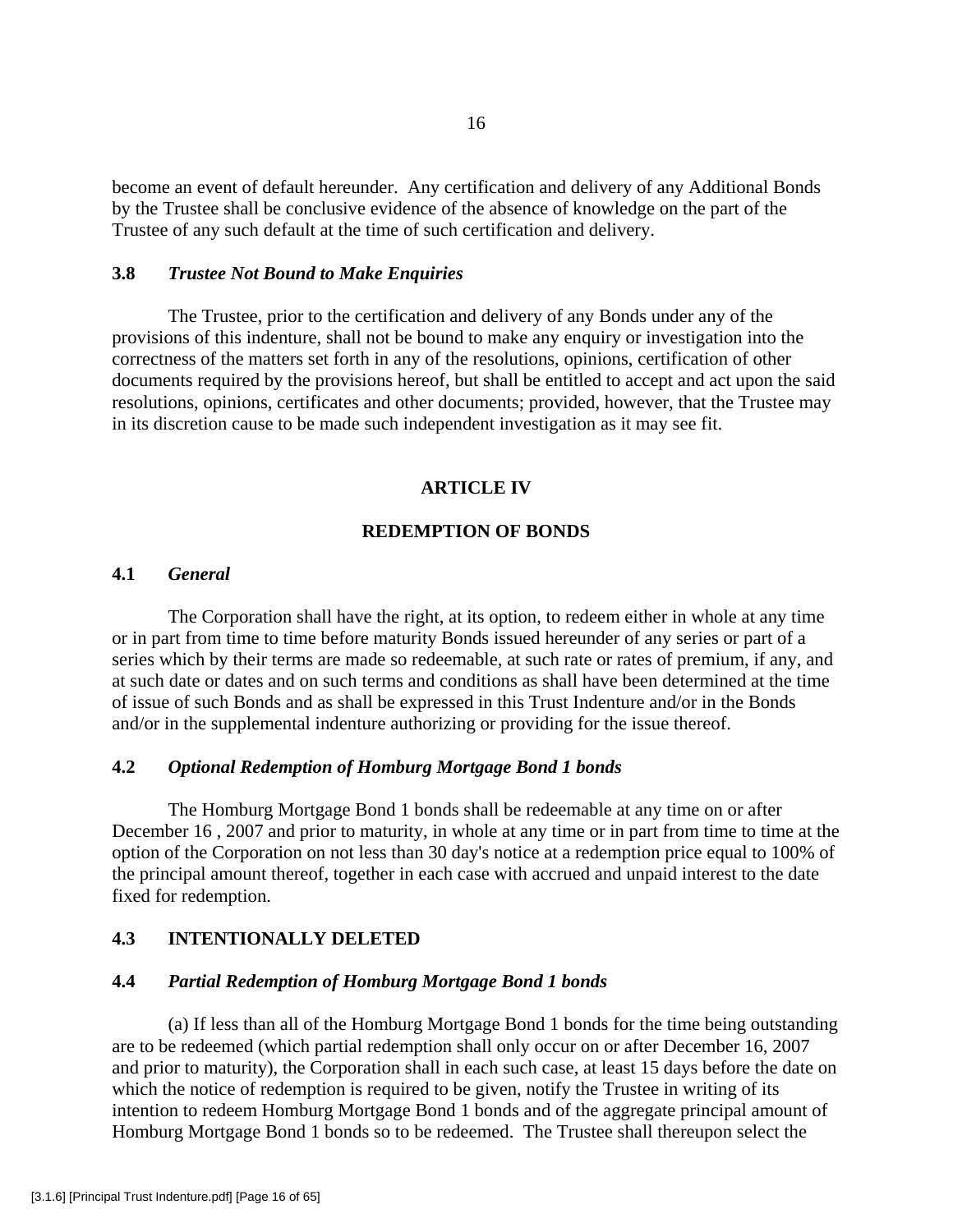Homburg Mortgage Bond 1 bonds to be redeemed on a *pro rata* basis to the nearest multiple of CAD \$1,000 (or the equivalent thereof in Euros in the case of Homburg Euro Mortgage Bond 1 bonds calculated at the rate of exchange for buying Canadian dollars quoted by ABN AMRO Bank at 10:00 o'clock a.m. (Halifax time) on the date fixed for redemption) in accordance with the principal amount of Homburg Mortgage Bond 1 bonds registered in the name of each holder, but in no case shall a Bond be redeemed in part unless the principal amount redeemed is CAD \$1,000 (or the equivalent thereof in Euros in the case of Homburg Euro Mortgage Bond 1 bonds calculated in the manner set forth in this Section  $4.4(a)$ ) or a multiple thereof. For this purpose the Trustee may make regulations with regard to the manner in which such Bonds may be so selected and regulations so made shall be valid and binding upon all holders of Bonds.

 (b) If as a result of any such redemption, one or more Homburg Mortgage Bond 1 bonds of denominations in excess of CAD \$1,000 (or the equivalent thereof in Euros in the case of Homburg Euro Mortgage Bond 1 bonds calculated in accordance with Section 4.4(a)) shall become subject to redemption in part only (such part being CAD \$1,000 (or the equivalent thereof in Euros in the case of Homburg Euro Mortgage Bond 1 bonds calculated in accordance with Section 4.4(a)) or a multiple thereof), the holder of any such Bond, upon surrender of such Bond in accordance with Section 2.12, shall be entitled to receive, without expense to the holder, one or more Homburg Mortgage Bond 1 bonds for the unredeemed part of the principal amount of such Bond so surrendered.

# **4.5 INTENTIONALLY DELETED**

## **4.6** *Notice of Redemption*

 Notice of intention to redeem any of the Bonds shall be given by or on behalf of the Corporation in the following manner:

 (a) notice of intention to redeem such Bond shall be given to each holder of such Bond by letter or circular sent postage prepaid, addressed to him at his last address appearing upon one of the registers hereinbefore mentioned and mailed, in the case of all Bonds, not less than 30 days and not more than 60 days prior to the date specified for redemption; provided always that the accidental omission to mail any such letter or circular to or the non-receipt of any such letter or circular by any such holder or holders shall not invalidate or otherwise prejudicially affect the redemption of such Bonds;

(b) every notice of redemption shall designate the series and maturity date of the Bonds so called for redemption, and unless all of the Bonds or all of the Bonds of a series or all of the Bonds of one maturity so designated for the time being outstanding are to be redeemed, state the designating numbers of the Bonds so called for redemption and in case a Bond is to be redeemed in part, only that part of the principal amount thereof so to be redeemed, and shall specify the redemption date, the redemption price and places of payment and shall state that in case the Bonds specified in such notice be not presented for redemption on such redemption date, all interest thereon shall cease from and after the said date.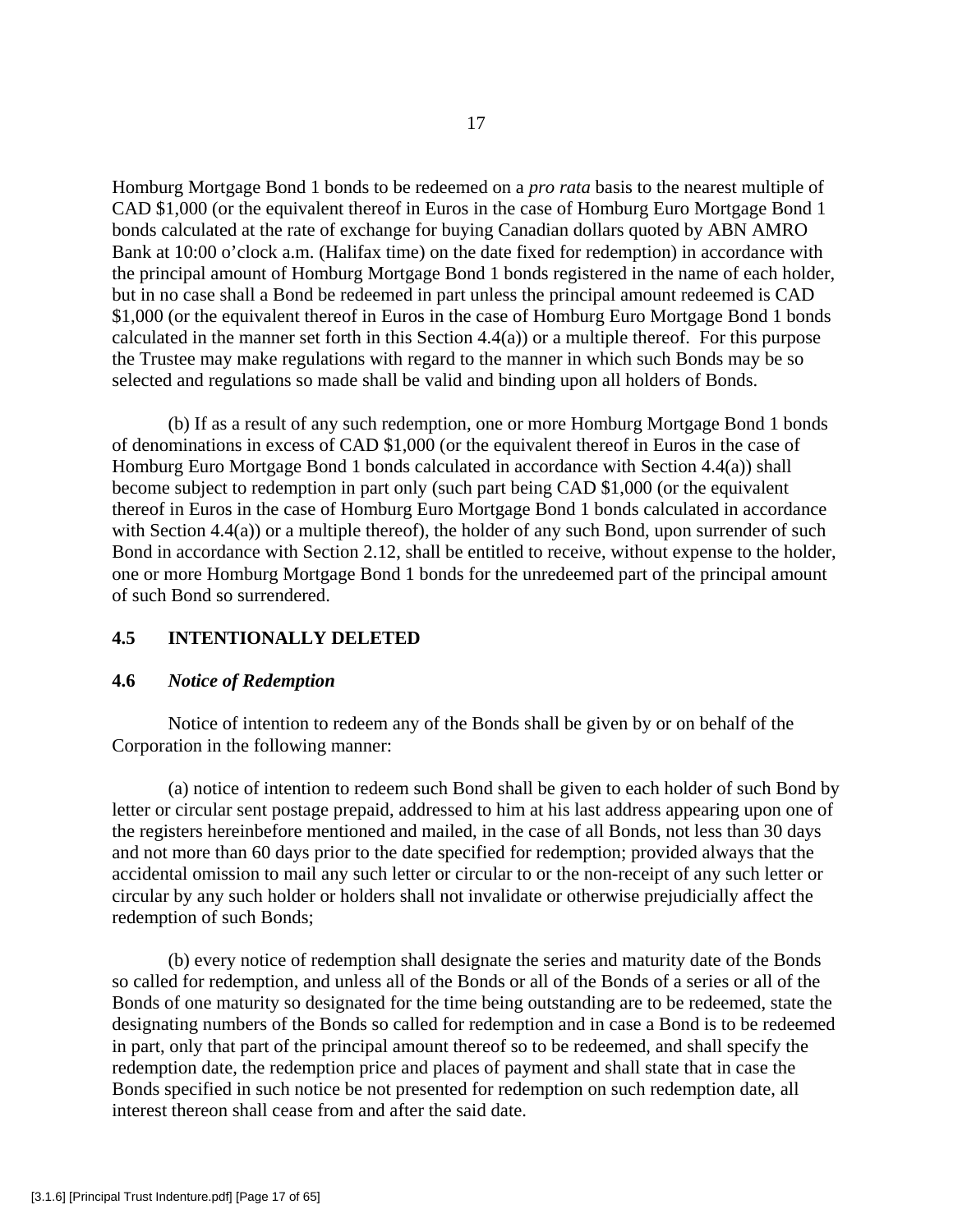Every notice send by post or published shall be deemed to have been given on the day on which it is posted.

## **4.7** *Bonds Due on Redemption Dates*

 Notice having been given as aforesaid, all the Bonds so called for redemption shall thereupon be and become due and payable at the redemption price, on the redemption date specified in such notice, at any of the places where the principal of such Bonds is expressed to be payable in the same manner and with the same effect as if it were the date of maturity specified in such Bonds respectively, anything therein or herein to the contrary notwithstanding, and from and after such redemption date, if the moneys necessary to redeem such Bonds shall have been deposited as provided in Section 4.8 and the Trustee shall have been furnished with affidavits or other proof satisfactory to it as to the mailing of such notices, interest on the said Bonds shall cease. In case any question shall arise as to whether any notice has been given as above provided and such deposit made, such question shall be decided by the Trustee whose decision shall be final and binding upon all parties in interest.

## **4.8** *Deposit of Redemption Moneys*

 The Corporation shall provide for every redemption by irrevocably depositing with the Trustee or any paying agent to the order of the Trustee in trust for the holders of the Bonds called for redemption, before the redemption date specified in the notice of redemption, such sums as may be sufficient to pay the redemption price of such Bonds, including accrued interest on the Bonds so called for redemption to the date fixed for redemption. The Corporation shall also deposit with the Trustee if required by it a sum sufficient to pay any charges or expenses which may be incurred by the Trustee in connection with such redemption. From the sums so deposited the Trustee shall pay or cause to be paid to the holders of such Bonds so called for redemption, upon surrender of such Bonds, the principal, interest and premium, if any, to which they are respectively entitled or redemption.

#### **4.9** *Failure to Surrender Bonds Called for Redemption*

 In case the holder of any Bond so called for redemption shall fail within 30 days after the date fixed for redemption so to surrender his Bond or shall not within such time accept payment of the other redemption moneys payable in respect thereof and give such receipt therefor, if any, as the Trustee may require, such redemption moneys shall be set aside in trust for such holder, at such rate of interest as the depositary may allow, either in the deposit department of the Trustee or in a separate account maintained at any branch of ABN AMRO Bank in The Netherlands and such setting aside shall for all purposes be deemed a payment to the Bondholder of the sum so set aside, and to that extent said Bond shall thereafter not be considered as outstanding hereunder and the Bondholder shall have no other right except to receive payment out of the moneys so paid and deposited upon surrender and delivery up of his Bond of the redemption price of such Bond plus such interest thereon, if any, as the depositary may allow.

## **4.10** *Cancellation of Bonds*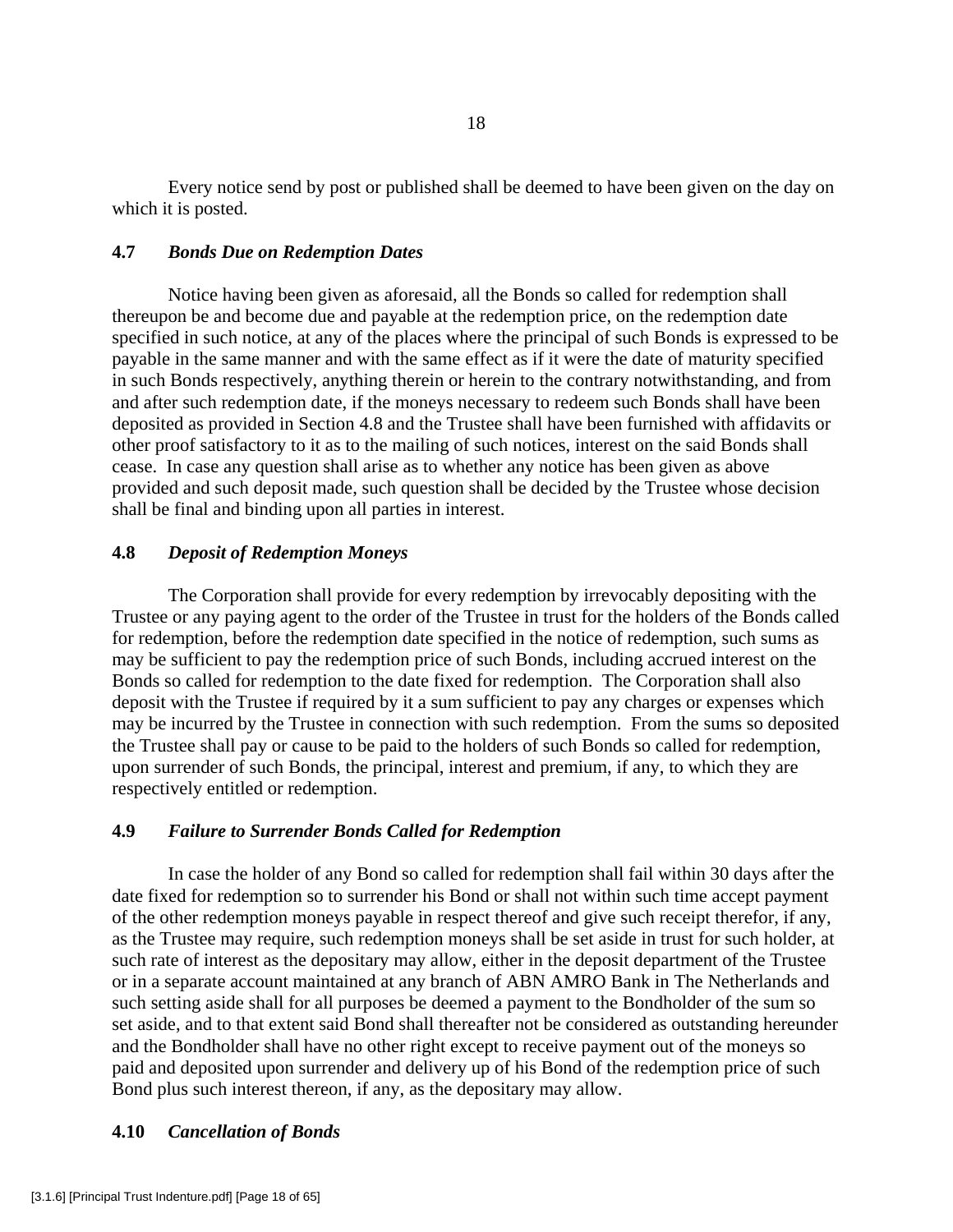Subject to the provisions of Section 4.4 as to Bonds redeemed in part, all Bonds purchased or redeemed in whole or in part under the provisions of this Article shall be forthwith delivered to and cancelled by the Trustee and no Bonds shall be issued in substitution therefor.

## **4.11** *Surrender of Bonds for Cancellation*

 If the principal moneys due upon any Bond issued hereunder shall become payable by redemption or otherwise before the date of maturity thereof, the person presenting such Bond for payment must surrender the same for cancellation, the Corporation nevertheless paying the interest accrued and unpaid thereon if the date fixed for payment be not an interest payment date. All Bonds which shall have been delivered to and cancelled by the Trustee shall be destroyed by the Trustee and if required by the Corporation the Trustee shall furnish to it a destruction certificate setting forth the numbers and denominations of the Bonds so destroyed.

# **4.12** *Redemption on Liquidation*

 In the event of proceedings being instituted for the voluntary liquidation of the Corporation before the maturity of the Bonds of any series or part of a series for the time being outstanding (except in the course of carrying out or pursuant to a transaction in respect of which the conditions of Article XVIII are duly observed and performed), all the Bonds shall be redeemed and/or paid by the Corporation at the respective prices at which the Corporation could redeem, purchase or pay the same (at its option, whether or not subject to any condition or conditions pursuant to any covenant or provision requiring redemption) on the date on which the resolution was passed for the winding up of the Corporation.

## **4.13** *Purchase of Homburg Mortgage Bond 1 bonds*

 The Corporation, when not in default hereunder, may at any time on or after December 16, 2002 but prior to maturity purchase Homburg Mortgage Bond 1 bonds in the open market or by tender or by private contract at a price not exceeding 100% of the principal amount thereof plus accrued and unpaid interest to the date of purchase and reasonable costs of purchase. Any purchase of Homburg CAD Mortgage Bond 1 bonds pursuant to this Section 4.13 shall be subject to the provisions of Section 3.1(e) and any purchase of Homburg Euro Mortgage Bond 1 bonds pursuant to this Section 4.13 shall be subject to the provisions of Section 3.1(f). All Homburg Mortgage Bond 1 bonds so purchased shall forthwith be delivered to the Trustee and shall be cancelled by it and no Bonds shall be issued in substitution therefor.

# **4.14 INTENTIONALLY DELETED**

# **ARTICLE V**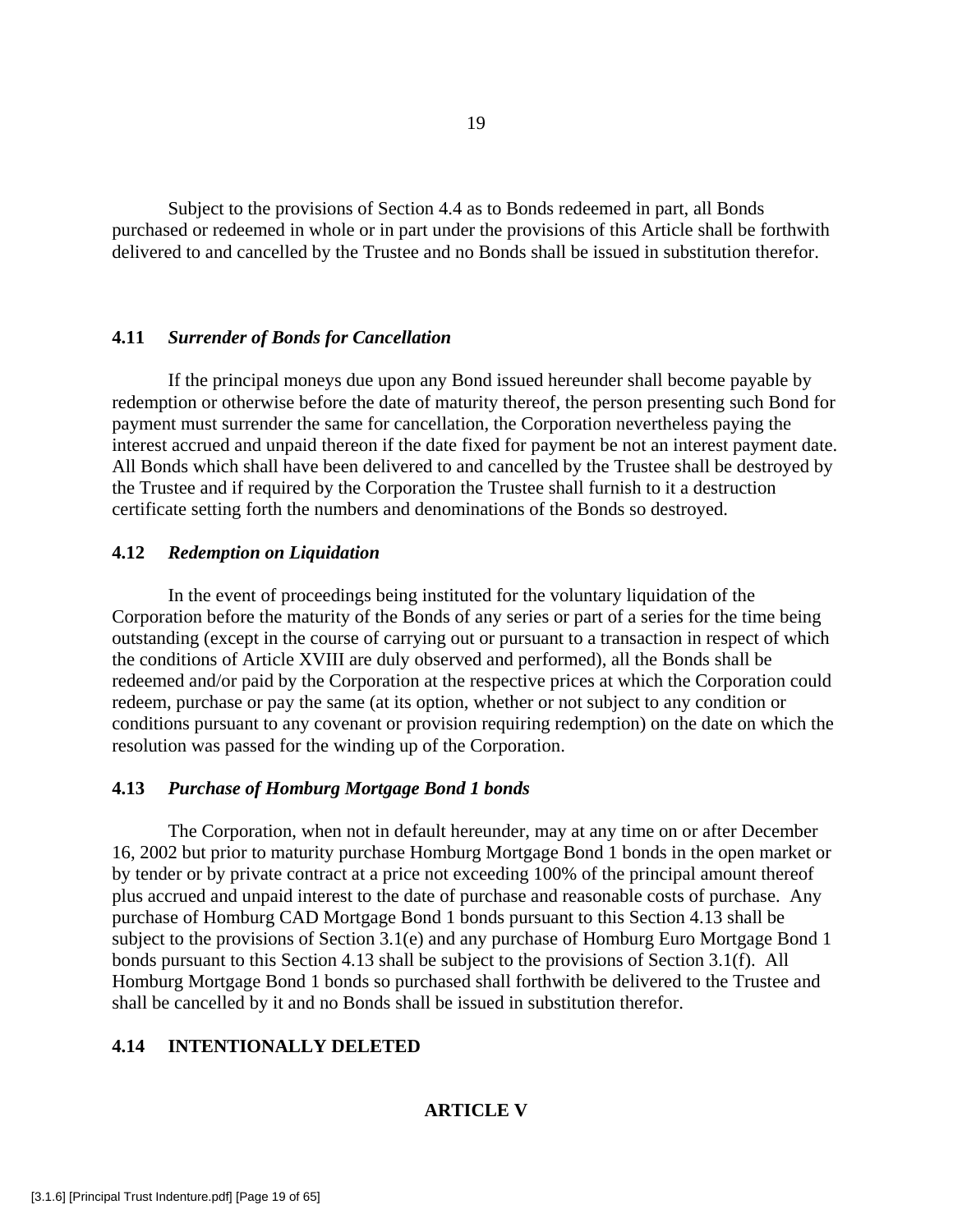#### **INTENTIONALLY DELETED**

## **ARTICE VI**

#### **INTENTIONALLY DELETED**

## **ARTICLE VII**

# **INTENTIONALLY DELETED**

#### **ARTICLE VlII**

## **SECURITY**

## **8.1** *Homburg Mortgage Bond 1 Collateral*

 In consideration of the premises and of the sum of \$1.00 now paid by the trustee to the Corporation (the receipt whereof is hereby acknowledge) and to secure the due payments of all principal of and all interest and premium (if any) on the Homburg Mortgage Bond 1 bonds from time to time issued and certified hereunder and of all other moneys for the time being and from time to time owing on the Homburg Mortgage Bond 1 bonds, the Corporation hereby assigns and transfers the Homburg Mortgage Bond 1 Collateral to the Trustee to be held by the Trustee on behalf of the holders of the Homburg Mortgage Bond 1 bonds in accordance with the terms hereof. The Corporation hereby covenants that it will not created, issue, incur, assume or allow to exist any mortgage, hypothec, charge, pledge, lien, security interest or other encumbrance upon the Homburg Mortgage Bond 1 Collateral or any part thereof ranking or purporting to rank in priority to or pari passu with the assignment and transfer hereby created.

 The Trustee shall be the joint and several creditor ("hoofdelijk schuldeiser") together with each Homburg Mortgage Bond 1 bondholder) of each obligation of the Corporation towards any such Homburg Mortgage Bond 1 bondholder hereunder and that accordingly the Trustee will have its own independent right to demand performance by the Corporation of such obligation and the Trustee will hold the Homburg Mortgage Bond 1 Collateral to secure its rights as joint and several creditor of such obligations. However, any discharge of the Corporation for any such obligation to the Trustee or a Homburg Mortgage Bond 1 bondholder shall to the same extent discharge the Corporation vis-à-vis the other party, and a Homburg Mortgage Bond 1 bondholder and the Trustee shall not by virtue of this Clause, be entitled to pursue the Corporation for the same obligation.

 Without limiting or affecting the Trustee's rights against the Corporation (whether under this Clause or under any other provision of the Trust Indenture), the Trustee agrees with each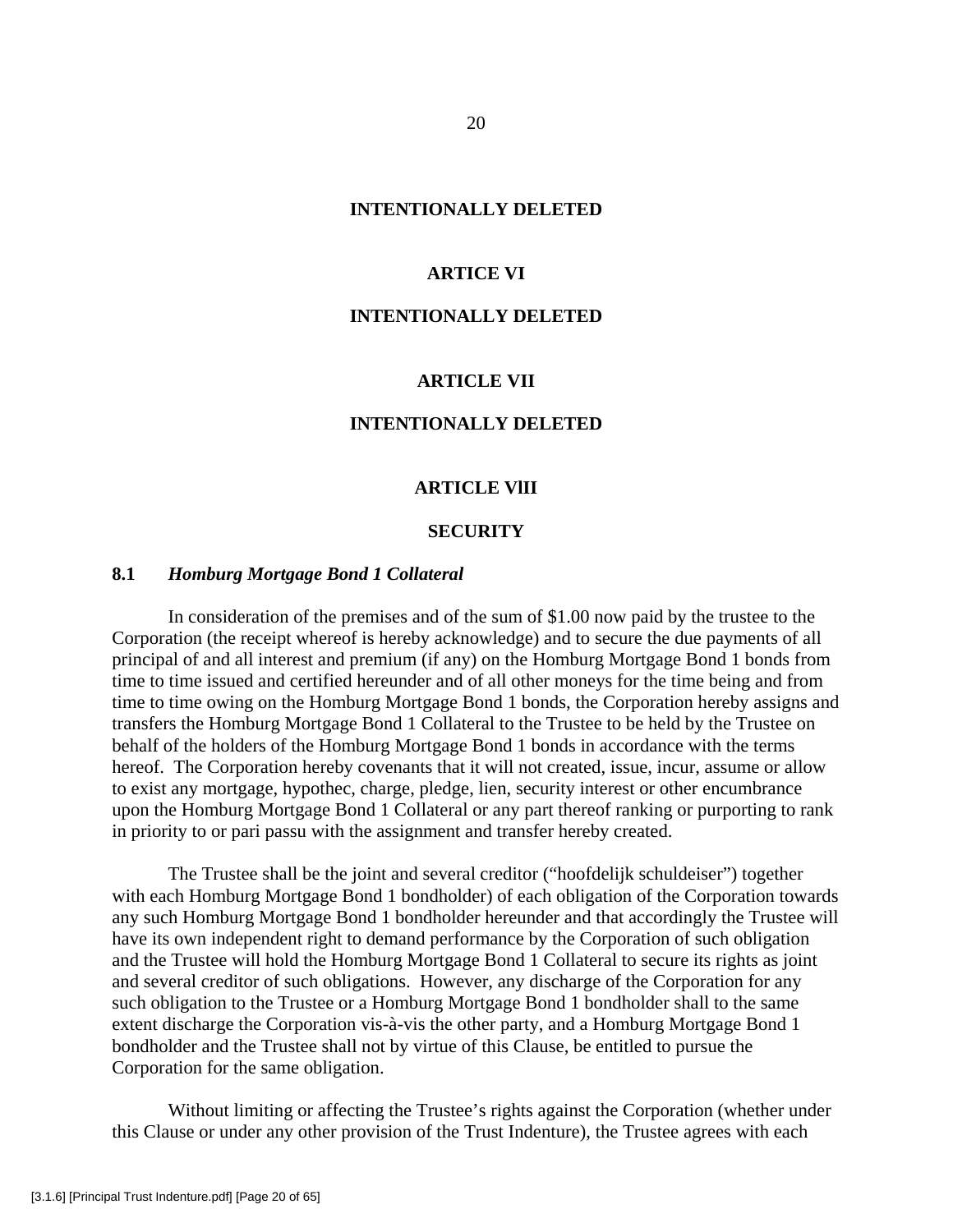Homburg Mortgage Bond 1 bondholder that, subject to what is set out in the next sentence, any amounts that the Trustee receives in the exercise of its rights as a joint and several creditor will be received by it for the benefit of, and with the purpose of passing it on to, the Homburg Mortgage Bond 1 bondholders. However, for the avoidance of doubt, nothing in the previous sentence shall in any way limit the Trustee's right to act in order to protect or preserve rights hereunder, as contemplated by the provisions of this Trust Indenture (or to perform any act reasonably incidental to any of the foregoing).

# **8.2 INTENTIONALLY DELETED**

## **8.3** *Habendum*

 To have and to hold the Mortgaged Premises and all the rights hereby conferred unto the Trustee, its successors and assigns, forever, but in trust, nevertheless, for the uses and purposes and with the powers and authorities and subject to the terms and conditions mentioned and set forth in this Trust Indenture.

## **8.4** *Limited Recourse*

Neither the Trustee nor the holders of the Homburg Mortgage Bond 1 bonds shall have any claim whatsoever against any of the assets of the Corporation other than the Homburg Bond 1 Collateral and the recourse of the Trustee and the holders of the Homburg Mortgage Bond 1 bonds against the Corporation in respect of the payment of all principal, premium, if any, interest and any other amounts owing under the Homburg Mortgage Bond 1 bonds shall be limited to the amount, if any, recoverable in respect of the Homburg Mortgage Bond 1 Collateral.

# **8.5** *Bonds Separately Secured*

 All of the Homburg Mortgage Bond 1 bonds shall be equally and rateably entitled to the benefits of the Homburg Mortgage Bond 1 Collateral.

# **8.6** *Security Effective Notwithstanding Date of Advance*

 The mortgages and charges hereby created or provided to be created shall be and shall be deemed to be effective and shall take effect whether the moneys hereby secured or any part thereof be advanced before or after or at the same time as the issue of any of the Bonds intended to be secured thereby or before or after or upon the date of the execution of this Trustee Indenture.

### **8.7** *Title and Registration*

The Corporation hereby covenants with the Trustee:

 (a) that it will forthwith and from time to time do, execute, acknowledge and deliver all acts, deeds, trust deeds of hypothec, mortgage and pledge, documents, instruments, assurances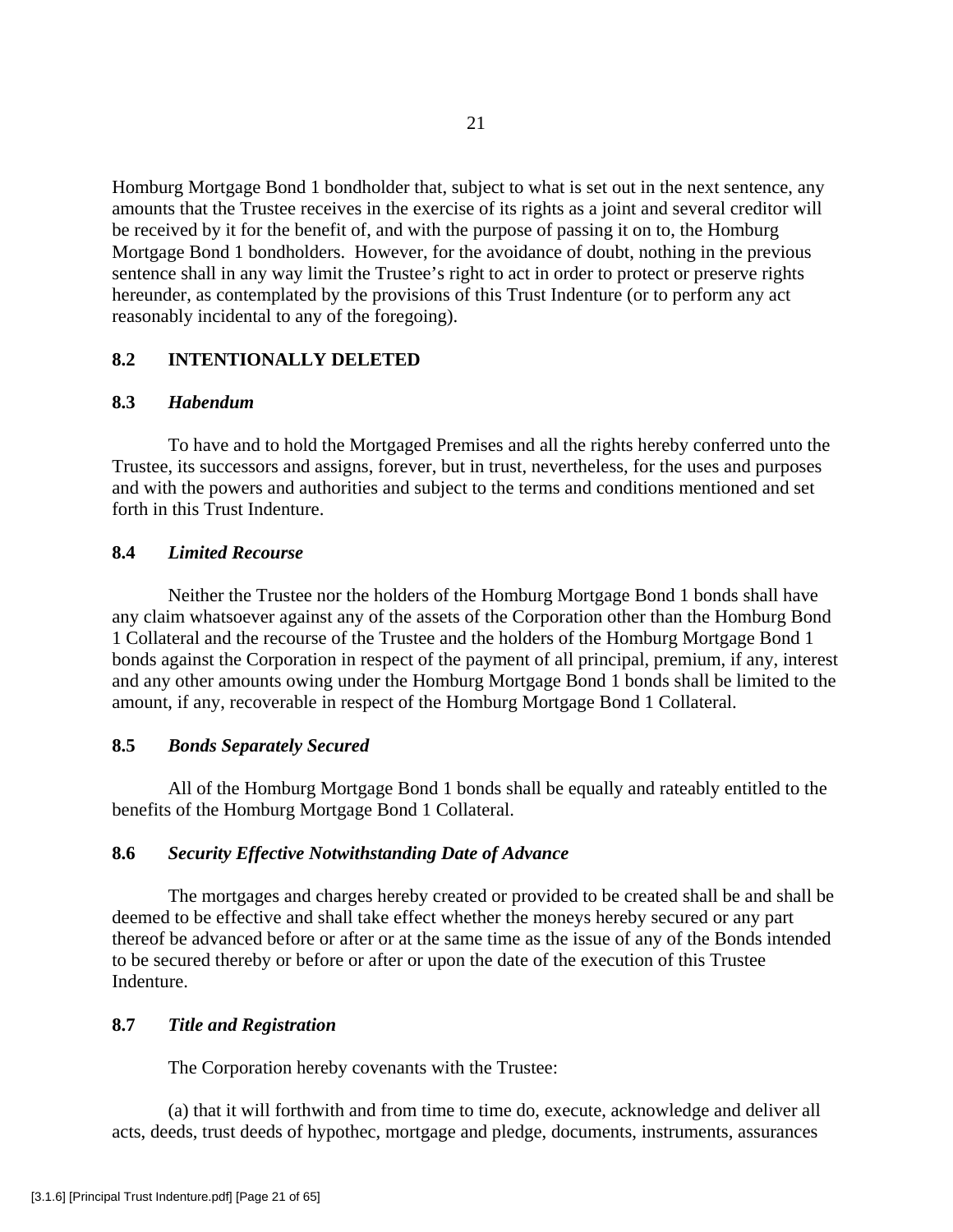and things which, in the opinion of Counsel or of the Trustee, are necessary or advisable to assign the Homburg Mortgage Bond 1 Collateral to the Trustee and to enable the Trustee to register the charges herein all public offices of registration to preserve, protect and perfect the security herein and its priority; and

 (b) that, after the security hereby created shall have become enforceable and the Trustee shall have determined or become bound to enforce the same, it will from time to time execute and do all such assurances and things as the Trustee may reasonably require for facilitating the realization of the Mortgaged Premises and for exercising all the powers, authorities and discretions hereby conferred upon the Trustee and for confirming to any purchaser of any of the Mortgaged Premises, whether sold by the Trustee hereunder or by judicial proceedings, the title to the property so sold, and that it will execute all notices and directions as the Trustee may consider expedient.

## **8.8** *Defeasance*

 These presents are upon this express condition, that if the Corporation shall well and truly pay to the holders of the Bonds, the principal thereof and premium, if any, and interest thereon (including interest on amount in default) as the same shall respectively become due and payable and shall also pay all other sums payable hereunder by the Corporation and secured hereby and shall keep, perform and observe the covenants in the Bonds and in this Trust Indenture agreed to kept, performed and observed by or on the part of the Corporation, then these presents and the estate and rights hereby granted shall cease and become utterly null and void and the Mortgaged Premises shall revert to and revest in the Corporation without any release, acquittance, reconveyance, re-entry or other act or formality whatsoever; provided, however, that the Trustee shall execute all such documents and instruments as the Corporation may reasonably require in order to evidence the aforesaid release.

# **8.9** *Partial Defeasance*

Upon payment to the holders of the Homburg Mortgage Bond 1 bonds of the principal thereof, premium, if any, and interest thereon (including interest on amount in default) the Homburg Mortgage Bond 1 Collateral shall revert to and revest in the Corporation and the Trustee shall execute such documents and instruments as the Corporation may reasonably require in order to evidence such partial release.

## **8.10** *Guarantee*

The obligations of the Corporation under the Bonds will be guaranteed pursuant to a guarantee substantially in the form set out in Appendix D (the "Guarantee Agreement") executed by the Guarantor. If an Event of Default pursuant to section 13.1 shall have occurred and is continuing, the Trustee shall forthwith, and in any event not less than two(2) Business Days following such Event of Default, provide notice to the Guarantor of such Event of Default and shall demand payment from the Guarantor in respect of any such Event of Default.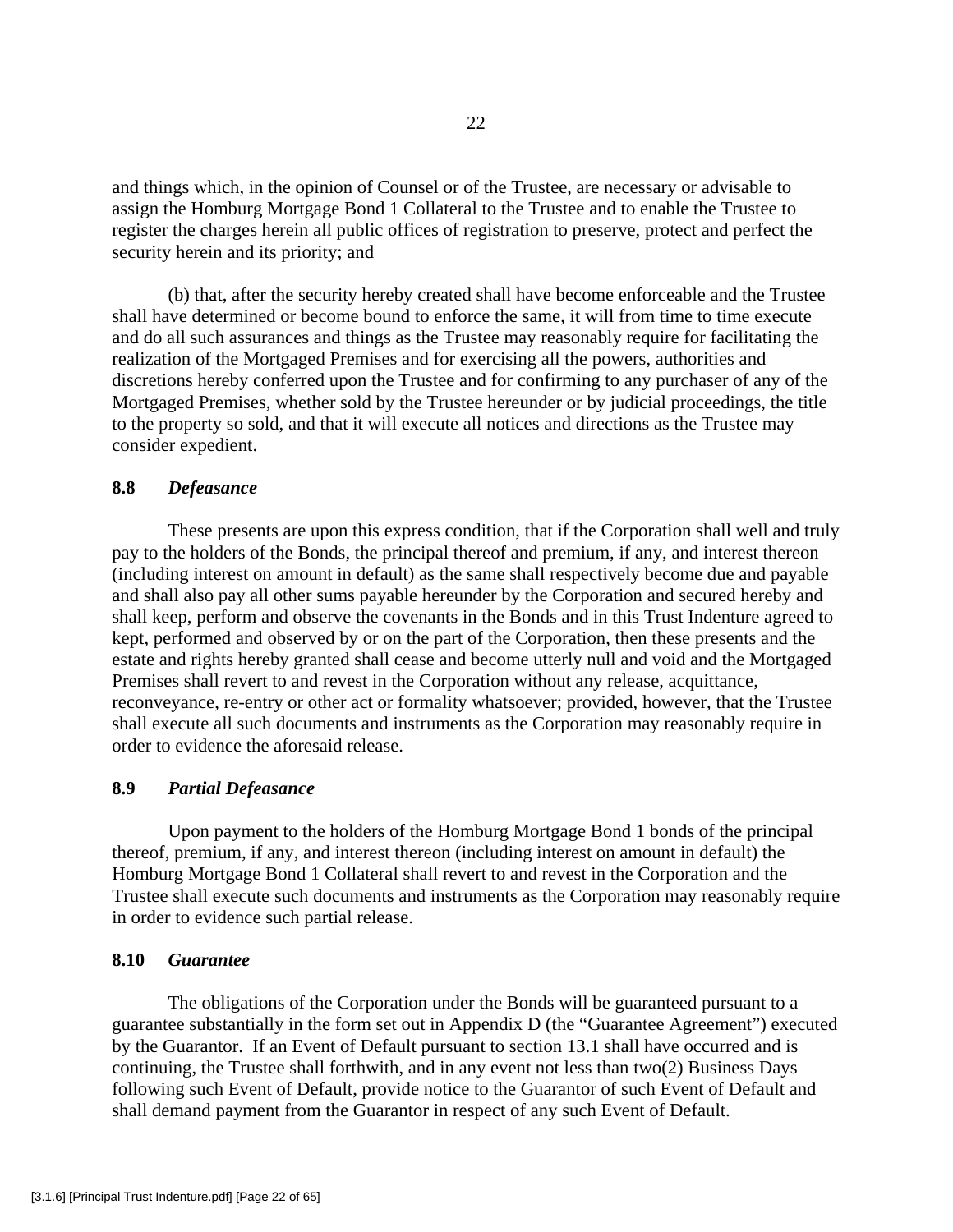## **ARTICLE IX**

## **INTENTIONALLY DELETED**

## **ARTICLE X**

# **INTENTIONALLY DELETED**

## **ARTICLE X1**

## **INTENTIONALLY DELETED**

## **ARTICLE XII**

### **COVENANTS OF THE CORPORATION**

#### **12.1** *General Covenants*

 The Corporation hereby covenants and agrees with the Trustee for the benefit of the Trustee and the Bondholders as follows:

 (a) *Authority to Charge*. That the Corporation has good right and lawful authority to charge its undertaking, properties and assets as provided in and by this Trust Indenture.

 (b) *To Pay Principal, Premium and Interest*. That the Corporation will well, duly and punctually pay or cause to be paid to every Bondholder the principal of and interest accrued on the Bonds of which he is the holder, and premium, if any, thereon on the dates, at the places, in the moneys and in the manner mentioned herein and in the Bonds.

 (c) *To Maintain Corporate Existence*. That the Corporation will at all times maintain its corporate existence.

 (d) *To Maintain Security*. That the Corporation will fully and effectually maintain and keep maintained the security hereby created as a valid and effective security at all times so long as, in the case of the Homburg Mortgage Bond 1 Collateral, any of the Homburg Mortgage Bond 1 bonds shall be outstanding.

 (e) *To Pay Trustee*. That the Corporation will pay to the Trustee reasonable remuneration for its services hereunder and will pay or reimburse the Trustee upon its request for all reasonable expenses, disbursements and advances incurred or made by the Trustee in the administration or execution of the trusts hereby created (including the reasonable compensation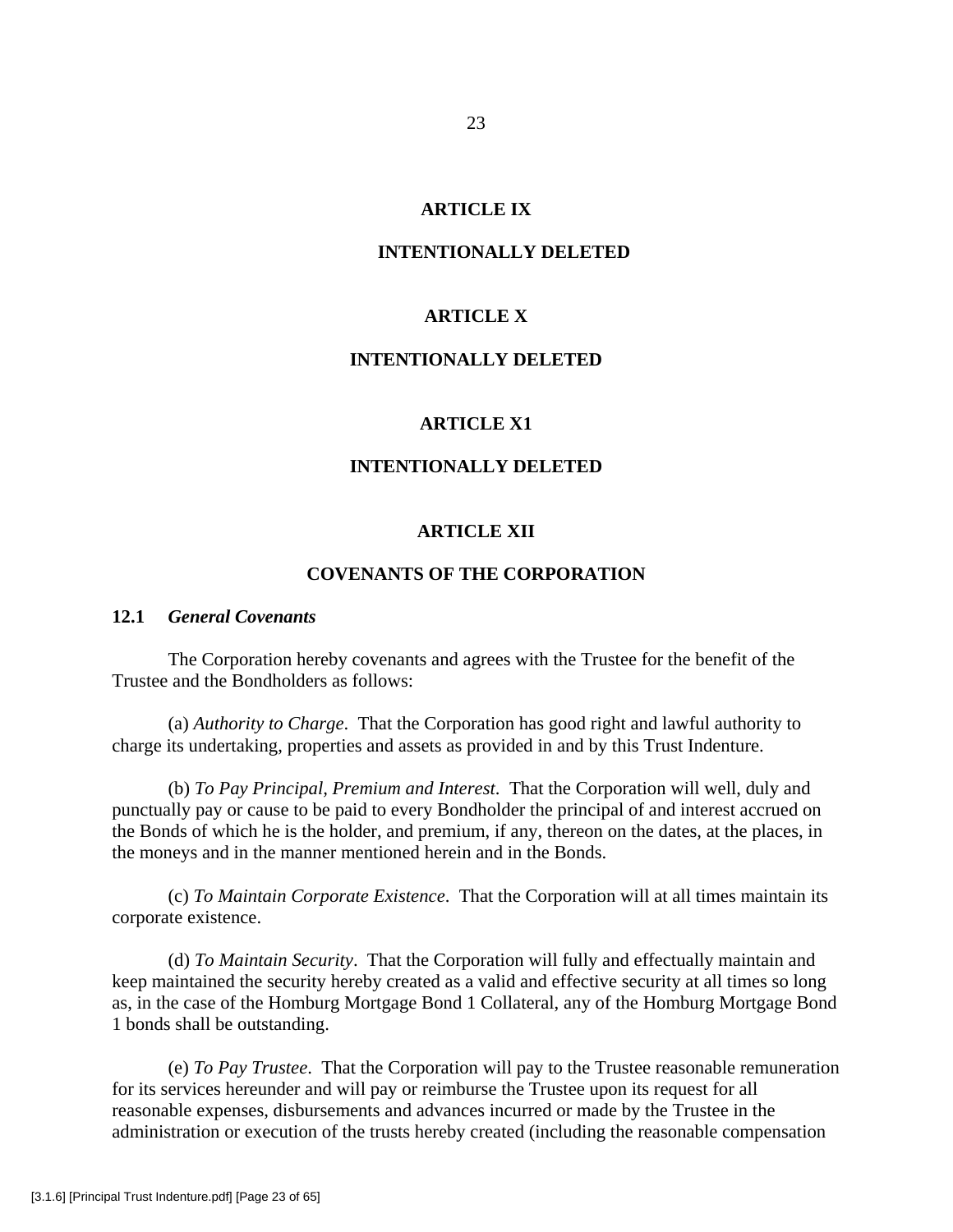and the disbursements of its counsel and all other advisers and assistants not regularly in its employ), both before any default hereunder and thereafter until all duties of the Trustee under the trust hereof shall be finally and fully performed, except any such expense, disbursement or advance as may arise from its negligence or bad faith.

(f) *Not to Sell Bonds When in Default*. That, if the Corporation should be in default in the fulfilment of any of its obligations hereunder at any time, it will not, while such default shall continue, issue, sell, pledge or otherwise dispose of any Bonds.

# **12.2 INTENTIONALLY DELETED**

# **12.3** *Special Covenants for Homburg Mortgage Bond 1 bonds*

The Corporation covenants that so long as any of the Homburg Mortgage Bond 1 bonds remains outstanding the Corporation will not create, issue, incur, assume or allow to exist any mortgage, hypothec, pledge, charge, lien, encumbrance, security interest or other security, whether fixed or floating, on the Homburg Mortgage Bond 1 Collateral other than the charge herein provided.

#### **ARTICLE XIII**

# **DEFAULT AND ENFORCEMENT**

#### **13.1** *Events of Default*

The security hereby constituted shall become enforceable, subject to the terms herein contained, in each and every one of the events following (herein sometimes referred to as "Events of Default"):

(a) if the Corporation makes default in payment of the principal of or premium (if any) on any Bond secured hereby when the same becomes due under any provision hereof or of such Bond;

(b) if the Corporation makes default in payment of any interest due on any Bond secured hereby and such default as to interest shall have continued for a period of 30 days;

(c) if default shall be made in the due observance or performance of the covenants contained in Section 12.3;

(d) if default shall be made in the due observance or performance of the covenants contained in Section 8.7 and such default shall have continued for a period of 30 days after notice thereof from the Trustee;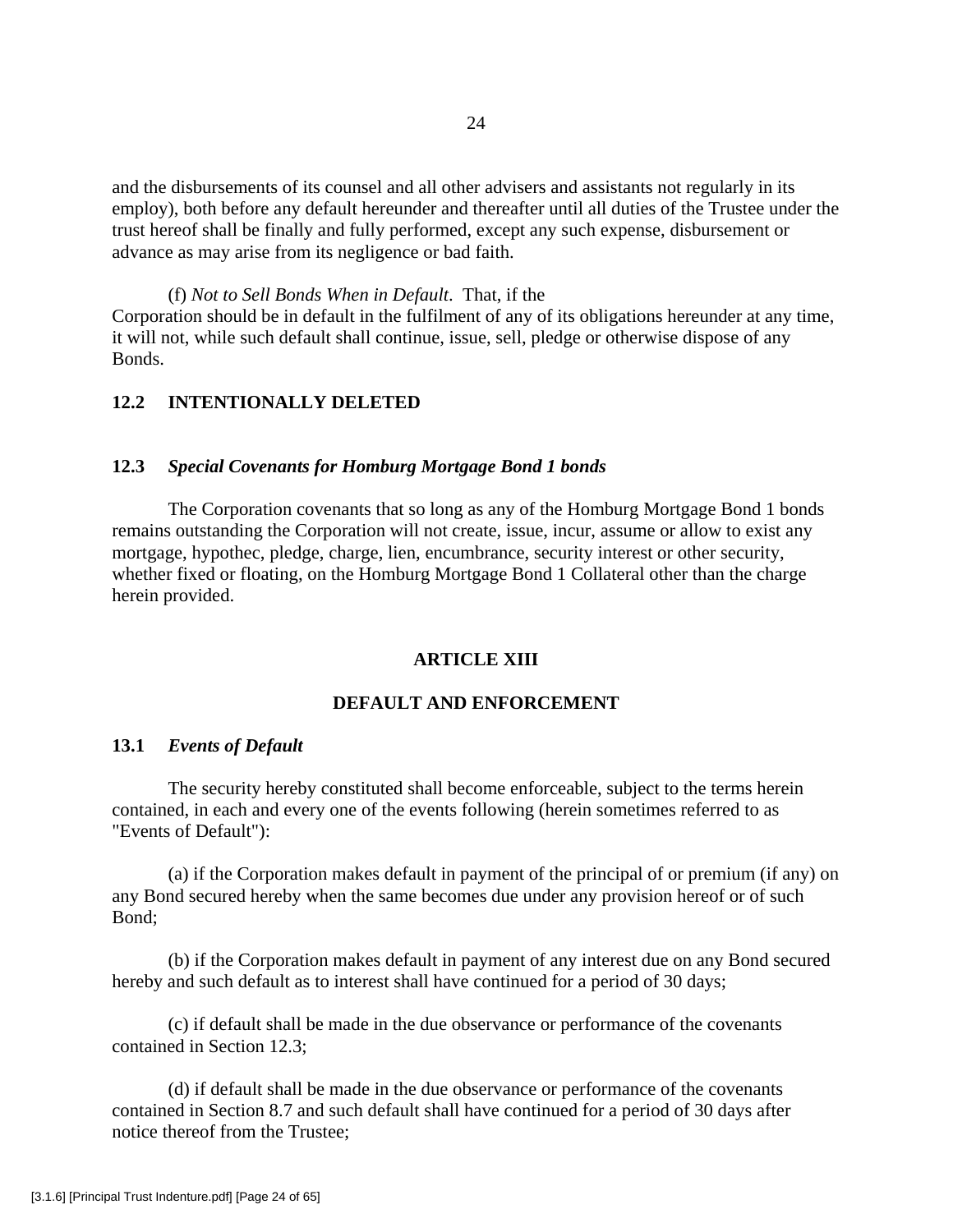(e) if an Event of Default, or other event entitling the Corporation or its representatives to declare a default under the any of the Mortgaged Premises, shall have occurred and be continuing whether or not a declaration of default shall have been made and the Corporation hereby covenants with the Trustee that it will promptly advise the Trustee in writing upon becoming aware of the occurrence of any such default or other event;

(f) if an order shall be made or an effective resolution be passed for the winding-up or liquidation of the Corporation or the Guarantor except, in the case of the Corporation, in the course of carrying out or pursuant to a transaction in respect of which the conditions of Article XVIII are duly observed and performed;

(g) if the Corporation or the Guarantor shall make a general assignment for the benefit of its creditors or a notice of intention to make a proposal or a proposal under the *Bankruptcy and Insolvency Act* (Canada), or shall become insolvent or be declared or adjudged bankrupt, or a receiving order be made against the Corporation or the Guarantor, or if a liquidator, trustee in bankruptcy, receiver, receiver and manager or any other officer with similar powers shall be appointed to the Corporation or the Guarantor or of the Mortgaged Premises or any part thereof which is, in the opinion of the Trustee, a substantial part thereof, or if the Corporation or the Guarantor shall propose a compromise, arrangement or reorganization under the *Companies' Creditors Arrangement Act* (Canada) or any similar legislation of any jurisdiction providing for the reorganization or winding-up of corporations or business entities or providing for an agreement, composition, extension or adjustment with its creditors;

(h) if the Corporation shall fail or neglect to carry out, perform or observe any other covenant or condition contained herein or in the Guarantee on its part or the Guarantor's part to be observed and performed and, after notice in writing has been given by the Trustee to the Corporation specifying such default and requiring the Corporation to put or cause to be put an end to the same, the Corporation shall fail to make good such default within a period of 45 days, unless the Trustee (having regard to the subject matter of the neglect or non-observance) shall have agreed to a longer period, and in such event, within the period agreed to by the Trustee;

(i) if the Guarantee ceases to be in full force and effect or is declared null and void or is unenforceable or is found to be invalid or the Guarantor denies liability under the Guarantee.

# **13.2** *Acceleration on Default*

Subject to Section 13.17 hereof, in case the security hereby constituted shall become enforceable as hereinbefore provided, the Trustee may in its discretion and shall upon receipt of a Bondholders' Request, subject to the provisions of Section 13.3, declare the principal and interest of all Bonds then outstanding and other moneys secured hereby to be due and payable and the same shall forthwith become immediately due and payable to the Trustee, anything therein or herein to the contrary notwithstanding, and the Corporation shall forthwith pay to the Trustee for the benefit of the Bondholders the principal of and accrued and unpaid interest and interest on amounts in default on such Bonds (and, where such a declaration is based upon a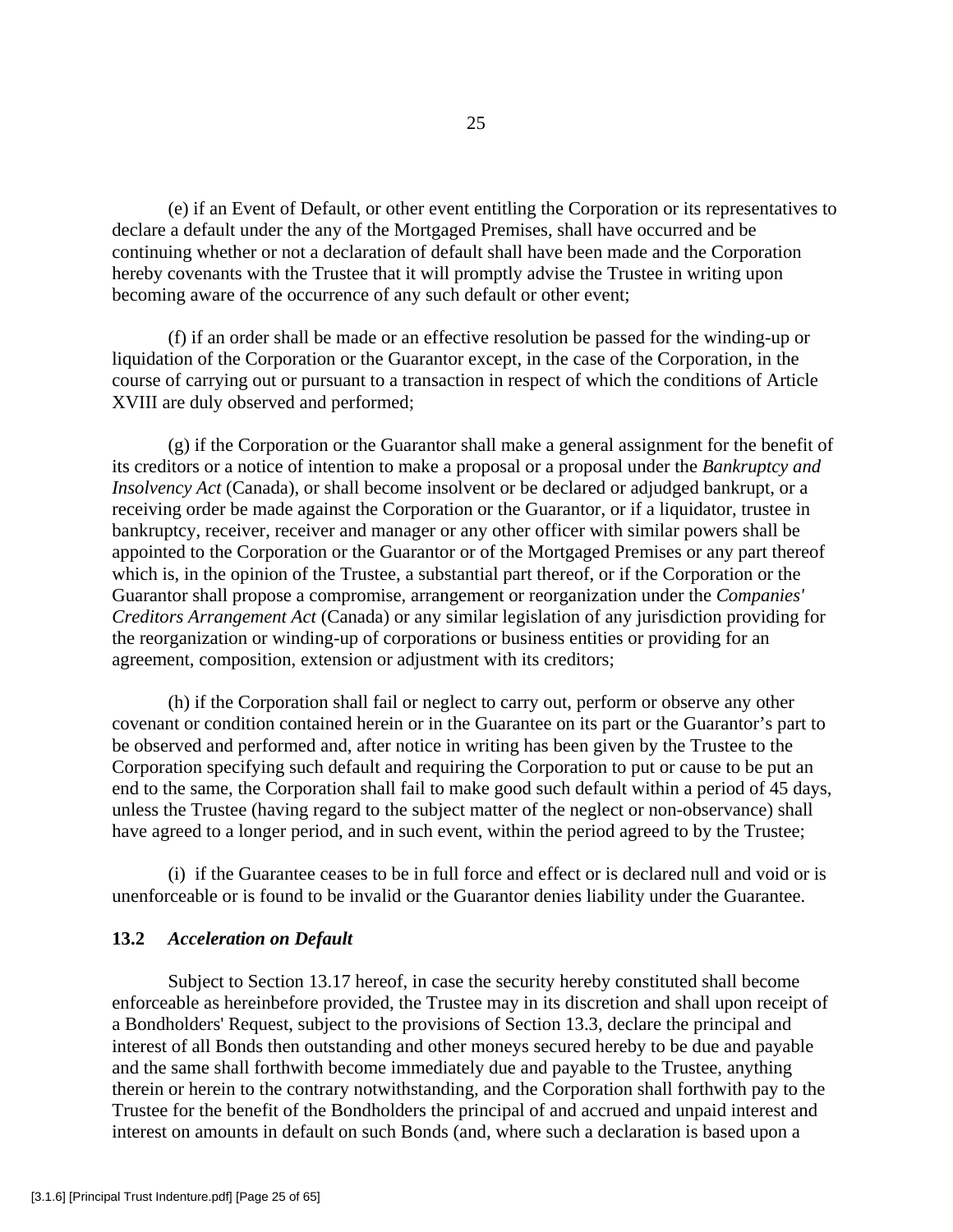voluntary winding-up or liquidation of the Corporation, the premium, if any, on the Bonds then outstanding which would have been payable upon the redemption thereof by and at the option of the Corporation on the date of such declaration) and all other moneys secured hereby, together with subsequent interest thereon at the rate borne by the Bonds from the date of the said declaration until payment is received by the Trustee, such subsequent interest to be payable at the times and places and in the moneys mentioned in and according to the tenor of the Bonds. Such payment when made shall be deemed to have been made in discharge of the Corporation's obligations hereunder and any moneys so received by the Trustee shall be applied in the same manner as if they were proceeds of realization of the Mortgaged Premises.

## **13.3** *Waiver of Default*

In case the security hereby constituted shall have become enforceable otherwise than by default in payment of any principal moneys at maturity:

(a) the holders of not less than  $66\frac{2}{3}\%$  of the principal amount of the Bonds then outstanding shall have power (in addition to and subject to the powers exercisable by Extraordinary Resolution as hereinafter provided) by instrument in writing to instruct the Trustee to waive the default and/or to annul any declaration made by the Trustee pursuant to Section 13.2 and the Trustee shall thereupon waive the default and/or annul such declaration upon such terms and conditions as such Bondholders shall prescribe; and

(b) the Trustee, so long as it has not become bound to enforce the security hereunder, shall have power to waive the default if, in the Trustee's opinion, the same have been cured or adequate satisfaction made therefor, and in such event to annual any such declaration therefor made by the Trustee in the exercise of its discretion, upon such terms and conditions as to the Trustee may seem advisable,

provided that no act or omission either of the Trustee or of the Bondholders in the premises shall extend to or be taken in any manner whatsoever to affect any subsequent default or the rights resulting therefrom.

## **13.4** *Enforcement by the Trustee*

Subject to Section 13.17 hereof, whenever the security hereby constituted shall have become enforceable and so long as the said security shall remain enforceable, but subject to the provisions of this Section and of Section 13.3 and to the provisions of any Extraordinary Resolution that may be passed by the Bondholders as hereinafter provided:

(a) the Trustee in the exercise of its discretion may proceed to realize the security by this Trust Indenture created and to enforce the rights of the Trustee and of the Bondholders by the appointment of a receiver or receiver and manager under the provisions of Section 13.7 or by sale under the provisions of Section 13.8 or by proceedings in any court of competent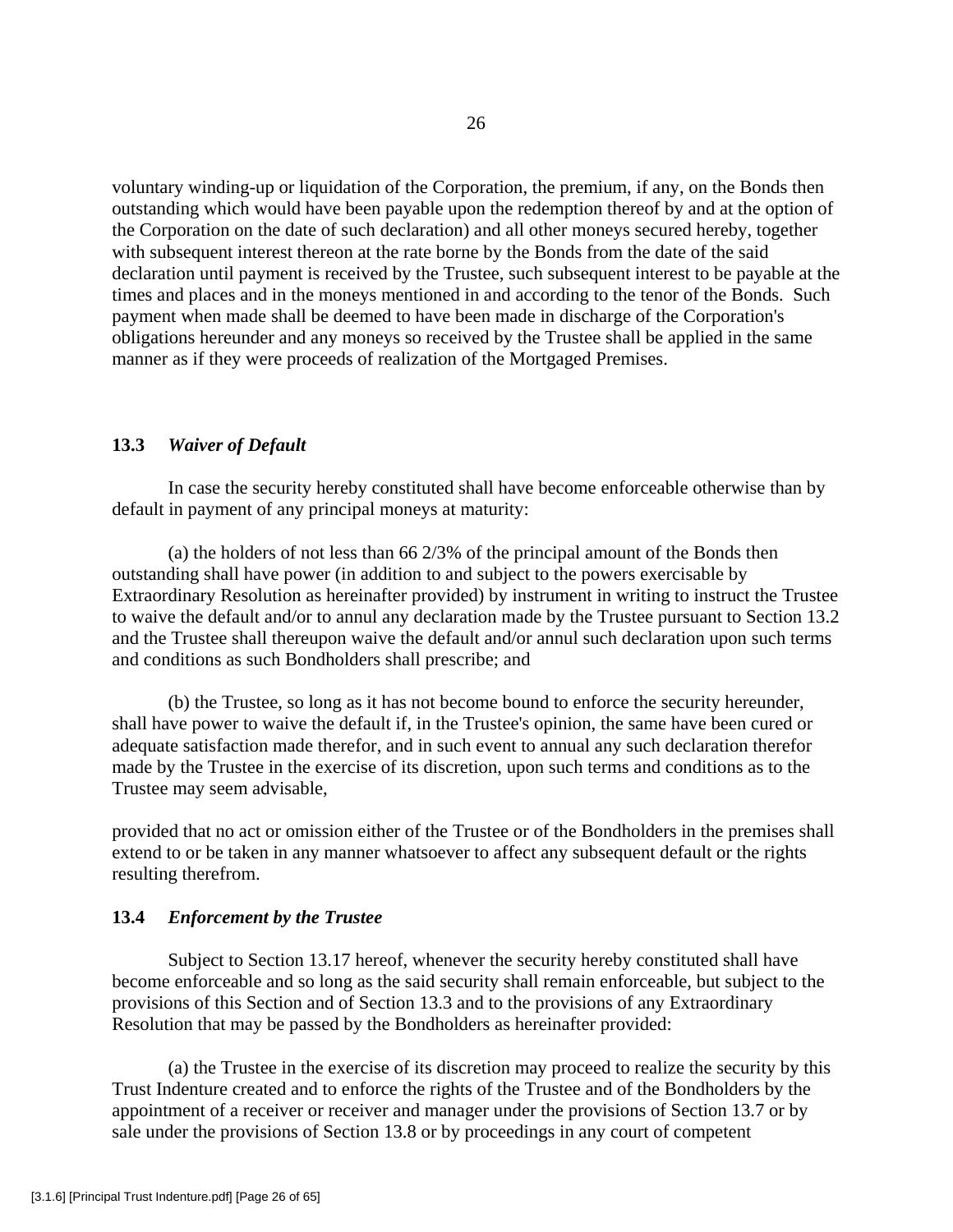jurisdiction for the appointment of a receiver or receiver and manager or for sale of the Mortgaged Premises or any part thereof or for foreclosure; or by any other action, suit, remedy or proceeding authorized or permitted by this Trust Indenture or by law or by equity; and may file such proofs of claim and other papers or documents as may be necessary or advisable in order to have the claims of the Trustee and of the Bondholders lodged in any bankruptcy, winding-up or other judicial proceedings relative to the Corporation; and no such remedy for the realization of the security hereof or for the enforcement of the rights of the Trustee or of the Bondholders shall be exclusive of or dependent on any such other remedy by any one or more of such remedies may from time to time be exercised independently or in combination;

(b) all rights of action hereunder may be enforced by the Trustee without the possession of any of the Bonds or the production thereof at the trial or other proceedings relative thereto; and

(c) upon receipt of a Bondholders' Request and upon being indemnified to its satisfaction as provided in Section 16.2 the Trustee shall exercise or take such one or more of the aforesaid remedies as such Bondholders' Request may direct or, if such Bondholders' Request contains no direction, as the Trustee may deem expedient; provided that if any such Bondholders' Request directs the Trustee to take proceedings out of court, the Trustee may in its discretion take judicial proceedings in lieu thereof.

# **13.5** *Enforcement by Bondholders*

No Bondholders shall have any right to institute any action or proceeding or to exercise any other remedy authorized by this Trust Indenture or by law or by equity for the purpose of enforcing payment of principal or interest or of realizing the security, or by reason of jeopardy of security, or for the execution of any trust or power hereunder, unless the requisition and indemnity referred to in Section 13.4 have been tendered to the Trustee and the Trustee shall have failed to act within a reasonable time thereafter; in such but not otherwise, any Bondholders acting on behalf of himself and all other Bondholders shall be entitled to take proceedings in any court of competent jurisdiction such as the Trustee might have taken under Section 13.4 but in no event shall any Bondholder or combination of Bondholders have any right to exercise the power of sale conferred hereby on the Trustee or to appoint a receiver or receiver and manager or to exercise or taken any other remedy or proceedings out of court; it being understood and intended no one or more holders of Bonds shall have any right in any manner whatsoever to affect, disturb or prejudice the security hereby created by this or their action, or to enforce any right hereunder or under any Bond except subject to the conditions and in the manner herein provided, and that all powers and trusts hereunder shall be exercised and all proceedings at law shall be instituted, had and maintained by the Trustee, except only as herein provided, and in any event for the equal benefit of all holders of such outstanding Bonds.

# **13.6 INTENTIONALLY DELETED**

#### **13.7** *Appointment of Receiver*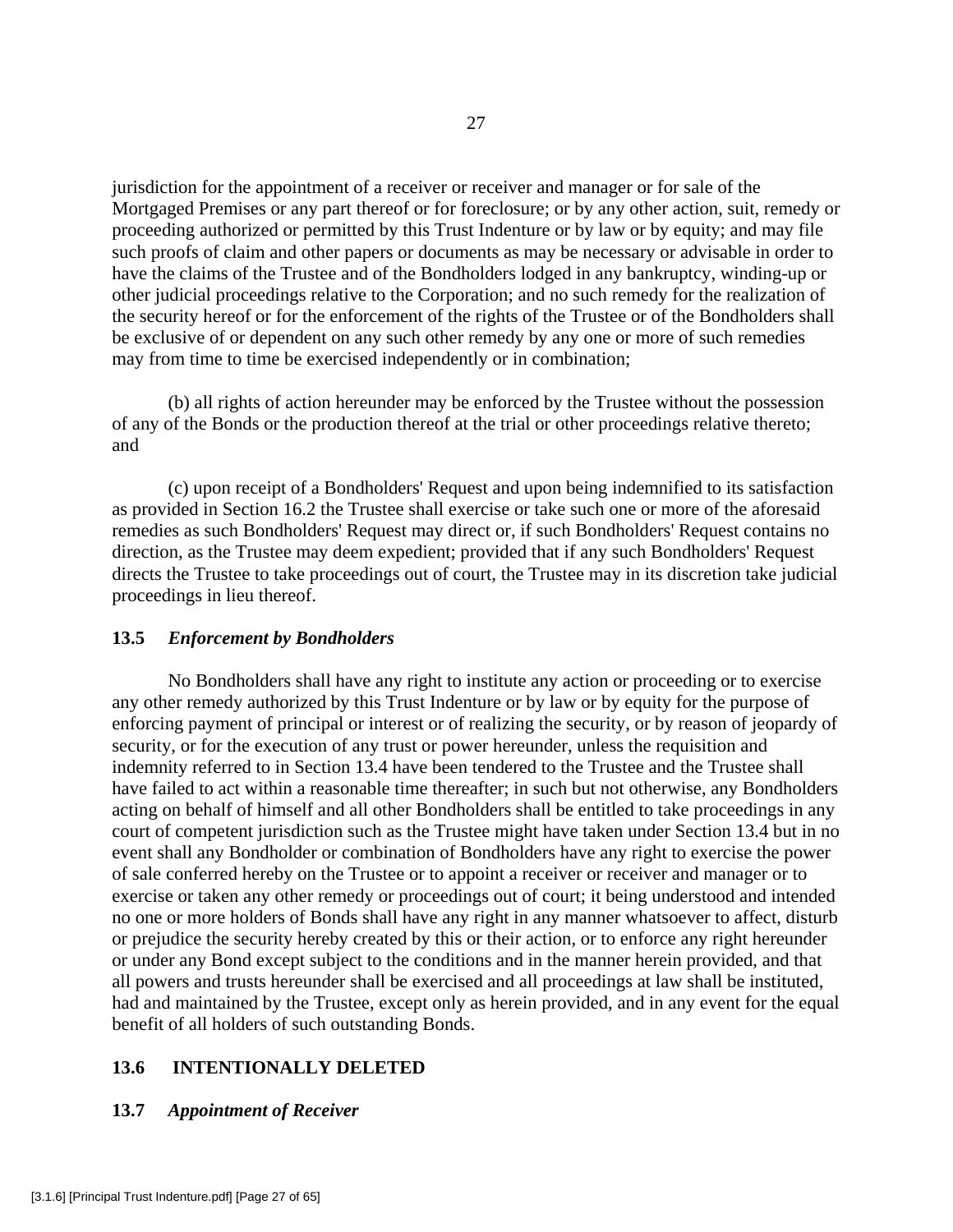Whenever the Trustee shall determine under the provisions of Section 13.4 to appoint a receiver (which term used herein includes a receiver and manager) the following provisions shall apply:

(a) such appointment shall be made by an instrument in writing signed by an officer of the Trustee under its corporate seal or otherwise, which instrument shall be evidence for all purposes of such appointment. The Trustee may from time to time in the same manner remove or replace any receiver so appointed and appoint another in his stead. In making any such appointment the Trustee shall be deemed to be acting as the attorney of the Corporation;

(b) any such appointment may be limited to any part or parts of the Mortgaged Premises or may extend to the whole thereof;

(c) every such receiver may in the discretion of the Trustee be vested with all or any of the powers and discretions of the Trustee;

(d) the Trustee may from time to time fix the remuneration of every such receiver and direct the payment thereof out of the Mortgaged Premises, the income therefrom or the proceeds thereof;

(e) the Trustee may from time to time require any such receiver to give security for the performance of his duties and may fix the nature and amount thereof, but shall not be bound to require such security;

(f) every such, receiver may, with the consent in writing of the Trustee, borrow money for the purposes of carrying on the business of the Corporation or for the maintenance, protection or preservation of the Mortgaged Premises or any part thereof, and the receiver may issue certificates (herein called "receiver's certificates") for such sums as will, in the opinion of the Trustee, be sufficient for obtaining upon the security of the Mortgaged Premises or any part thereof the amounts from time to time required, and such receiver's certificates may be payable either to order or to bearer and may be payable at such time or times as to the Trustee may appear expedient, and shall bear interest as shall therein be declared, and the receiver may sell, pledge or otherwise dispose of the same in such manner as to the Trustee may seem advisable, and may pay such commission on the sale thereof as to the Trustee may appear reasonable, and the amounts from time to time payable by virtue of such receiver's certificates shall form a charge upon the Mortgaged Premises in priority to the Bonds;

(g) every such receiver shall, so far as concerns responsibility for his acts or omissions, be deemed the agent of the Corporation, and in no event the agent of the Trustee, and the Trustee shall not, in making or consenting to such appointment, incur any liability to the receiver for his remuneration or otherwise howsoever;

(h) except as may be otherwise directed by the Trustee, all moneys from time to time received by such receiver shall be paid over to the Trustee to be held by it on the trusts of these presents; and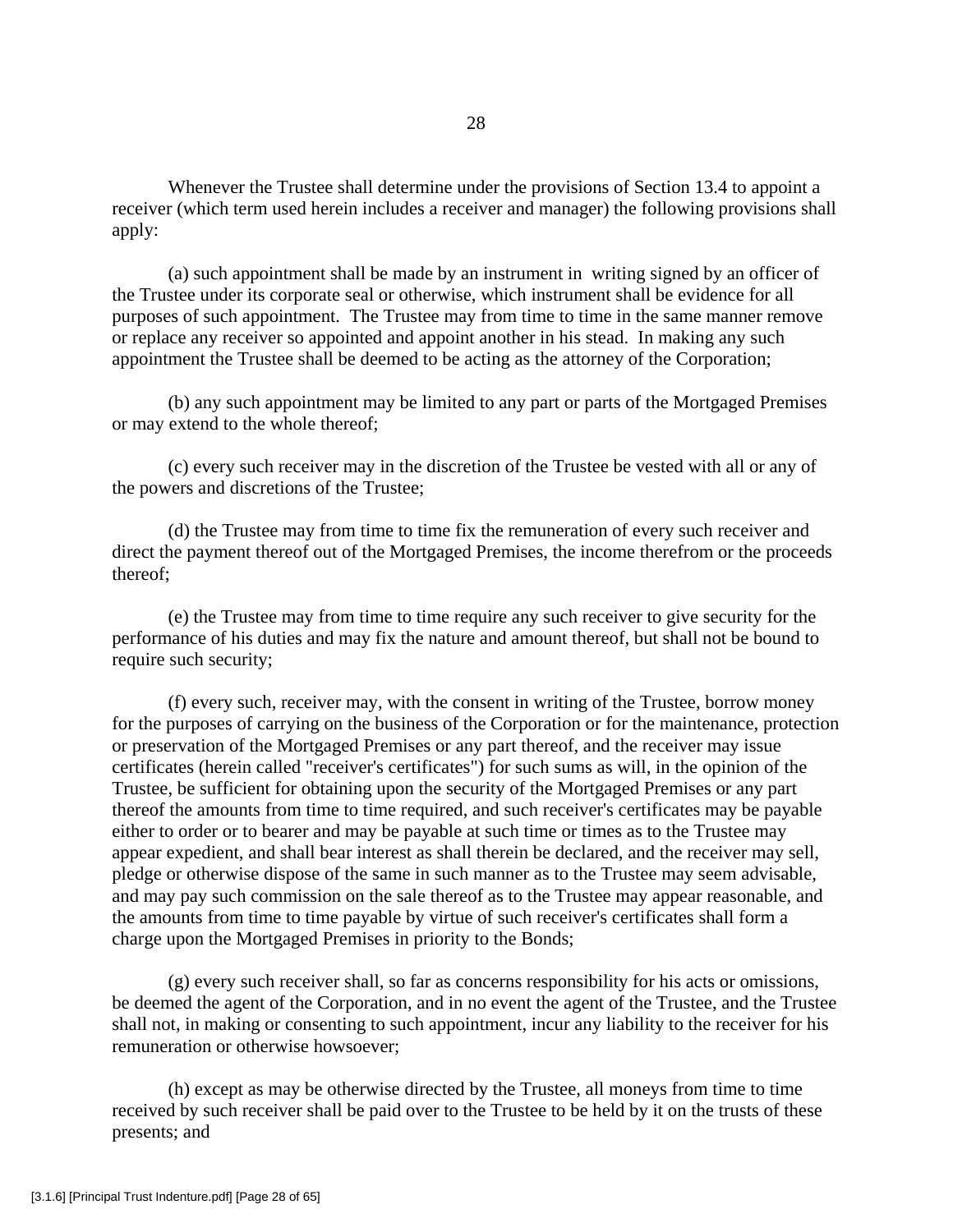(i) the Trustee may pay over to such receiver any moneys constituting part of the Mortgaged Premises to the intent that the same may be applied for the purposes hereof by such receiver, and the Trustee may from time to time determine what funds the receiver shall be at liberty to keep in hand with a view to the performance of his duty as such receiver.

## **13.8** *Sale by Trustee*

In case the Trustee shall have determined under the provisions of Section 13.4 to realize the security hereby constituted by sale, the Trustee shall have the right with or without entry to sell and dispose of all or any part of the Mortgaged Premises en bloc or in parcels, at public auction or by tender or by private contract and at such time or times and on such terms and conditions, which shall include in case of sale by auction or tender a reasonable reserve bid, as the Trustee shall determine, having first given such notice of the time and place of such sale as it may think proper, which notice shall in any case include advertisements published once in each of three consecutive weeks in the City of Halifax, Nova Scotia, each such publication to be made in a daily newspaper of general circulation published in the English language in the designated city. In the event of no bid at the auction or by tender reaching the reserve bid, the Trustee may thereafter sell by auction or by tender without reserve bid or may sell by private contract. It shall be lawful for the Trustee to make any such sale, whether by auction, tender or private contract, either for cash or upon credit or partly for one and partly for the other, upon such reasonable conditions as to terms of payment as it may deem proper; also to rescind or vary any contract of sale that may have been entered into and resell with or under any of the powers conferred herein; also to stop, suspend or adjourn any sale from time to time and hold the sale as adjourned without further notice; also to deliver to the purchaser or purchasers of the Mortgaged Premises or any part thereof good and sufficient deed or deeds for the same.

## **13.9** *Applying Bonds in Payment*

 Upon any sale of the Mortgaged Premises or any part thereof, whether made under the power of sale herein contained or pursuant to foreclosure or other judicial proceedings, the Trustee or any one or more of the Bondholders or any agent or representative thereof may become purchasers and may, in paying the purchase price, deliver any of the Bonds in place of cash to the amount which would, upon distribution of the net proceeds of such sale be payable thereon; and in case the amount to payable thereon shall be less than the amount due thereon, such Bonds shall be returned after being properly marked or stamped to show such partial payment; provided, however, that any such purchaser shall pay in cash so much as shall be necessary to provide for the payments mentioned in subsection (a) of Section 13.10.

#### **13.10** *Application of Proceeds of Sale or Realization*

 Except as otherwise herein provided, the moneys arising from any sale or other realization of the whole or any part of the Mortgaged Premises, whether under any sale by the Trustee or by judicial process or otherwise, shall be held by the Trustee and by it applied,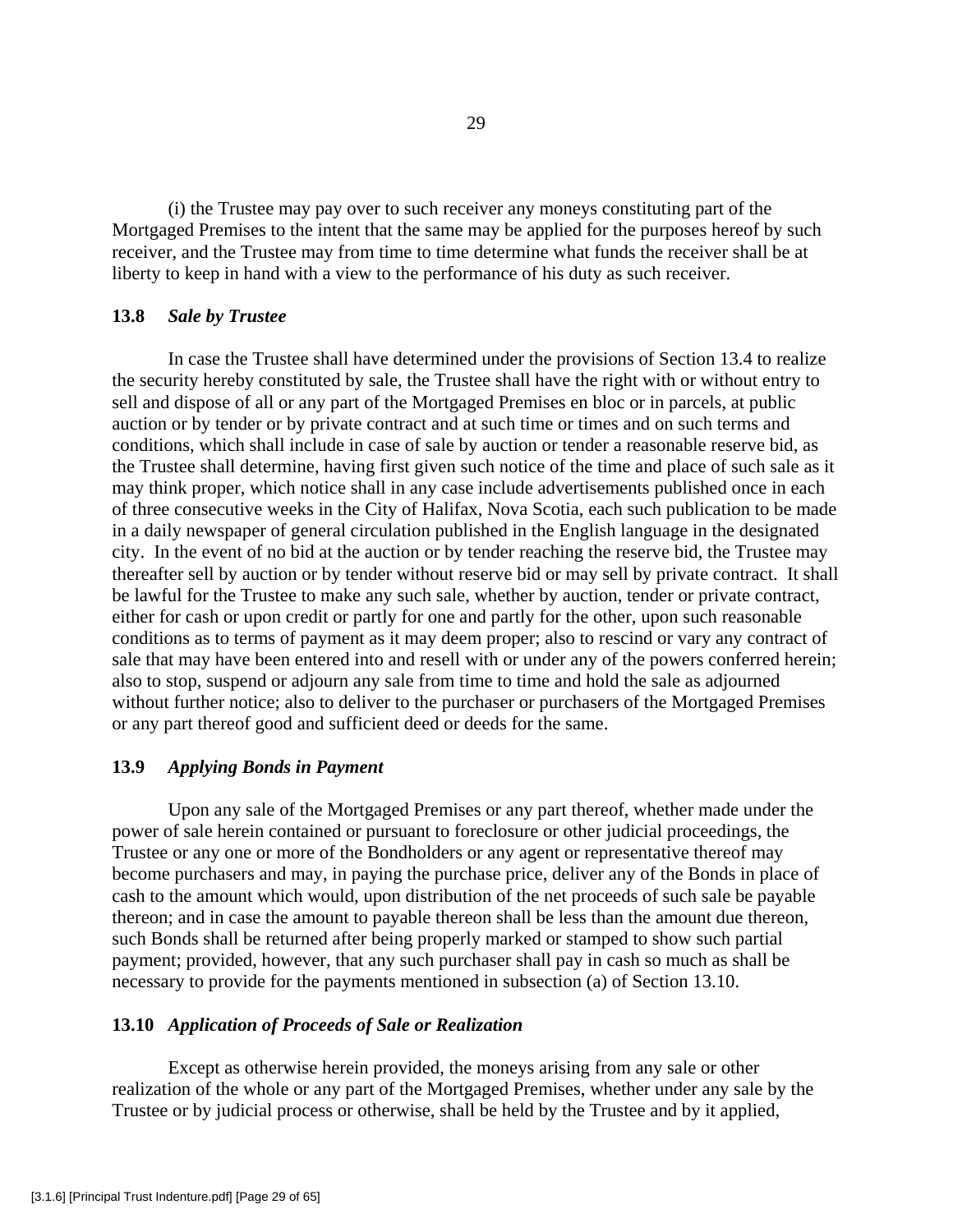together with any other moneys then or thereafter in the hands of the Trustee available for the purpose, as follows:

 (a) firstly, in payment of all charges on the Mortgaged Premises (except those subject to which such sale or realization shall have been made) ranking in priority to the Bonds;

 (b) secondly, but subject to subsection (e) of Section 12.1 in payment rateably and proportionately to the holders of the outstanding Bonds of the amounts due thereon, first for principal, then for premium (if any) and then for interest, including interest on amounts overdue, unless otherwise directed by Extraordinary Resolution and in that case in such order of priority as between principal, premium and interest as may be directed by such resolution; and

(c) the surplus (if any) of such moneys shall be paid to the Corporation or its assigns.

## **13.11** *Distribution of Proceeds*

 Payments to holders of Bonds pursuant to subsection (b) of Section 13.10 shall be made in the following manner:

 (a) at least 15 days' notice of every such payment shall be given in the manner provided in Article XVII specifying the time when and the place or places where the Bonds are to be presented and the amount of the payment and application thereof as between principal, premium and interest;

 (b) payment of any Bond shall be made upon presentation thereof at any one of the places specified in such notice and any such Bond thereby paid in full shall be surrendered, otherwise a memorandum of such payment shall be endorsed thereon; but the Trustee may in its discretion dispense with presentation and surrender or endorsement in any special case upon such indemnity being given as it shall deem sufficient;

 (c) from and after the day of payment specified in the notice, interest shall accrue only on the amount owing on each Bond after giving credit for the amount of the payment specified in such notice unless it be duly presented on or after the date so specified and payment of such amount be not made; and

 (d) the Trustee shall not be required to make any interim payment to Bondholders unless the moneys in its hands, after reserving thereout such amount as the Trustee may think necessary to provide for the payments mentioned in subsection (a) of Section 13.10, exceed 2% of the principal amount of the outstanding Bonds.

## **13.12** *Persons Dealing with Trustee*

 No person dealing with the Trustee or its agent shall be concerned to enquire whether the security hereby constituted has become enforceable, or whether the powers which the Trustee is purporting to exercise have become exercisable, or whether any money remains due upon the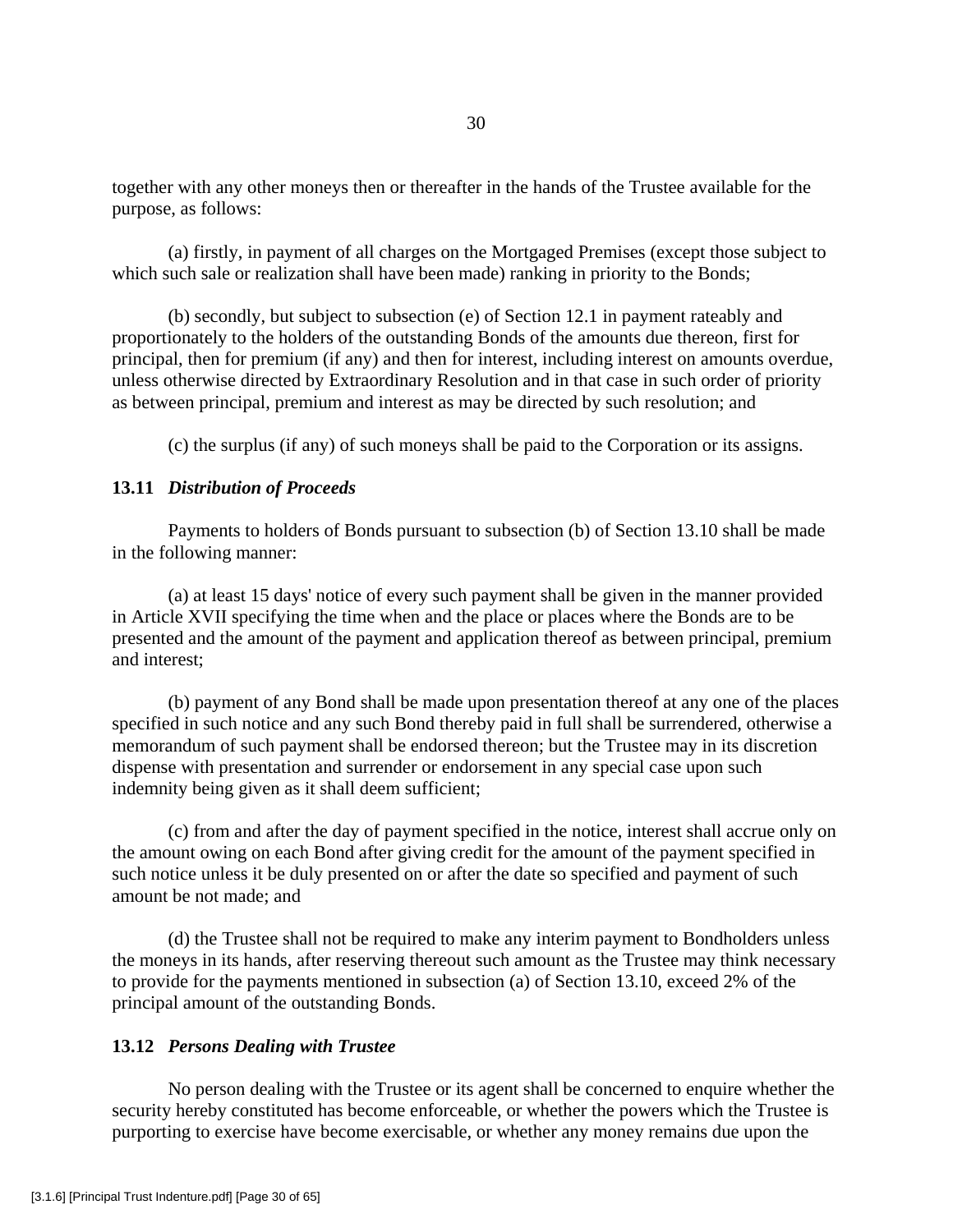security of these presents or the Bonds, or as to the necessity or expediency of the stipulations and conditions subject to which any sale shall be made, or otherwise as to the propriety or regularity of any sale or of any other dealing by the Trustee with the Mortgage Premises, or to see to the application of any money paid to the Trustee.

## **13.13** *Immunity of Shareholders, etc,*

 The Bondholders and the Trustee hereby waive and release any right, cause of action or remedy now or hereafter existing in any jurisdiction against any past, present or future incorporator shareholders, director or officer of the Corporation or of any successor corporation for the payment of the principal of or premium or interest on any of the Bonds.

## **13.14** *Surrender by the Corporation*

 The Corporation bends and obliges itself to yield up possession of its property and the conduct of its business and undertaking to the Trustee or to any receiver or receiver and manager appointed by the Trustee on demand by the Trustee whenever the Trustee shall have a right of entry under the foregoing provisions and agrees to put no obstacle in the way of, but to facilitate by all legal means, the actions of the Trustee hereunder and not to interfere with the carrying out of the powers hereby granted to it, and in the event of the security becoming enforceable, as herein provided, the Corporation shall and hereby does consent to the appointment in such case of a liquidator or receiver or receiver and manager with all such powers as the Trustee is hereby vested with, if so required by the Trustee. The Corporation hereby binds itself in the said event to consent to any petition or application presented to the Court by the Trustee in order to effect the intent of this Trust Indenture, and the Corporation shall not, after receiving due notice from the Trustee that it has taken possession of the said property, business and undertaking by virtue hereof, continue in possession of the said property or in the said business and undertaking unless with the express written consent and authority of the Trustee and shall forthwith, by and through its officers and directors, execute such documents and transfers as may be necessary to place the Trustee in legal possession of the said property, business and undertaking. After receipt of such notice, all the powers, functions, rights and privileges of each and every one of the directors and officers of the Corporation shall cease and determine with respect to the Mortgaged Premises unless specifically contained in writing by the Trustee or unless the property shall have been restored to the Corporation as herein provided.

# **13.15** *Trustee Appointed Attorney*

 The Corporation hereby irrevocably appoints the Trustee to be the attorney of the Corporation in the name and on behalf of the Corporation to execute and do any deeds, transfers, conveyances, assignments, assurances and things which the Corporation ought to execute and do, and has not executed or done, under the covenants and provision contained in this Trust Indenture and generally to use the name of the Corporation in the exercise of all or any of the powers hereby conferred on the Trustee.

# **13.16** *Judgment against the Corporation*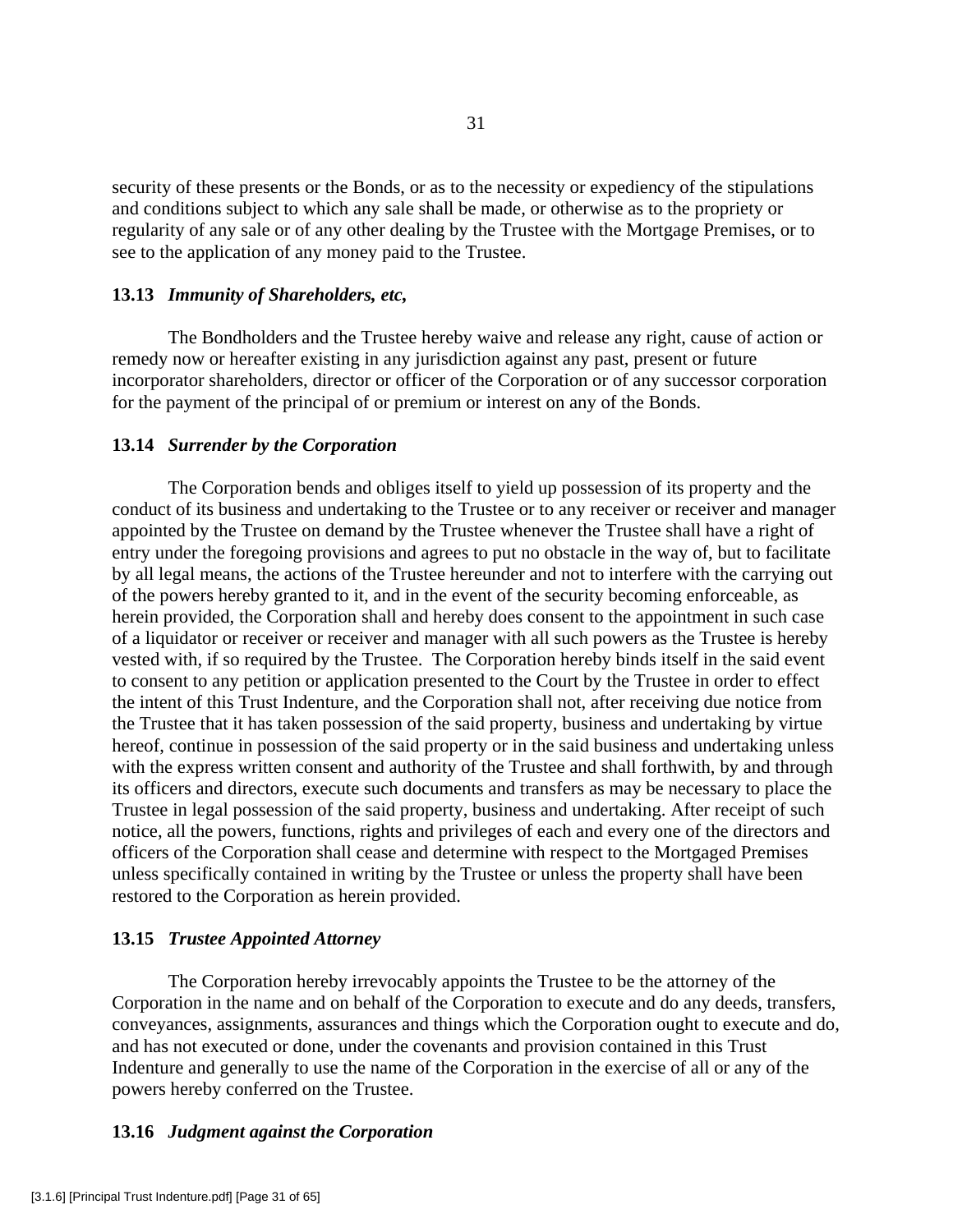The Corporation covenants and agrees with the Trustee that, in case of any judicial or other proceedings to enforce the security hereby created, judgement may be rendered against it in favour of the Bondholders or in favour of the Trustee, as trustee for the Bondholders, for any amount which may remain due in respect of the Bonds and the interest thereon and any other moneys owing hereunder after the application to the payment thereof of the proceeds of any sale of the Mortgaged Premises or any part thereof.

#### **13.17** *Default and Enforcement against one Series of Bonds*

Notwithstanding anything contained herein if the security hereby constitutes shall become enforceable pursuant to an Event of Default described in Section 13.1(a), (b), (c), (d) or (e), and such Event of Default pertains to one or more particular series of Bonds, the provisions of this Article shall be read and construed and shall apply as if the Bonds of such one or more particular series of Bonds were the only Bonds outstanding hereunder and such Event of Default shall not affect any other series of Bonds then outstanding.

## **ARTICLE XIV**

#### **SATISFACTION AND DISCHARGE**

#### **14.1** *Cancellation and Destruction*

 All matured Bonds shall forthwith after payment thereof be delivered to the Trustee and cancelled by it. All Bonds cancelled or required to be cancelled under this or any other provision of this Trust Indenture shall be destroyed by the Trustee and if required by the Corporation the Trustee shall furnish to it a destruction certificate in respect of the Bonds so destroyed.

#### **14.2** *Non-Presentation of Bonds*

 Subject to the provisions of Article IV, in case the holder of any Bond shall fail to present the same for payment on the date on which the principal thereof and premium, if any, thereon and/or the interest thereon becomes payable either at maturity or otherwise or shall not accept payment on account thereof and give such receipt therefor, if any, as the Trustee may require:

(a) the Corporation shall be entitled to pay to the Trustee and direct it to set aside; or

 (b) in respect of moneys in the hands of the Trustee which may or should be applied to the payment of the Bonds, the Corporation shall be entitled to direct the Trustee to set aside; or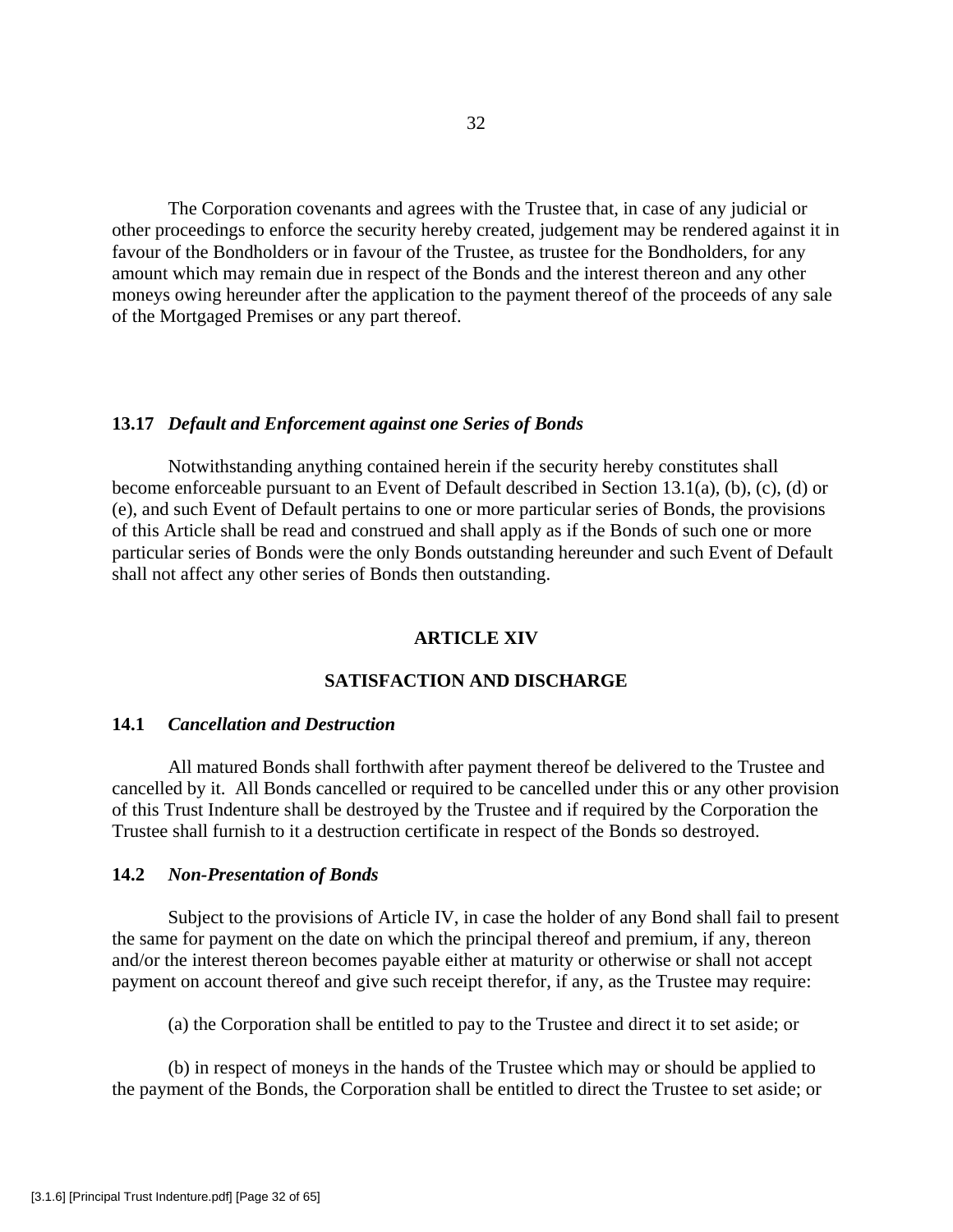(c) if the redemption was pursuant to notice given by the Trustee, the Trustee may itself set aside, the principal moneys and the premium, if any, and/or the interest, as the case may be, in trust to be paid to the holder of such Bond upon due presentation or surrender thereof in accordance with the provisions of this Trust Indenture; and thereupon the principal moneys and premium, if any, and/or the interest payable on or represented by each Bond in respect whereof such moneys have been set aside shall be deemed to have been paid and the holder thereof shall thereafter have no right in respect thereof except that of receiving payment of the moneys so set aside by the Trustee upon due presentation and surrender thereof, subject always to the provisions of Section 14.3 hereof.

## **14.3** *Repayment of Unclaimed Moneys*

 Any moneys set aside under Section 14.2 hereof and not claimed by and paid to holders of Bonds as therein provided within six years after the date of such setting aside shall be repaid to the Corporation by the Trustee on demand and thereupon the Trustee shall be released from all further liability with respect to such moneys and thereafter the holders of the Bonds in respect of which such moneys were so repaid to the Corporation shall have no rights in respect thereof except to obtain payment of the moneys due thereon from the Corporation.

## **14.4** *Discharge*

 The Trustee shall, at the request of the Corporation, release and discharge this Trust Indenture and execute and deliver such instruments as it shall be advised by Counsel are requisite for that purpose and to release the Corporation from its covenants herein (other than the provisions relating to the indemnification of the Trustee), upon proof being given to the reasonable satisfaction of the Trustee that the principal of and premium, if any, and interest (including interest on amounts in default, if any) on all the Bonds and all other moneys payable hereunder have been paid or satisfied or that all the outstanding Bonds having matured or having been duly called for redemption, payment of the principal of and premium, if any, and interest (including interest on amounts in default, if any) on such Bonds and of all other moneys payable hereunder has been duly and effectually provided for in accordance with the provisions hereof.

# **ARTICLE XV**

## **MEETINGS OF BONDHOLDERS**

## **15.1** *Right to Convene Meeting*

 The trustee may at any time and from time to time and shall on receipt of a Written Request of the Corporation or a Bondholders' Request convene a meeting of the Bondholders. In the event of the Trustee failing within ten days after receipt of any such request to give notice convening a meeting, the Corporation or such Bondholders, as the case may be, may convene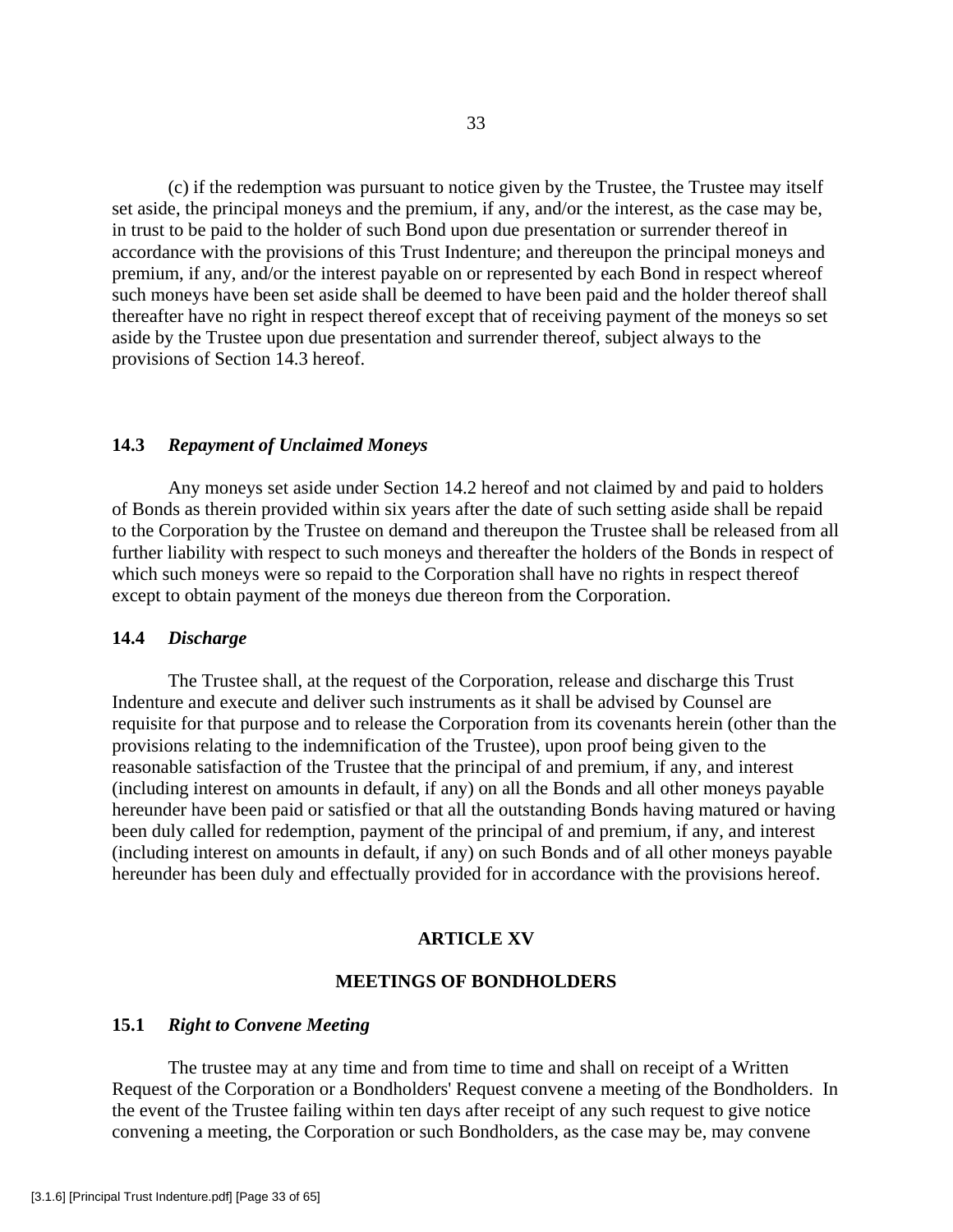such meeting. Every such meeting shall be held at Soest, The Netherlands or at such other place as may be approved or determined by the Trustee. If at any time the Trustee has no directors, the Corporation or such Bondholders, as the case may be, may convene a meeting at which one or more directors of the Trustee are appointed in accordance with the Articles of Association of the Trustee.

# **15.2** *Notice of Meetings*

 At least fifteen (15) days' notice of any meeting shall be given to the Bondholders in the manner provided in Section 17.3 and a copy thereof shall be sent by post to the Trustee unless the meeting has been called by it and to the Corporation unless the meeting has been called by it and the notice shall state briefly the general nature of the business to be transacted thereat and it shall not be necessary for any such notice to set out the terms of any resolution to be proposed or any of the provisions of this Article.

# **15.3** *Chairman*

 Some person, who need not be a Bondholder, nominated in writing by the Trustee shall be chairman of the meeting and if no person is so nominated, or if the person so nominated is not present within 15 minutes from the time fixed for the holding of the meeting, the Bondholders present in person or by proxy shall choose some person present to be chairman.

# **15.4** *Quorum*

 Subject to Sections 15.12 and 15.17, at any meeting of the Bondholders a quorum shall consist of Bondholders present in person or by proxy and representing at least 25% in principal amount of the outstanding Bonds. If a quorum of the Bondholders shall not be present within 30 minutes from the time fixed for holding any meeting, the meeting, if summoned by the Bondholders or pursuant to a request of the Bondholders, shall be dissolved; but in any other case the meeting shall be adjourned to the same day in the next week (unless such day is a nonbusiness day in which case it shall be adjourned to the next following business day thereafter) at the same time and place and no notice shall be required to be given in respect of such adjourned meeting. At the adjourned meeting the Bondholders present in person or by proxy shall form a quorum and may transact the business for which the meeting was originally convened notwithstanding that they may not represent 25% of the principal amount of the outstanding Bonds.

# **15.5** *Power to Adjourn*

 The chairman of any meeting at which a quorum of the Bondholders is present may with the consent of the holders of a majority in principal amount of the Bonds represented thereat adjourn any such meeting and no notice of such adjournment need be given except such notice, if any, as the meeting may prescribe.

# **15.6** *Show of Hands*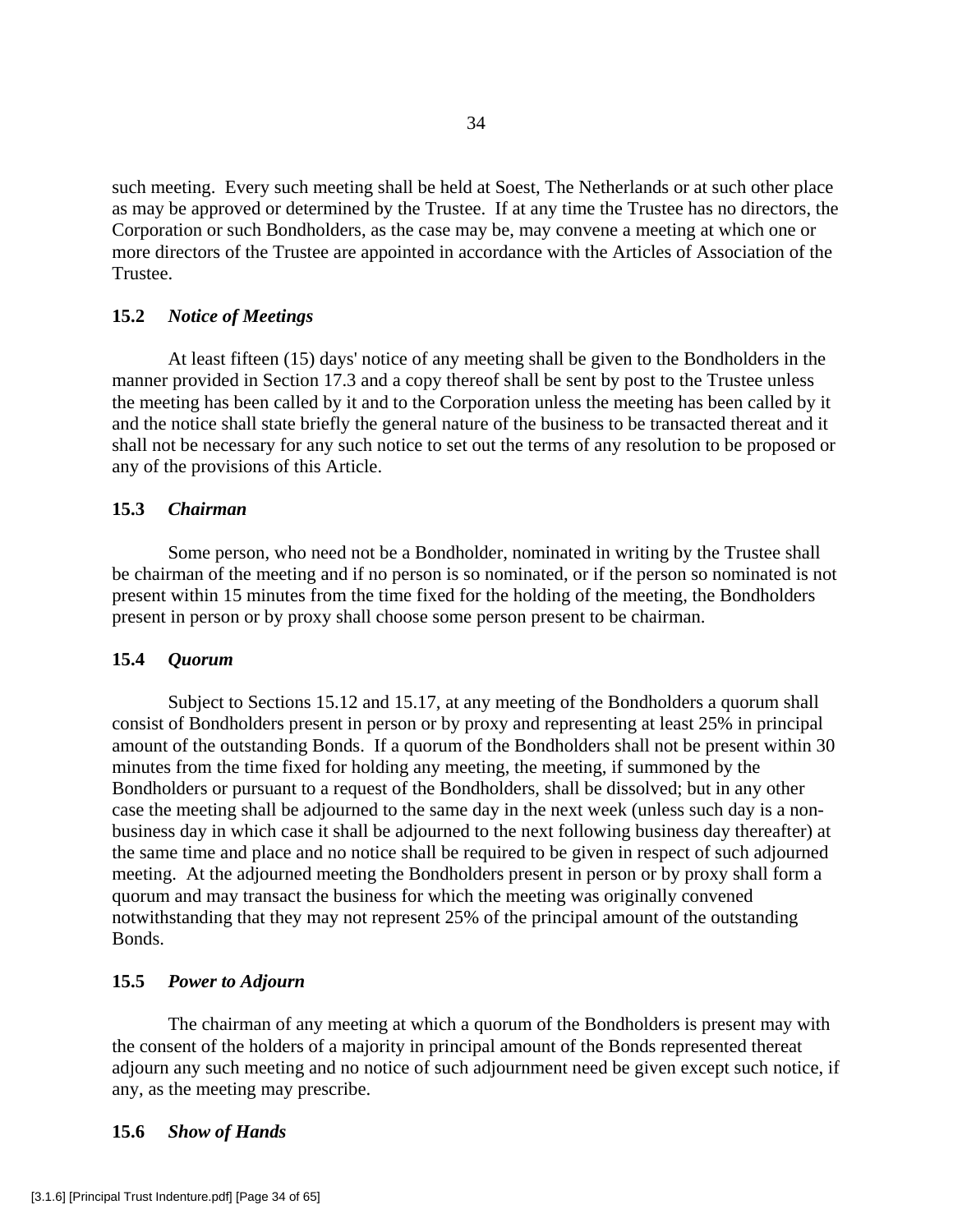Every question submitted to a meeting shall be decided in the first place by a majority of the votes given on a show of hands except that votes on Extraordinary Resolutions shall be given in the manner hereinafter provided. At any such meeting, unless a poll is duly demanded as herein provided, a declaration by the chairman that a resolution has been carried or carried unanimously or by a particular majority or lost or not carried by a particular majority shall be conclusive evidence of the fact.

# **15.7** *Poll*

 On every Extraordinary Resolution, and on any other question submitted to a meeting when demanded after a vote by show of hands by the chairman or by one or more Bondholders and/or proxies for Bondholders holding at least CAD \$20,000 principal amount of Bonds (or the equivalent thereof in Euros), a poll shall be taken in such manner and either at once or after an adjournment as the chairman shall direct. Questions other than Extraordinary Resolutions shall if a poll be taken be decided by the votes of a majority in principal amount of the Bonds represented at the meeting and voted on the poll.

## **15.8** *Voting*

 On a show of hands every person who is present and entitled to vote, whether as a Bondholder or as proxy for one or more Bondholders, or both, shall have one vote. On a poll each Bondholder present in person or represented by proxy duly appointed by an instrument in writing shall be entitled to one vote in respect of each CAD \$1,000 principal amount of Bonds (or the equivalent thereof in Euros) of which he shall then be the holder. A proxy need not be a Bondholder. In the case of joint registered holders of a Bond, any one of them present in person or by proxy at the meeting may vote in the absence of the other or others; but in case more than one of them be present in person or by proxy, they shall vote together in respect of the Bonds of which they are joint registered holders.

## **15.9** *Regulations*

 The Trustee, or the Corporation with the approval of the Trustee, may from time to time make and from time to time vary such regulations as it shall from time to time think fit providing for and governing:

 (a) the deposit of instruments appointing proxies at such place as the Trustee, the Corporation or the Bondholders convening the meeting, as the case may be, may in the notice convening the meeting direct and the time, if any, before the holding of the meeting or any adjournment thereof by which the same shall be deposited; and

 (b) the deposit of instruments appointing proxies at some approved place or places other than the place at which the meeting is to be held and enabling particulars of such instruments appointing proxies to be mailed or telecopied before the meeting to the Corporation or to the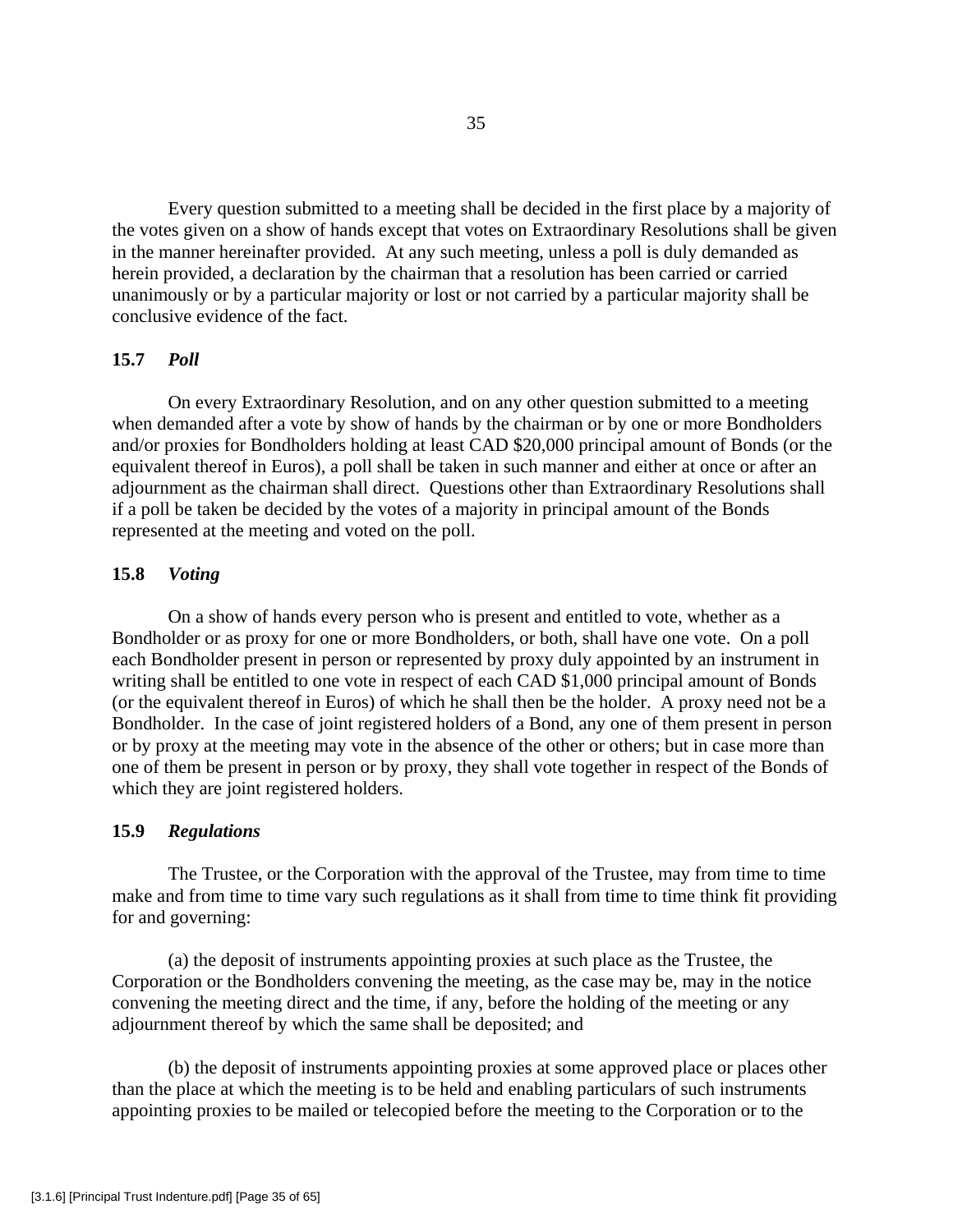Trustee at the place where the same is to be held and for the voting of proxies so deposited as though the instruments themselves were produced at the meeting.

 Any regulations so made shall be binding and effective and the votes given in accordance therewith shall be valid and shall be counted. Save as such regulations may provide, the only persons who shall be recognized at any meeting as the holders of any Bonds, or as entitled to vote or be present at the meeting shall be registered Bondholders and persons whom registered Bondholders have by instrument in writing duly appointed as their proxies.

#### **15.10** *Corporation and Trustee May be Represented*

 The Corporation and the Trustee, by their respective officers and directors, and the legal advisers of the Corporation and the Trustee may attend any meeting of the Bondholders, but shall have no vote as such.

## **15.11** *Powers Exercisable by Extraordinary Resolution*

 In addition to the powers conferred upon them by Section 16.9 or any other provisions of this Trust Indenture or by law, a meeting of the Bondholders shall have the following powers exercisable from time to time by Extraordinary Resolution:

 (a) power to sanction and agree to any modification, abrogation, alteration, compromise or arrangement of the rights of the Bondholders and/or the Trustee against the Corporation or against the undertaking, property and assets or any part thereof of the Corporation, whether such rights arise under this Trust Indenture, the Guarantee or the Bond of otherwise;

(b) power to direct or authorize the Trustee to exercise any power, right, remedy or authority given to it by this Trust Indenture, the Guarantee or the Bonds in any manner specified in such Extraordinary Resolution or to refrain from exercising any such power, right, remedy or authority;

 (c) power to waive and direct the Trustee to waive any default on the part of the Corporation complying with any provision of this Trust Indenture, the Guarantee or the Bonds either unconditionally or upon any conditions specified in such Extraordinary Resolution, whether or not the security hereof shall have become enforceable by reason of such default;

 (d) power to restrain any Bondholder from taking or instituting any suit, action or proceeding for the purpose of enforcing payment of the principal of or interest or premium on the Bonds, or for the execution of any trust or power hereunder;

 (e) power to direct any Bondholder who, as such, has brought any action, suit or proceeding to stay or discontinue or otherwise deal with the same upon payment, if the taking of such suit, action or proceeding shall have been permitted by Section 13.5, of the costs, charges and expenses reasonably and properly incurred by such Bondholder in connection therewith;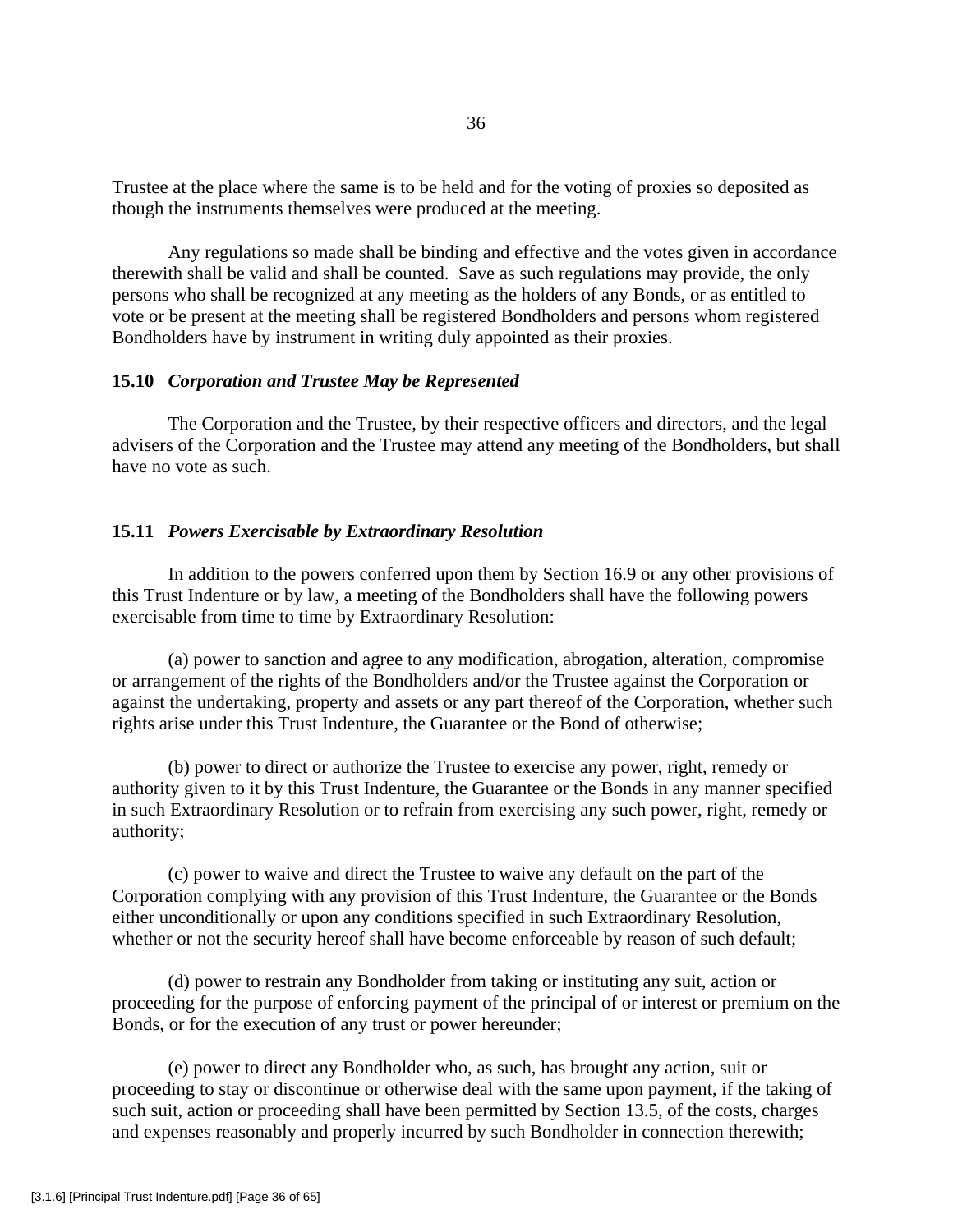(f) power to assent to any compromise or arrangement with any creditor or creditors or any class or classes of creditors, whether secured or otherwise, and with holders of any shares or other securities of the Corporation;

 (g) power to sanction the exchange of Bonds for or the conversion of Bonds into shares, bonds, Bonds, notes or any other securities or obligations of the Corporation or any other corporation;

 (h) power to assent to any modification of or change in or omission from the provisions contained herein or any deed or instrument supplemental hereto or in the Guarantee which shall be agreed to by the Corporation and to authorize the Trustee to concur in and execute any deed or instrument supplemental hereto or thereto embodying such modification, change or omission;

 (i) power to sanction any scheme for the reorganization of the Corporation or for the consolidation, amalgamation or merger of the Corporation with any other corporation and for the selling or leasing of the undertaking, property and assets of the Corporation or any part thereof, if such reorganization, consolidation, amalgamation or merger otherwise would or might be prohibited hereby or by the Guarantee;

 (j) power to authorize the Trustee to accept in satisfaction or part satisfaction for the sale or transfer by the Trustee of all or any part of the Mortgaged Premises any shares, bonds, Bonds, mortgages, Bond stock or any other securities of any corporation formed or to be formed;

 (k) power to authorize the Trustee or any other person to do all or any of the following, namely:

(i) to bid or tender at any sale of the Mortgaged Premises or any part thereof;

(ii) to tender in payment or part payment on account of the purchase price of any property so purchased all or any part of the Bonds or to set off the amount or any part thereof due upon all or any of the Bonds against such purchase price and to give to the Corporation a valid discharge in respect of the Bonds so tendered or the amount so set off;

(iii) to borrow the moneys required to make any deposit at said sale or to pay the balance of the purchase price and to grant, mortgage, pledge, charge and transfer the property so purchased and any or all Bonds no so tendered or any part or parts of such property or Bonds as security for the repayment of the moneys so borrowed and interest thereon, or itself, himself or themselves, as the case may be, to advance such moneys in which event it, he or they shall have a lien, charge or privilege upon or a right of retention of the property so purchased and on or of the Bonds not so tendered for the amount so advanced and interest thereon;

(iv) to hold any property so purchased and Bonds not so tendered (subject to any mortgage, charge, lien of transfer or to such right of retention to secure any moneys so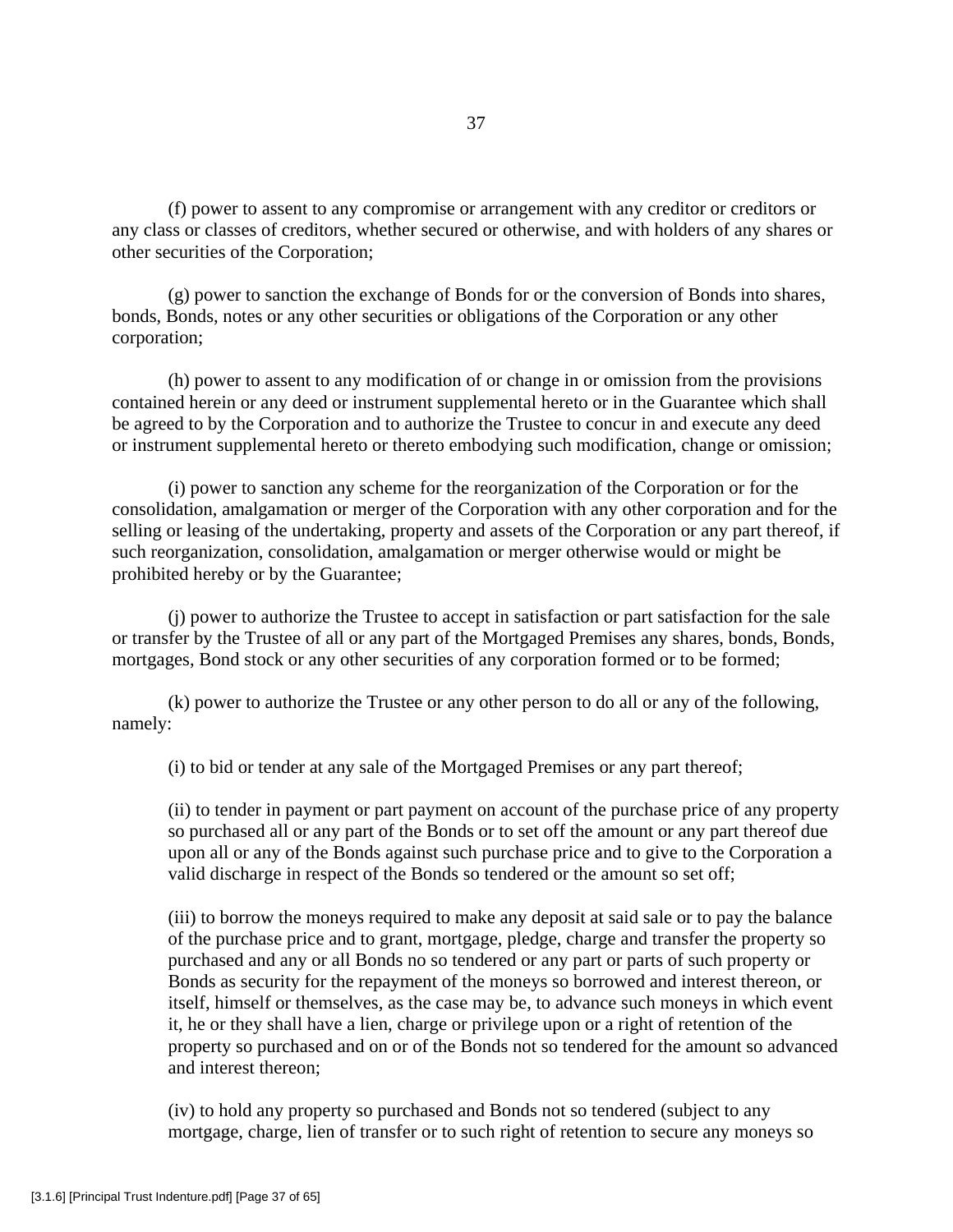borrowed or advanced) in trust for all the holders of the Bonds at the time of such tender *pro rata* in proportion to the amounts due to them thereon respectively for principal, premium and interest before the making of such tender;

(v) to sell, transfer and convey the whole or any part or parts of the property so purchased for such consideration in cash or in the shares, bonds, Bonds or other securities of any corporation formed or to be formed, or partly in cash and partly in such securities, and upon such terms and conditions as may be determined by such Extraordinary Resolution or, failing such determination by such Extraordinary Resolution as it, he or they may deem expedient and, subject to such terms and conditions, to dispose of such cash, shares, bonds, Bonds or other securities pursuant to the provisions of subsection (m) below; and

(vi) until the sale, transfer and conveyance of the whole of such property so purchased, to maintain and operate such part of said property as has not been disposed of and for such purposes to borrow moneys and to grant, mortgage, pledge, charge and transfer the property so purchased, or any part or parts thereof, as security for the repayment of the moneys so borrowed, with interest thereon, or itself, himself or themselves, as the case may be, to advance such moneys, in which event it, he or they shall have a lien or charge or privilege upon or right of retention of the property so purchased for the amounts so advanced and interest thereon and otherwise to deal with such property and the proceeds of any sale, transfer or conveyance thereof as such Extraordinary Resolution may direct;

 (l) power to sanction the distribution of any shares or securities or the use or disposal of the whole or any part of such shares or securities or any cash in such manner and for such purposes as may be deemed advisable;

 (m) power to appoint and remove a committee (herein sometimes called a "Bondholders' committee") to consult with the Trustee and to delegate to such Bondholders' committee (subject to such limitations, if any, as may be prescribed in such Extraordinary Resolution) all or any of the powers which the Bondholders could exercise by Extraordinary Resolution under the foregoing subsections  $(b)$ ,  $(c)$ ,  $(d)$ ,  $(e)$ ,  $(i)$ ,  $(i)$ ,  $(k)$ ,  $(l)$  and  $(m)$ . The Extraordinary Resolution making such appointment may provide for payment of the expenses and disbursements of and compensation to such Bondholders' committee. Such Bondholders' committee shall consist of such number of persons as shall be prescribed in the Extraordinary Resolution appointing it, and the members need not be themselves Bondholders. Subject to the Extraordinary Resolution appointing it, every such Bondholders' committee may elect its chairman and may make regulations respecting its quorum, the calling of meetings, the filling of vacancies occurring in its number, the manner in which it may act and its procedure generally; and such regulations may provide that the committee may act at a meeting at which a quorum is present or may act by minutes signed by a majority of the members thereof or the number of members thereof necessary to constitute a quorum, whichever is the greater. All acts of any such Bondholders' committee within the authority delegated to it shall be binding upon all Bondholders; and

 (n) power to amend, alter or repeal any Extraordinary Resolution previously passed or sanctioned by the Bondholders.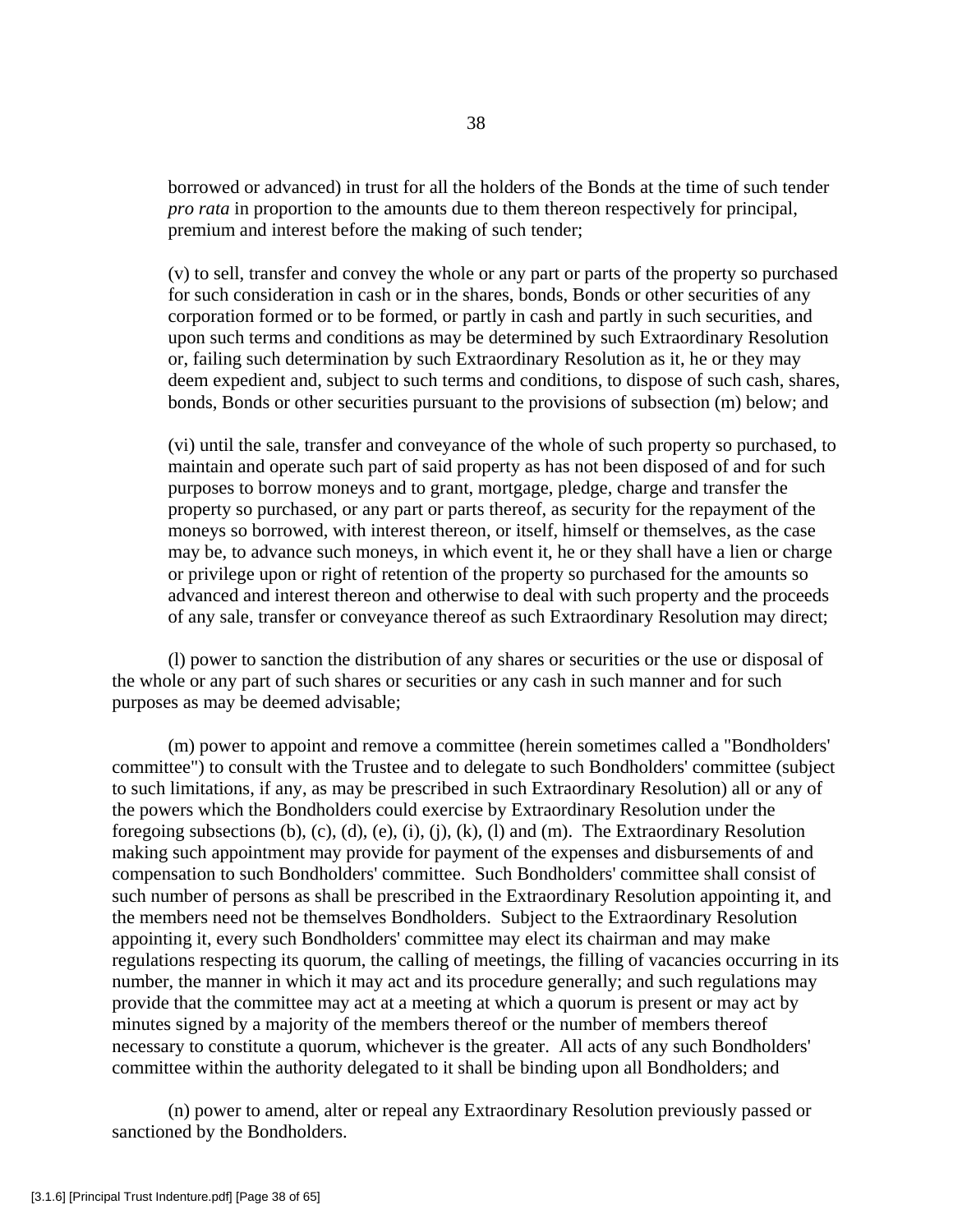#### **15.12** *Meaning of "Extraordinary Resolution"*

 (a) The expression "Extraordinary Resolution" when used in this Trust Indenture means, subject as hereinafter in this Section provided, and subject to Sections 15.15 and 15.17, a resolution proposed to be passed as an extraordinary resolution at a meeting of Bondholders (including an adjourned meeting) duly convened for the purpose and held in accordance with the provisions of this Section 15.12 at which the holders of at least 25% in principal amount of the Bonds then outstanding are present in person or by proxy and passed by the favourable votes of the holders of not less than 662/3% of the principal amount of Bonds represented at the meeting and voted on a poll upon such resolution.

 (b) If, at any such meeting, the holders of 25% in principal amount of the Bonds outstanding are not present in person or by proxy within 30 minutes after the time appointed for the meeting, then the meeting, if convened by or on the requisition of Bondholders, shall be dissolved; but in any other case it shall stand adjourned to such date, being not less than five (5) nor more than thirty (30) days later, and to such place and time as may be appointed by the chairman. Not less than three (3) days' notice shall be given of the time and place of such adjourned meeting in the manner provided in Section 17.3. Such notice shall state that at the adjourned meeting the Bondholders present in person or by proxy shall form a quorum but it shall not be necessary to set forth the purposes for which the meeting was originally called or any other particulars. As the adjourned meeting the Bondholders present in person or by proxy shall form a quorum and may transact the business for which the meeting was originally convened and a resolution proposed at such adjourned meeting and passed by the requisite vote as provided in subsection (a) of this Section shall be an Extraordinary Resolution within the meaning of this indenture, notwithstanding that the holders of 25% in principal amount of the Bonds then outstanding are not present in person or by proxy at such adjourned meeting.

 (c) Votes on an Extraordinary Resolution shall always be given on a poll and no demand for a poll on an Extraordinary Resolution shall be necessary.

## **15.13** *Powers Cumulative*

 It is hereby declared and agreed that any one or more of the powers and/or any combination of the powers in this Trust Indenture stated to be exercisable by the Bondholders by Extraordinary Resolution or otherwise may be exercised from time to time and the exercise of any one or more of such powers or any combination of powers from time to time shall not be deemed to exhaust the rights of the Bondholders to exercise the same or any other such power or powers or combination of powers thereafter from time to time.

## **15.14** *Minutes*

 Minutes of all resolutions and proceedings at every meeting as aforesaid shall be made and duly entered in books to be from time to time provided for that purpose by the Trustee at the expense of the Corporation, and any such minutes as aforesaid, if signed by the chairman of the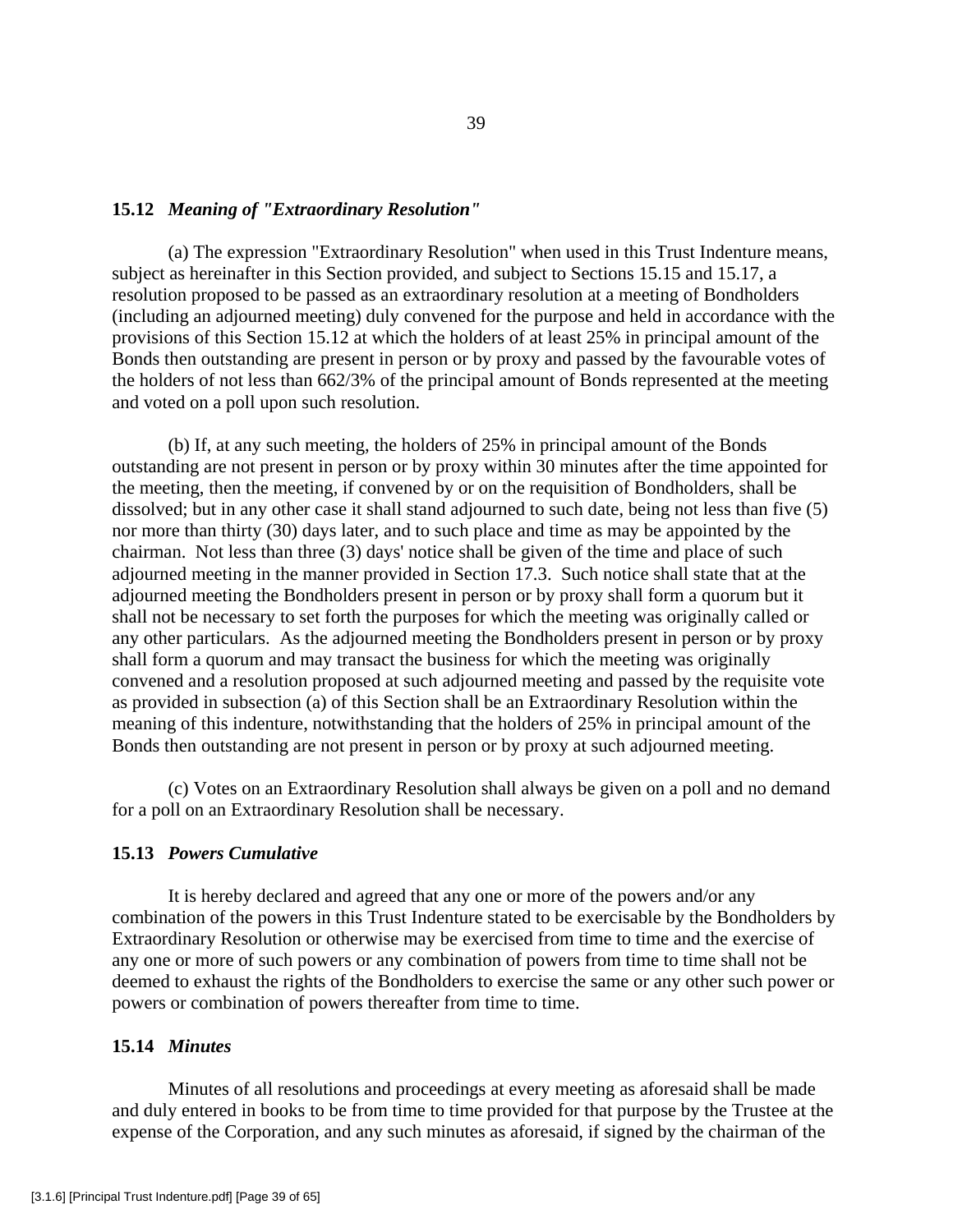meeting at which such resolutions were passed or proceedings had, or by the chairman of the next succeeding meeting of the Bondholders, shall be *prima facie* evidence of the matters therein stated and, until the contrary is proved, every such meeting in respect of the proceedings of which minutes shall have been made, shall be deemed to have been duly held and convened, and all resolutions passed thereat or proceedings had, to have been duly passed and had.

#### **15.15** *Instruments in Writing*

 Subject to Section 15.17, all actions which may be taken and all powers that may be exercised by the Bondholders at a meeting held as hereinbefore in this Article XV provided may also be taken and exercised by the holders of 662/3% of the principal amount of all the outstanding Bonds, by an instrument in writing signed in one or more counterparts, and the expression "Extraordinary Resolution" when used in this Trust Indenture shall include an instrument so signed.

# **15.16** *Binding Effect of Resolutions*

 Subject to Section 15.17, every resolution and every Extraordinary Resolution of Bondholders passed in accordance with the provisions of this Article shall be binding upon all the Bondholders, whether present at or absent from such meeting, and every instrument in writing signed by Bondholders in accordance with Section 15.15 shall be binding upon all the Bondholders, whether signatories thereto or not, and each and every Bondholder and the Trustee (subject to the provisions for its indemnity herein contained) shall be bound to give effect accordingly to every such resolution, Extraordinary Resolution and instrument in writing.

## **15.17** *Serial Meetings*

 (a) If any business to be transacted at a meeting of Bondholders, or any action to be taken or powers to be exercised by instrument in writing under Section 15.15, especially affects the rights of the holders of Bonds of one or more series in a manner or to an extent differing from that in which it affects the rights of the holders of Bonds of any other series (as to which an opinion of Counsel shall be binding on all Bondholders, the Trustee and the Corporation for all purposes hereof) then:

(i) reference to such fact, indicating each series so especially affected, shall be made in the notice of such meeting and the meeting shall be and is herein called a "serial meeting"; and

(ii) the holders of Bonds of a series so especially affected shall not be bound by any action taken at a serial meeting or by any instrument in writing under Section 15.15 unless in addition to the other provisions of this Article XV:

(A) in the case of action taken at a serial meeting, there are present in person or by proxy at the said meeting holders of at least 25% (or for the purpose of passing an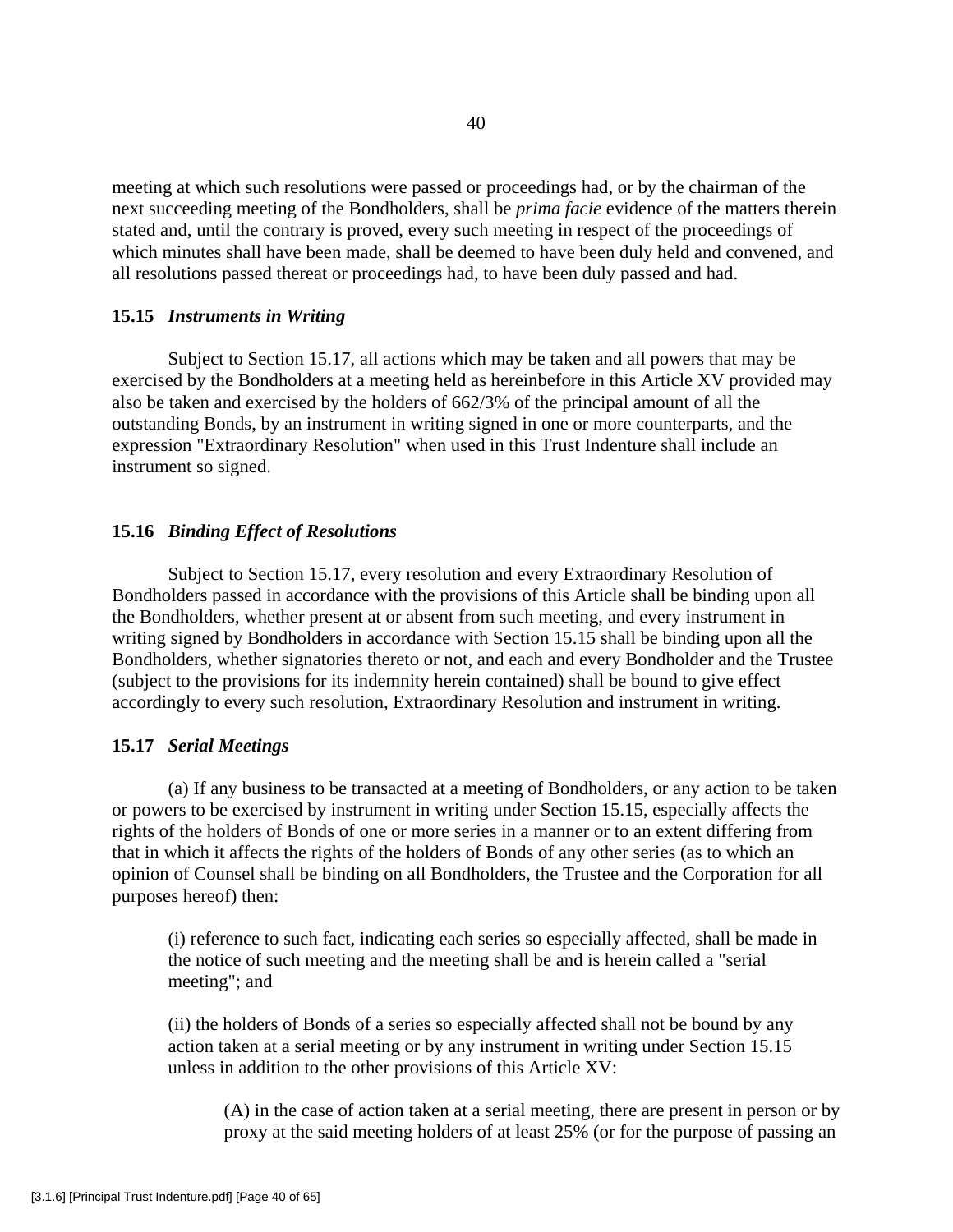Extraordinary Resolution, 25%) in principal amount of the outstanding Bonds of the series so especially affected, subject to the provisions of this Article XV as to adjourned meetings, and the resolution is passed by the favourable votes of the holders of at least a majority (or in the case of an Extraordinary Resolution not less than 662/3%) of the principal amount of Bonds of the series so especially affected, voted on the resolution; or

(B) in the case of action taken or power exercised by instrument in writing under Section 15.15, such instrument is signed in one or more counterparts by the holders of 662/3% of the principal amount of outstanding Bonds of the series so especially affected.

 (b) If in the opinion of Counsel any business to be transacted at any meeting or any action to be taken or power to be exercised by instrument in writing under Section 15.15 does not adversely affect the rights of the holders of Bonds of one or more particular series, the provisions of this Article XV shall apply as if the Bonds of such series were not outstanding and no notice of any such meeting need be given to the holders of Bonds of such series.

#### **15.18** *Covenants Applicable to One Series of Bonds*

 Notwithstanding anything herein contained, if any business to be transacted at any meeting or any action to be taken or power to be exercised by any instrument or assent having the effect of an Extraordinary Resolution relates only to the waiver, amendment, alteration, modification or cancellation of a covenant or provision hereof which by its terms is applicable and has effect only so long as one or more particular series of Bonds remains outstanding, the provisions of this Article shall be read and construed and shall apply as if the Bonds of such one or more particular series of Bonds were the only Bonds outstanding hereunder. A proposal: (i) to extend the maturity of Bonds of any series or reduce the principal amount thereof or the rate of interest thereon; (ii) to modify or terminate any covenant or agreement which by its terms is effective only so long as Bonds of a particular series are outstanding (notwithstanding that by its terms such covenant or agreement may, in addition, be effective only so long as Bonds of one or more other series are outstanding); or (iii) to reduce with respect to holders of Bonds of any series any percentage stated in Sections 15.12, 15.15 and 15.17, shall be deemed to especially affect the rights of the holders of the Bonds of such series whether or not a similar extension, reduction, modification or termination is proposed with respect to Bonds of any or all series.

#### **ARTICLE XVI**

### **CONCERNING THE TRUSTEE**

## **16.1** *Trust Indenture Legislation*

 (a) The expression "indenture legislation" means the provisions of any statute of Canada or any province thereof, and of any regulations under any such statute, relating to trust indentures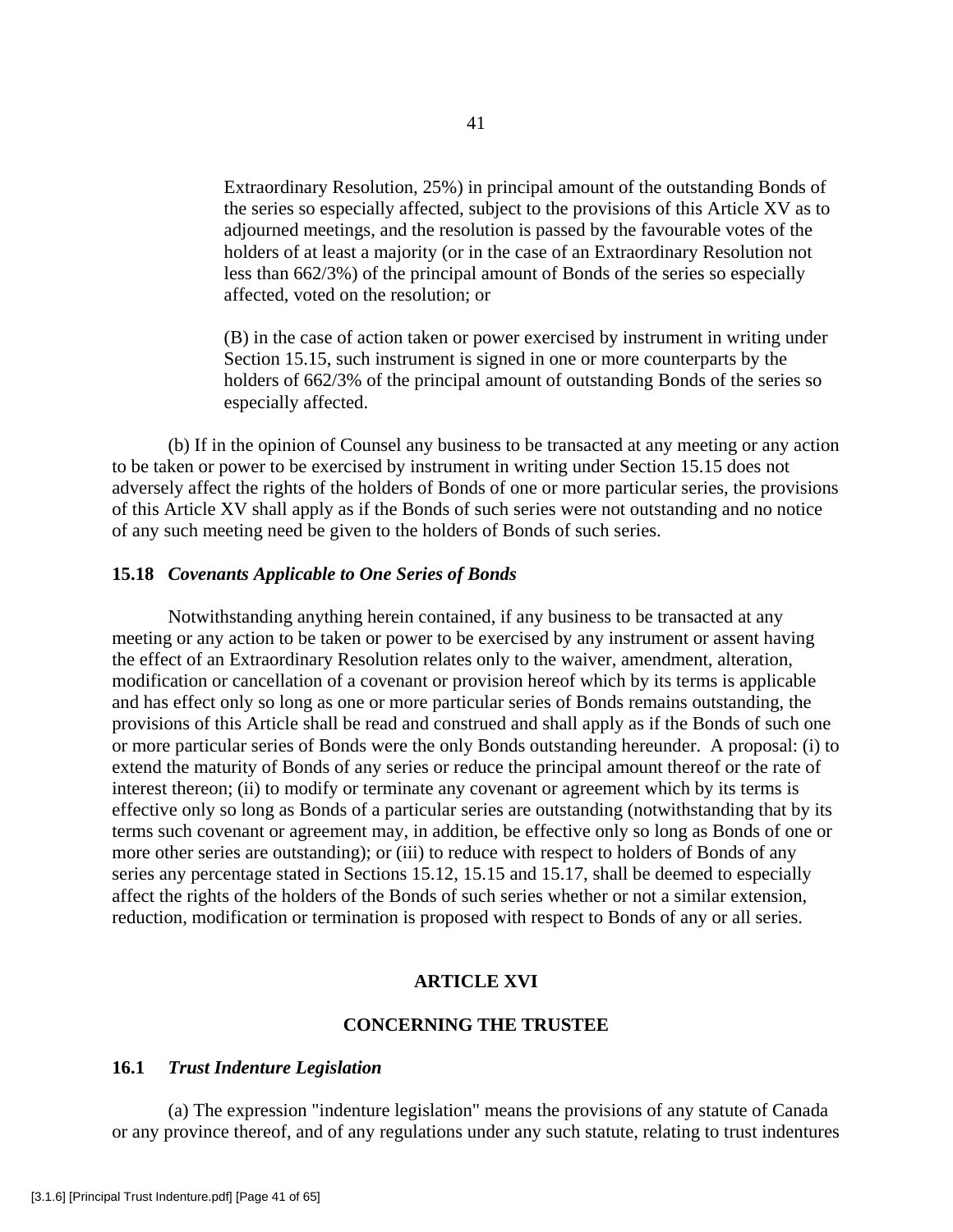and to the rights, duties and obligations of trustees under trust indentures and of corporations issuing debt obligations under trust indentures, to the extent that such provisions are at the time in force and applicable to this Trust Indenture or the Corporation.

 (b) The Corporation and the Trustee agree that each will at all times in relation to this Trust Indenture and any action to be taken hereunder observe and comply with and be entitled to the benefits of indenture legislation.

 (c) If and to the extent that any provision of this Trust Indenture limits, qualifies or conflicts with any mandatory requirement of indenture legislation, such mandatory requirement shall prevail.

# **16.2** *Conditions Precedent to Trustee's Obligation to Act*

 (a) The obligation of the Trustee to commence or continue any act, action or proceeding for the purpose of enforcing any rights of the Trustee or the Bondholders hereunder shall be conditional upon the Bondholders furnishing, when required by notice in writing by the Trustee, sufficient funds to commence or continue such act, action or proceeding and indemnity reasonably satisfactory to the Trustee to protect and hold harmless the Trustee against the costs, charges and expenses and liabilities to be incurred thereby and any loss and damage it may suffer by reason thereof.

 (b) None of the provisions contained in this Trust Indenture shall require the Trustee to expend or risk its own funds or otherwise incur financial liability in the performance of any of its duties or obligations or in the exercise of any of its rights or powers unless indemnified as aforesaid.

 (c) The Trustee may, before commencing or at any time during the continuance of any such act, action or proceeding, require the Bondholders at whose instance it is acting to deposit with the Trustee the Bonds held by them, for which Bonds the Trustee shall issue receipts.

### **16.3** *Evidence*

 (a) In addition to the reports, certificates, opinions and other evidence required by this Trust Indenture, the Corporation shall furnish to the Trustee such additional evidence of compliance with any provision hereof, and in such form (including by way of one or more statutory declarations made by any one or more of the President, a Vice-President, the Secretary or the Treasurer of the Corporation), as may be prescribed by indenture legislation or as the Trustee may reasonably require by written notice to thee Corporation.

 (b) Proof of the execution of an instrument in writing, including a Bondholders' Request, by Bondholders may be made by the certificate of a notary public or other officer with similar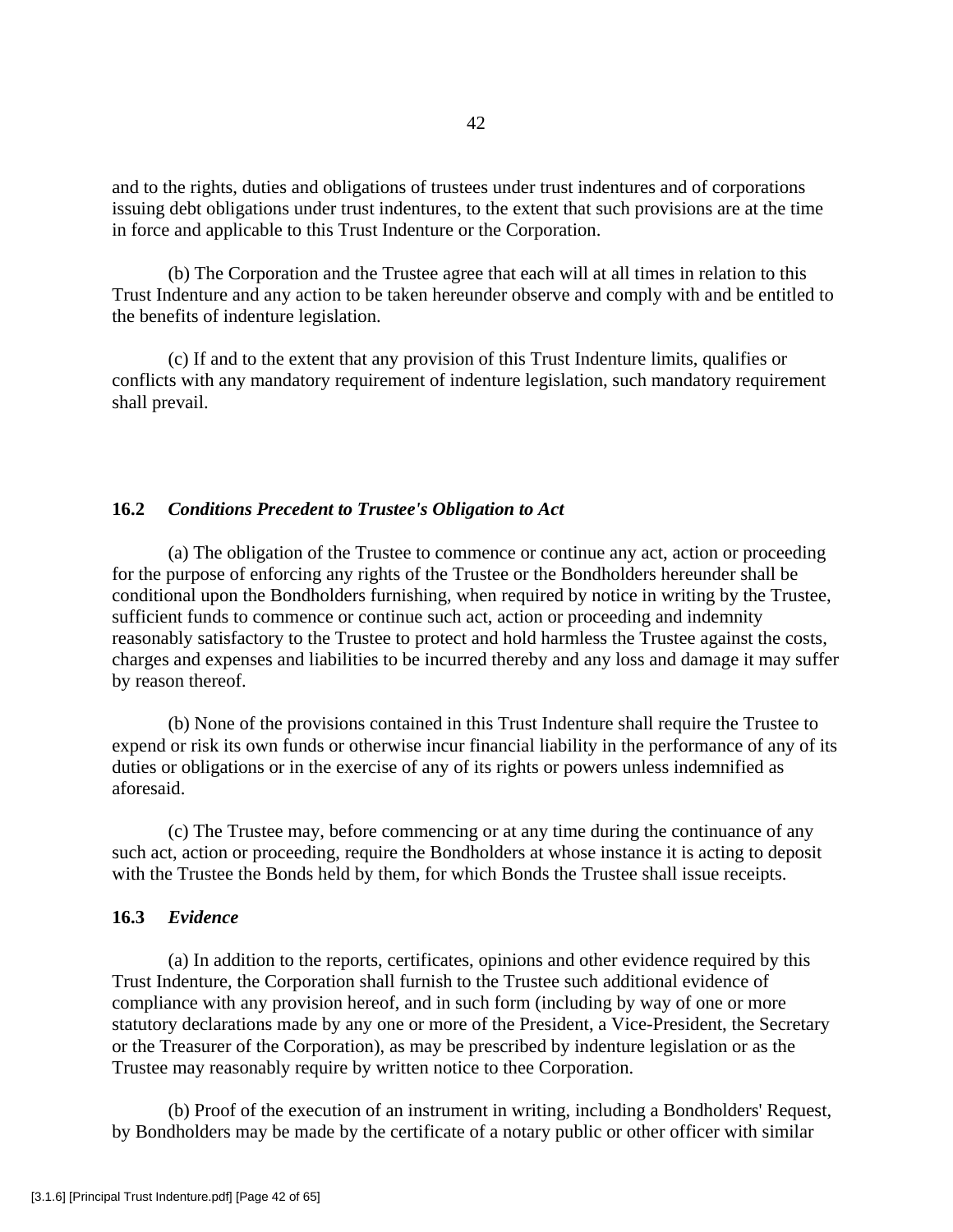powers, that the person signing such instrument acknowledged to him the execution thereof, or by an affidavit of a witness to such execution or in any other manner which the Trustee may consider adequate.

## **16.4** *Delegation; Experts and Advisers*

 (a) The Trustee may delegate to any corporation or person the performance of any of the trust and powers vested in it by this Trust Indenture and any such delegation may be made upon such terms and conditions and subject to such regulations, not including, however, any power to sub-delegate, as the Trustee may think to be in the interest of the Bondholders.

 (b) The Trustee may employ or retain such counsel, auditors or accountants (who may be the Corporation's auditors), appraisers, architects, engineers or such other experts or advisers as it may reasonably require for the purpose of discharging its duties hereunder.

 (c) The Trustee may pay reasonable remuneration for all services performed for it in the discharge of the trusts hereof by any such agent or attorney, or expert or adviser, without taxation for costs or fees of any counsel, solicitor or attorney.

### **16.5** *Documents, Cash, etc. Held by the Trustee*

 (a) Any Cash, securities, documents of title or other instruments and other assets that may at any time be deposited with or held by the Trustee in accordance with and subject to the trusts hereof, may be placed in the deposit vaults of the Trustee or of any Canadian chartered bank or deposited for safekeeping with any such bank.

 (b) Unless herein otherwise expressly provided, pending the application or withdrawal thereof under any of the provisions of this Trust Indenture, any Cash, securities and other assets that may at any time be deposited with or held by the Trustee in accordance with the provisions hereof (including, without limiting the generality of the foregoing any moneys set aside hereunder pursuant to Section 14.2) shall be held by the Trustee for the exclusive benefit of the Bondholders, and the Trustee:

(i) may deposit the same in the name of the Trustee in any Canadian chartered bank at the rate of interest (if any) from time to time current on similar deposits; or

(ii) may, with the approval of the Corporation, and shall, if so directed by it: (A) deposit the same in the deposit department of the Trustee or of any other loan or trust company authorized to accept deposits under the laws of Ontario; or (B) invest and reinvest the same or any part thereof in any bonds or other indebtedness of or fully guaranteed by the Government of Canada or obligations maturing not more than one year from the date of investment of any Canadian chartered bank or loan or trust company.

 (c) Unless the security hereby constituted shall have become enforceable and the Trustee shall have determined or shall have become bound to enforce the same, all interest or other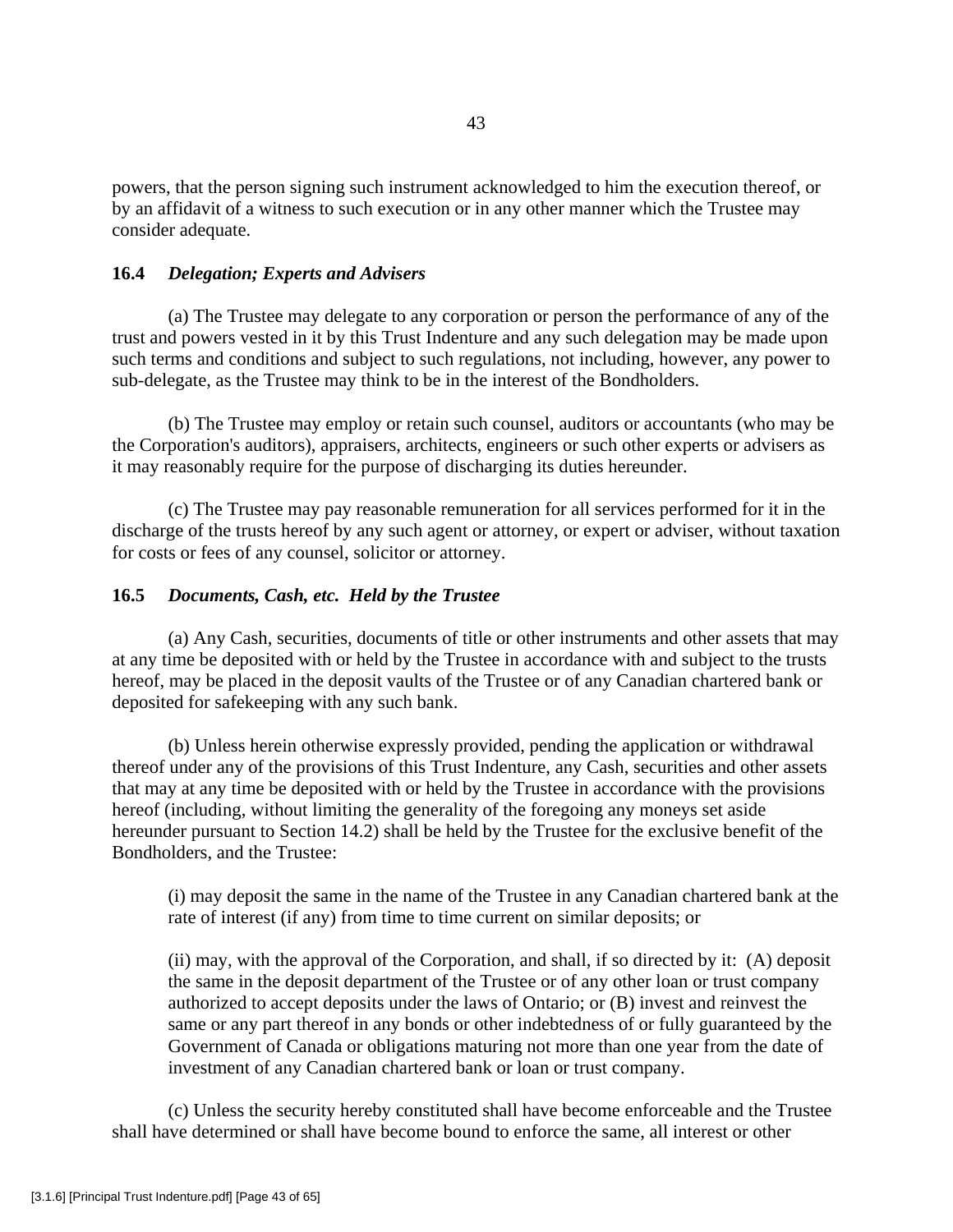income received by the Trustee in respect of such deposits and investments and, after the due application of the amount invested in any of such investments, any profits realized by the Trustee upon the sale thereof shall belong to and be forthwith paid to the Corporation.

## **16.6** *Action by Trustee to Protect Security*

 The Trustee shall have power to institute and to maintain such actions and proceedings as it may consider necessary or expedient to prevent any impairment of the security hereunder by any acts of the Corporation or of others or to preserve or protect its interests and the security and interests of the Bondholders in respect of the Mortgaged Premises or in respect of the income, earnings, rents, issues and profits thereof.

# **16.7** *Trustee Not Required to Give Security*

 The Trustee shall not be required to give any bond or security in respect of the execution of the trusts and powers of this Trust Indenture or otherwise in respect of the premises.

#### **16.8** *Protection of the Trustee*

 By way of supplement to the provisions of any law for the time being relating to trustees, it is expressly declared and agreed as follows:

(a) The Trustee shall not be liable for or by reason of:

(i) any failure or defect of title to, or encumbrance upon, the Mortgaged Premises; or

(ii) any failure of or defect in the registration or filing of or renewal of this Trust Indenture (including any instruments ancillary or supplemental thereto) or any other deed or writing delivered hereunder by way of mortgage or charge upon the Mortgaged Premises or any part thereof or upon any other property of the Corporation.

 (b) The Trustee shall not be liable for or by reason of any statements of fact or recitals in this Trust Indenture or in the Bonds (except in the certificate of the Trustee thereon) or required to verify the same, but all such statements or recitals are and shall be deemed to be made by the Corporation.

 (c) Nothing herein contained shall impose any obligation on the Trustee to see or to require evidence of the registration or filing (or renewal thereof) of this Trust Indenture or any Guarantee (including any instruments ancillary or supplemental thereto) or any other deed or writing delivered hereunder by way of mortgage or charge upon the Mortgaged Premises or any part thereof or upon any other property of the Corporation, or to procure any further, other or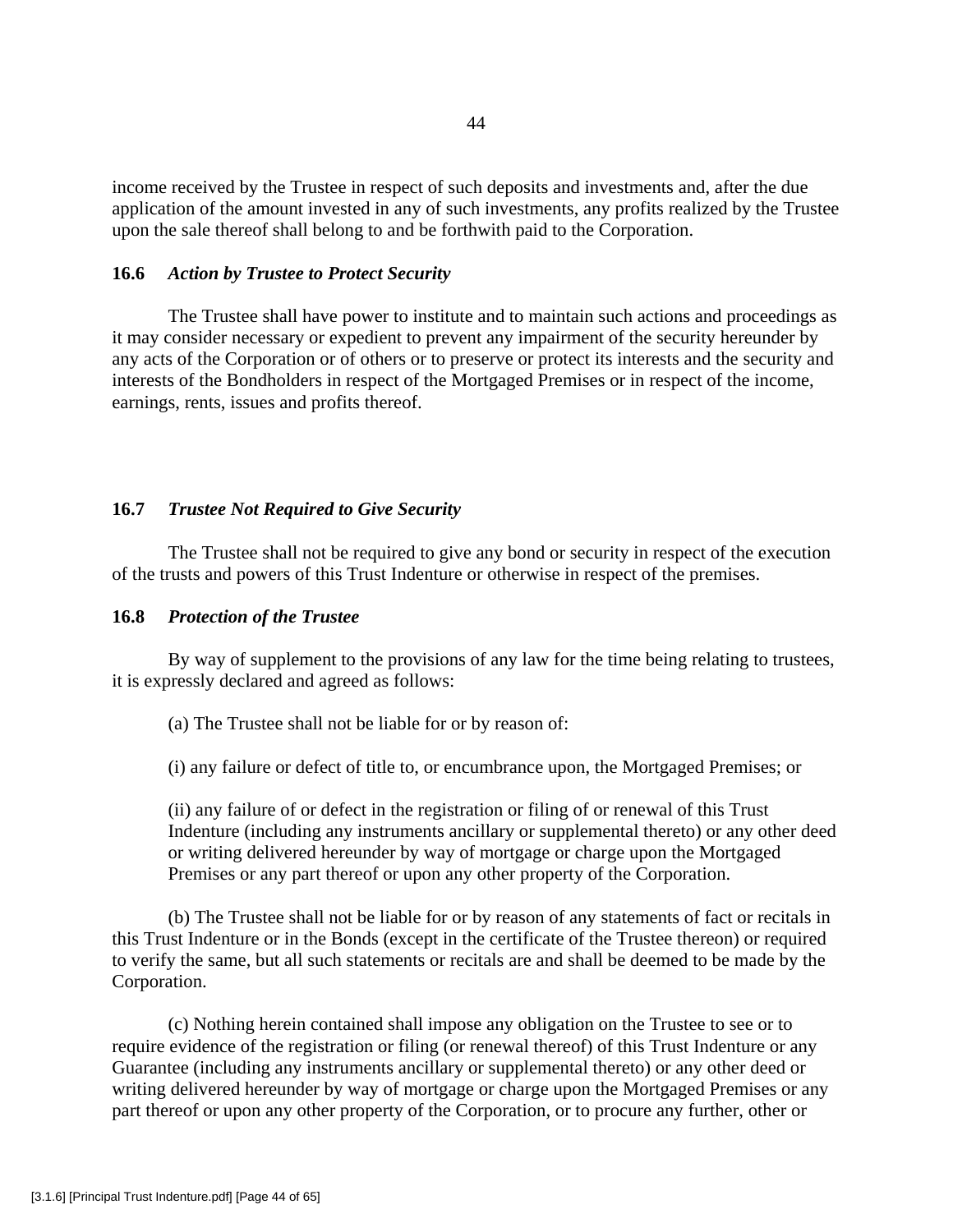additional instrument of further assurance, or to do any other act for the continuance of the lien hereof or for giving notice of the existence of such lien for extending or supplementing the same.

(d) In the exercise of its rights and duties hereunder:

(i) the Trustee may permit and suffer and shall be protected in permitting and suffering in good faith the Corporation, its successors or assigns, to retain or be in possession of any part of the Mortgaged Premises pursuant to Article IX and to use and enjoy the same unless otherwise expressly provided herein; provided that the Trustee, when so acting, shall not be or become responsible or liable for any destruction, deterioration, loss, injury or damage which may be done or occur to the Mortgaged Premises by the Corporation, its servants or by any other person; and

(ii) the Trustee shall not be in any way responsible for the consequence of any breach on the part of the Corporation of any of the Corporation's covenants herein contained or of any acts of the agents or servants of the Corporation.

 (e) The Trustee shall not be bound to give notice to any person or persons of the execution hereof or of the mortgage or charge created hereby or in any way to interfere with the conduct of the Corporation's business, unless and until the security hereby constituted shall have become enforceable and the Trustee shall have determined or become bound to enforce the time.

 (f) The Trustee shall not nor shall its agents or attorneys be liable by reason of an entry into possession of the Mortgaged Premises or any part thereof to account as mortgage in possession or for anything except actual receipts or be liable for any loss on realization or for any default or omission for which a mortgagee in possession might be liable save such as may be caused by its own negligence or wilful misconduct.

## **16.9** *Replacement of the Trustee*

 The Trustee may resign its trust and be discharged from all further duties and liabilities hereunder by giving to the Corporation at least 90 days' notice in writing or such shorter notice as the Corporation may accept as sufficient. The Bondholders by Extraordinary Resolution shall have power at any time to remove the Trustee and to appoint a new Trustee. In the event of the Trustee resigning or being removed as aforesaid or being dissolved, becoming bankrupt, going into liquidation or otherwise becoming incapable of acting hereunder, the Corporation shall forthwith appoint a new Trustee unless a new Trustee has already been appointed by the Bondholders; failing such appointment by the Corporation, the retiring Trustee or any Bondholders may apply to a Judge of the Supreme Court of Nova Scotia, on such notice as such Judge may direct, for the appointment of a new Trustee; but any new Trustee so appointed by the Corporation or by the Court shall be subject to removal as aforesaid by the Bondholders. Any new Trustee appointed under any provision of this Section shall be a corporation authorized and qualified to carry on the business of a trust company in The Netherlands and in every other jurisdiction where such authorization or qualification is necessary to enable it to act as Trustee hereunder. On any new appointment the new Trustee shall be vested with the same powers,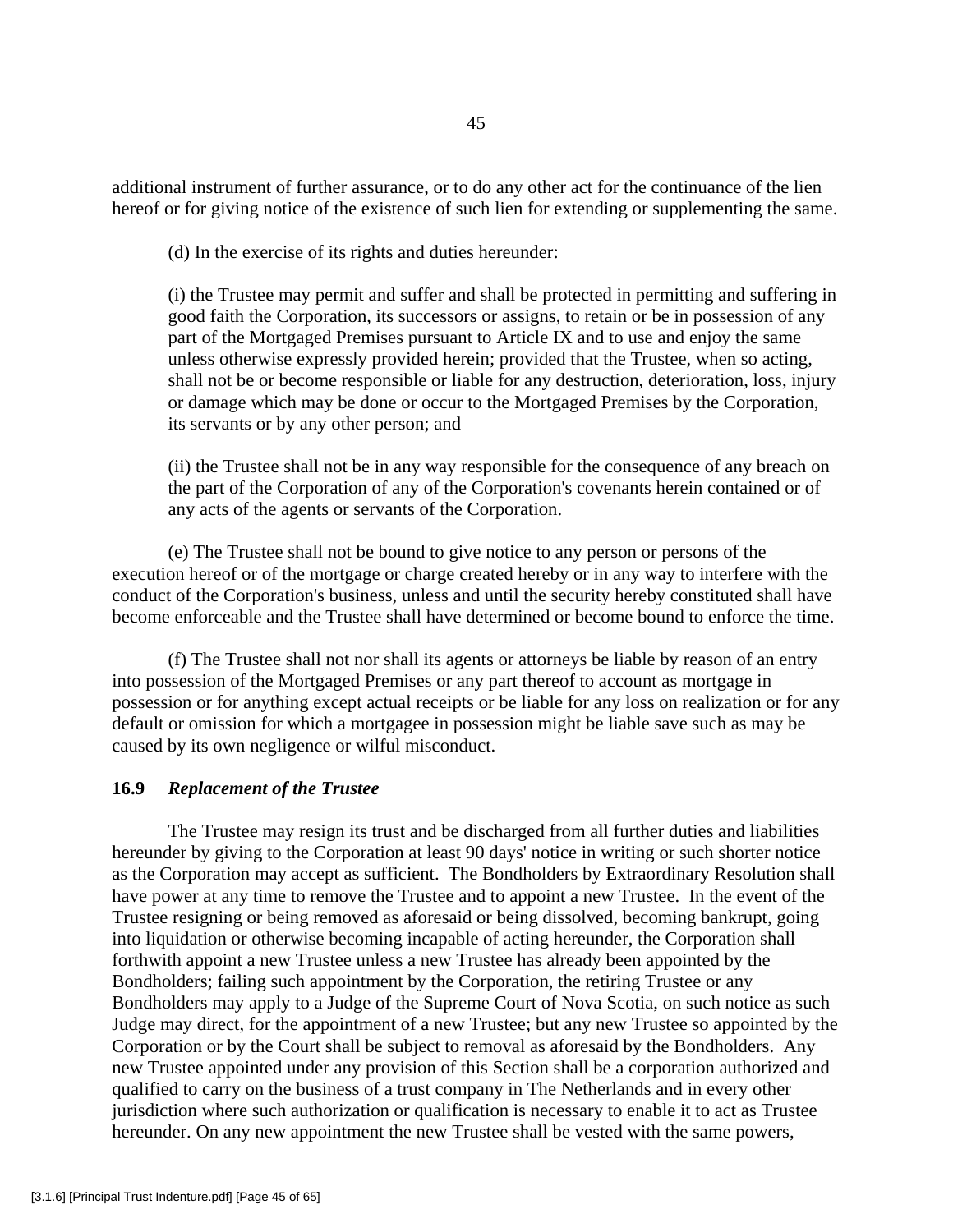rights, duties and obligations as if it had been originally named herein as Trustee, without any further assurance, conveyance, act or deed; but there shall be immediately executed, at the expense of the Corporation, all such conveyances or other instruments as may in the opinion of Counsel, be necessary or advisable for the purpose of assuring to the new Trustee a full estate in the premises. Any corporation into which the Trustee may be merged or with which it may be consolidated or amalgamated, or any corporation resulting from any merger, consolidation or amalgamation to which the Trustee shall be a party, shall be the successor Trustee under this Trust Indenture without the execution of any instrument or any further act.

#### **16.10** *Conflict of Interest*

 The Trustee represents that at the time of execution and delivery hereof, no material conflict of interest exists in the Trustee's role as a fiduciary hereunder.

## **16.11** *Acceptance of Trust*

 The Trustee hereby accepts the trusts in this Trust Indenture declared and provided for and agrees to perform the same upon the terms and conditions hereinbefore set forth and to hold the Mortgaged Premises and the floating charge and all the rights, privileges and benefits conferred hereby and by law in trust for the various persons who shall from time to time be Bondholders, subject to all the terms and conditions herein set forth.

#### **ARTICLE XVII**

## **NOTICES**

#### **17.1** *Notice to the Corporation*

 Any notice to the Corporation under the provisions hereof shall be valid and effective if delivered to an officer of the Corporation or if given by registered letter postage prepaid addressed to Suite 200, 11 Akerley Boulevard, Dartmouth, Nova Scotia, B3B 1V1 and any notice so delivered shall be deemed to be validly given when delivered and any notice so given by registered mail shall be deemed to have been effectively given on the second business day following the day of mailing. The Corporation may from time to time notify the Trustee of a change in address which thereafter, until changed by like notice, shall be the address of the Corporation for all purposes of this Trust Indenture.

## **17.2** *Notice to the Trustee*

 Any notice to the Trustee under the provisions hereof shall be valid and effective if delivered to an officer of the Trustee or if given by registered letter postage prepaid addressed to Beckeringhstraat 36, 3762 EX Soest, The Netherlands, and any notice so delivered shall be deemed to be validly given when delivered and any notice so given by registered mail shall be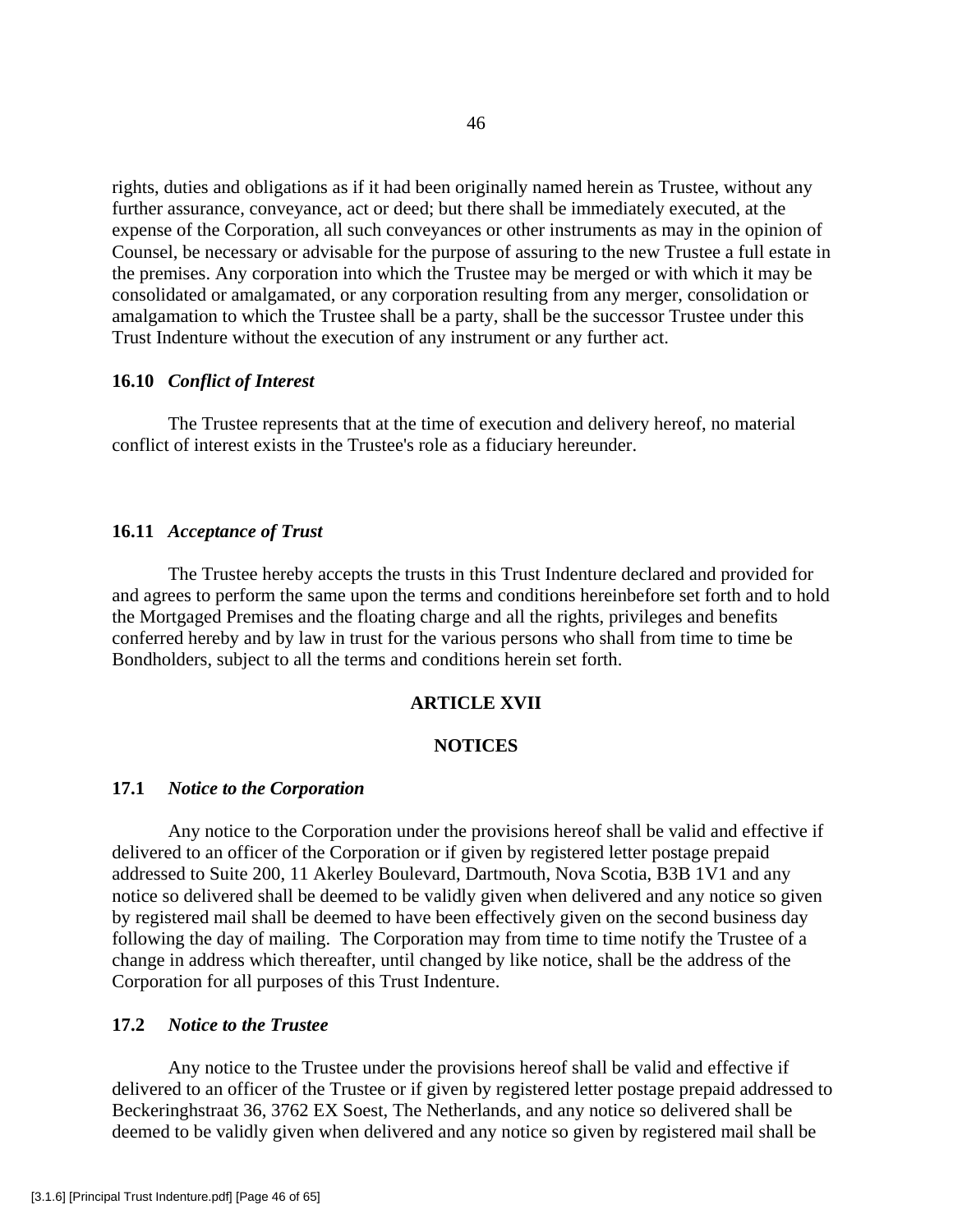deemed to have been effectively given on the second business day following the day of mailing. The Trustee may from time to time notify the Corporation of a change in address which thereafter, until changed by like notice, shall be the address of the Trustee for all purposes of this Trust Indenture.

# **17.3** *Notice to Bondholders*

 Unless herein otherwise expressly provided, any notice to be given hereunder to Bondholders shall be valid and effective if such notice is sent by ordinary surface or air mail postage prepaid addressed to such holders at their respective addresses appearing on any of the registers hereinbefore mentioned; and if, in the case of joint holders of any Bond, more than one address appears in the register in respect of such joint holding, such notice shall be addressed only to the first address so appearing.

 Any notice so given by mail shall be deemed to be given on the day on which it is mailed. In determining under any provisions hereof the date when notice of any meeting, redemption or other event must be given, the date of giving the notice shall be included and the date of the meeting, redemption or other event shall be excluded. Accidental error or omission in giving notice or accidental failure to mail notice to any Bondholder shall not invalidate any action or proceeding founded thereon.

# **ARTICLE XVIII**

## **SUCCESSOR CORPORATIONS**

#### **18.1** *Certain Requirements*

 The Corporation shall not, directly or indirectly, sell, lease, transfer or otherwise dispose of all or substantially all of its property and assets to any other corporation, and shall not consolidate, amalgamate or merge with any other corporation (any such corporation being herein referred to as a "successor corporation") unless:

 (a) the successor corporation shall execute, prior to or contemporaneously with the consummation of such transaction, an indenture supplemental hereto, together with such other instruments as are satisfactory to the Trustee and in the opinion of Counsel are necessary or advisable to evidence the assumption by the successor corporation of the due and punctual payment of all the Bonds and the interest thereon and all other moneys payable hereunder and the covenant of the successor corporation to pay the same and its agreement to observe and perform all the covenants and obligations of the Corporation under this indenture;

 (b) such transaction shall, to the satisfaction of the Trustee and in the opinion of Counsel, be upon such terms as substantially to preserve and not to impair any of the rights and powers of the Trustee or of the Bondholders hereunder and upon terms as are in no way prejudicial to the interests of the Bondholders; and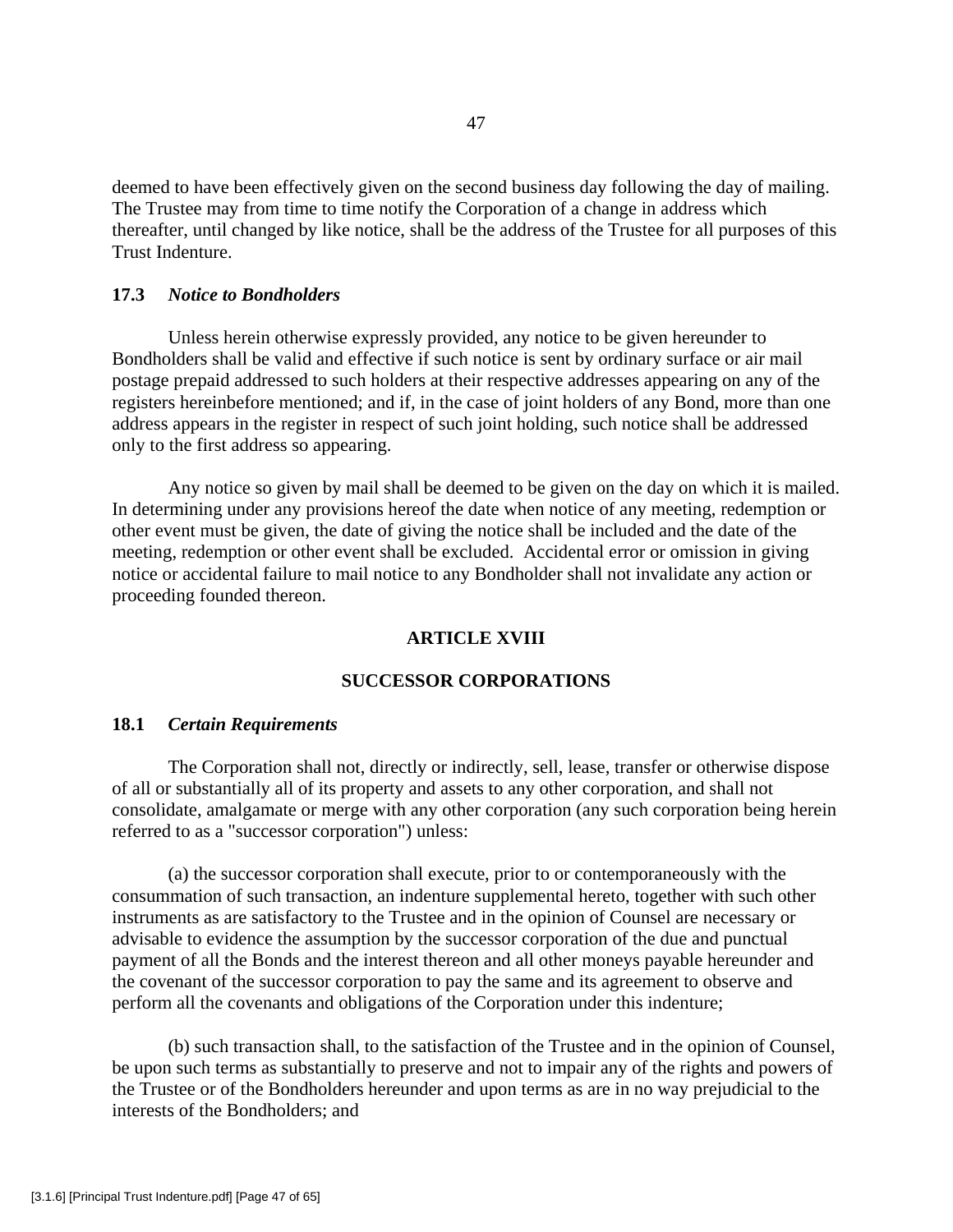(c) no condition or event shall exist as to the Corporation or the successor corporation either at the time of or immediately after such consolidation, amalgamation, merger, transfer or sale and after giving full effect thereto or immediately after the successor corporation complying with the provisions of subsection (a) above which constitutes or would constitute, after notice or lapse of time or both, a default or an Event of Default hereunder.

## **18.2** *Vesting of Powers in Successor*

 Whenever the conditions of Section 18.1 have been duly observed and performed, the successor corporation shall possess and from time to time may exercise each and every right and power of the Corporation under this Trust Indenture in the name of the Corporation or otherwise and any act or proceeding by any provision of this Trust Indenture required to be done or performed by any directors or officers of the Corporation may be done and performed with like force and effect by the like directors or officers of such successor corporation.

## **ARTICLE XIX**

### **SUPPLEMENTAL DEEDS**

#### **19.1** *Provision for Supplemental Deeds*

 From time to time the Corporation (when a authorized by a resolution of its directors) and the Trustee may, subject to the provisions of these presents, and they shall, when so directed by these presents, execute and deliver by their proper officers, deeds or instruments supplemental or ancillary hereto, which thereafter shall form part hereof, for any one or more or all of the following purposes:

 (a) charging as and by way of a floating charge to or in favour of the Trustee any property now owned or hereafter acquired by the Corporation and in the case of property in Quebec, hypothecating, pledging and charging and ceding and transferring such property in favour of the Trustee;

 (b) evidencing the succession of successor companies to the Corporation and the covenants of and obligations assumed by such successor companies in accordance with the provisions of Article XVIII;

(c) giving effect to any Extraordinary Resolution passed as provided in Article XV;

 (d) providing for the issue, as permitted hereby, of Bonds of any one or more series other than or in addition to the Homburg Mortgage Bond 1 bonds;

 (e) making such provisions not inconsistent with this Trust Indenture as may be necessary or desirable with respect to matters or questions arising hereunder or for the purpose of obtaining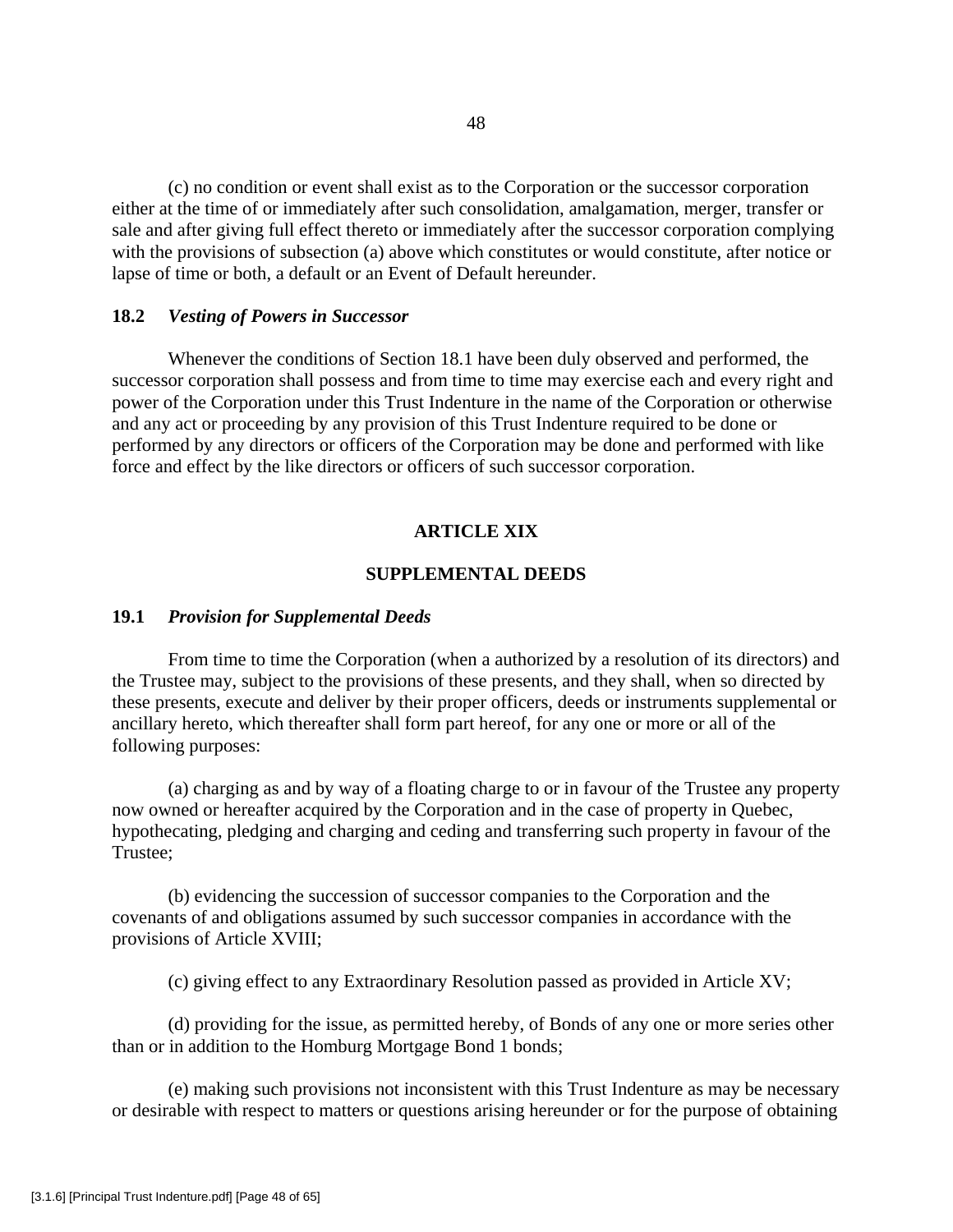a listing or quotation of the Bonds on any stock exchange or bourse, provided that such provisions are not, in the opinion of the Trustee, prejudicial to the interests of the Bondholders;

 (f) adding to or altering the provisions hereof in respect of the registration and transfer of Bonds; making provision for the issue of Bonds of denominations other than those herein provided for and for the exchange of Bonds of different denominations; and making any modification in the forms of the Bonds which does not affect the substance thereof;

 (g) making any addition to, deletion from or alteration of the provisions of this Trust Indenture which the Corporation may deem necessary or advisable and which, in the opinion of the Trustee, does not materially and adversely affect the interest of the holders of the Bonds;

 (h) adding to the limitations or restrictions herein specified further limitations or restrictions, thereafter to be observed, upon the dealing with the Mortgaged Premises; and adding to the covenants or the Corporation herein contained for the protection of the Bondholders or adding to the Events of Default herein specified; provided that such further limitations, restrictions, covenants or Events of Default are not, in the opinion of the Trustee, prejudicial to the interests of the Bondholders;

 (i) amending Article XVI in such manner as the Corporation and the Trustee (upon the advice of Counsel) may deem necessary or advisable in order to avoid conflict between such Article XVI and indenture legislation; and

 (j) for any other purpose required by or not inconsistent with the terms of this Trust Indenture, provided that in the opinion of the Trustee the rights of the Trustee or of the Bondholders are in no way prejudiced thereby.

### **19.2** *Correction of Manifest Errors*

 The Corporation and the Trustee may correct typographical, clerical and other manifest errors in this Trust Indenture provided that such correction shall in the opinion of the Trustee in no way prejudice the rights of the Trustee or of the Bondholders hereunder, and the Corporation and the Trustee may execute all such documents as may be necessary to correct such errors.

# **ARTICLE XX**

## **EXECUTION**

# **20.1** *Counterparts and Formal Date*

 This Trust Indenture may be executed in several counterparts, each of which so executed shall be deemed to be an original, and such counterparts together shall constitute one and the same instrument and notwithstanding their date of execution shall be deemed to bear date as of December 15, 2002.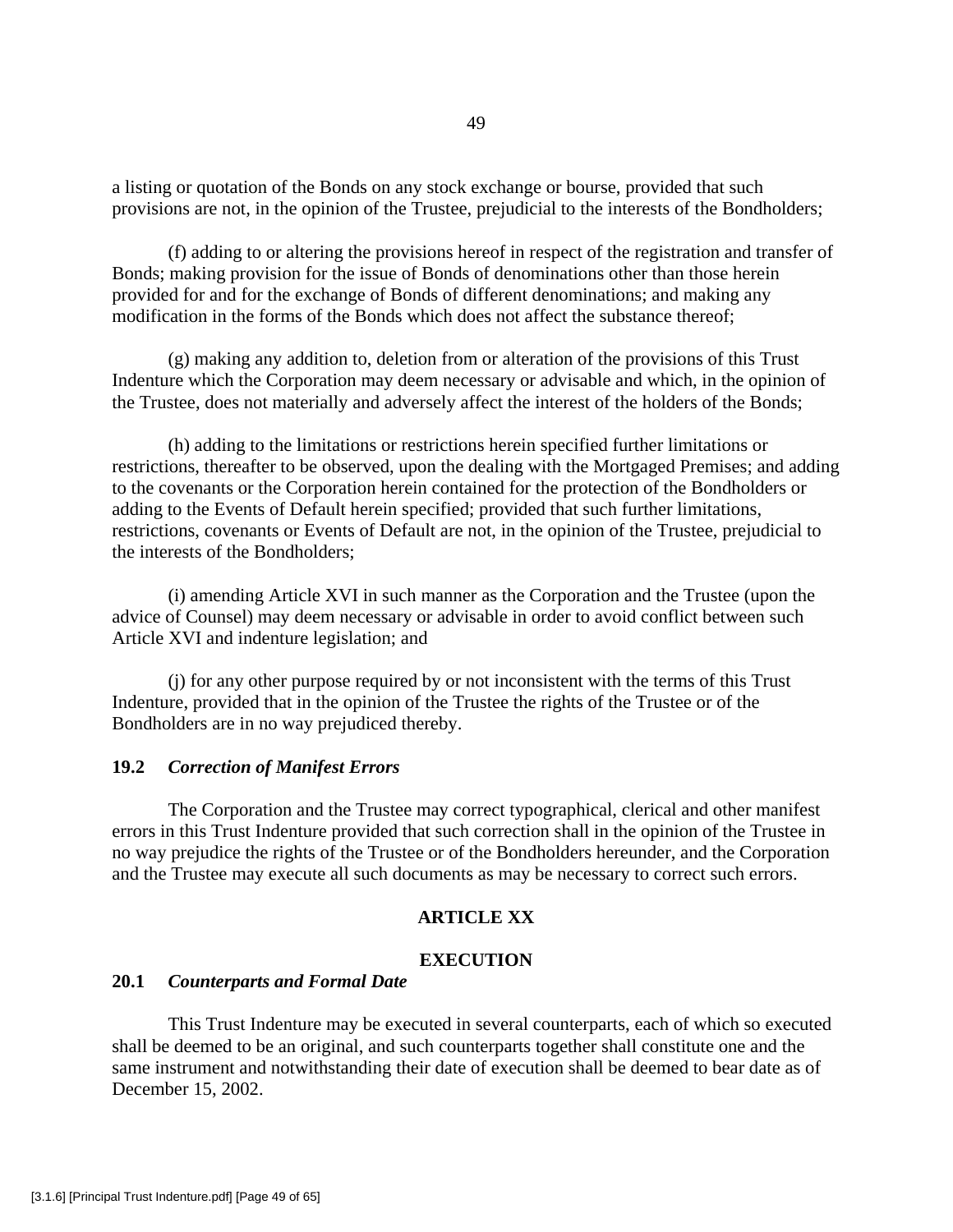**IN WITNESS WHEREOF** the parties hereto have executed these presents under their respective corporate seals and the hands of their proper officers in that behalf.

# **HOMBURG SHARECO INC.**

 by\_\_\_\_\_\_\_\_\_\_\_\_\_\_\_\_\_\_\_\_\_\_\_\_\_\_\_\_\_\_c.s.  $*$ 

\*

# **STICHTING HOMBURG MORTGAGE BOND**

 $(*520029.12)$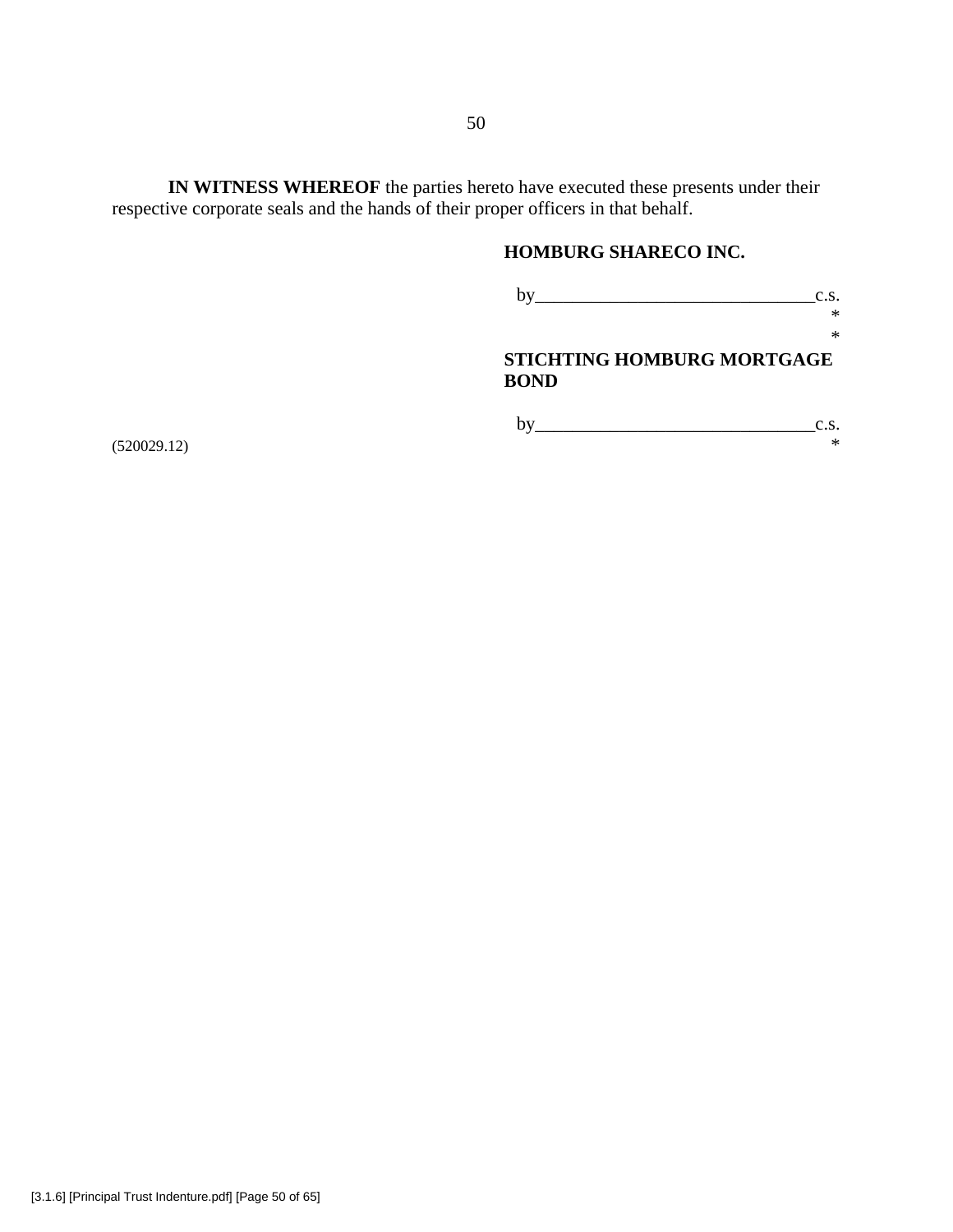# **APPENDIX A**

# **Form of Homburg CAD Mortgage Bond 1**

1.1 The Homburg CAD Mortgage Bond 1 bonds, the certificate of the Trustee and the registration panel shall be in both the English language and the Dutch language, in the forms provided in Sections 1.2 and 1.3.

1.2 The English language portions of the text of the Homburg CAD Mortgage Bond 1 bonds, the certificate of the Trustee and the registration panel shall be substantially as follows:

# No. CAD \$20,000

## **HOMBURG SHARECO INC.**

(Incorporated under the Companies *Act (Nova Scotia)*)

Homburg CAD Mortgage Bond 1

Due: December 15, 2009.

**HOMBURG SHARECO INC.** (hereinafter called the "Corporation") for value received hereby acknowledges itself indebted and promises to pay to the registered holder hereof on December 15, 2009 or on such earlier date as the principal amount hereof may become due in accordance with the provisions of the Trust Indenture hereinafter mentioned, the principal sum of TWENTY THOUSAND DOLLARS in lawful money of Canada, together with such further amount, if any, as may be payable by way of premium, on presentation and surrender of this Bond at ABN AMRO Bank at its Soest, The Netherlands branch at the holder's option, and to pay interest on the principal amount hereof from December 15, 2002, or from the last interest payment date to which interest has been paid or made available for payment on the outstanding Bonds, whichever is later, at any of the said places, in like money half-yearly on June 30th and December 31st in each year, at the rate of 10% per annum, (unless this Bond shall have been previously redeemed in accordance with the provisions of the Trust Indenture); and should the Corporation at any time make default in the payment of any principal, premium or interest, to pay interest on the amount in default at the same rate after as well as before maturity, default or judgement, in like money, at any of the said places and half-yearly on the same dates. Interest hereon shall be payable (except at maturity or on redemption when interest may at the option of the Corporation be paid on surrender hereof) by cheque or wire transfer to the registered holder hereof as provided in the Trust Indenture and the mailing of such cheque or such wire transfer shall satisfy and discharge the liability for interest on this Bond to the extent of the sum represented thereby plus the amount of any tax which the Corporation is required to and does withhold therefrom unless such cheque be not paid on presentation.

 This Bond is one of a series designated as Homburg Mortgage Bond 1 (herein sometimes called the "Homburg Mortgage Bond 1 bonds") of the Corporation issued and to be issued under and secured by a trust indenture (herein called the "Trust Indenture") dated as of December 15, 2002 and made between the Corporation and Stichting Homburg Mortgage Bond (hereinafter called the "Trustee"), as Trustee.

 The aggregate principal amount of Bonds which may be issued under the Trust Indenture is (subject to the restrictions conditions and limitations set out in the Trust Indenture) unlimited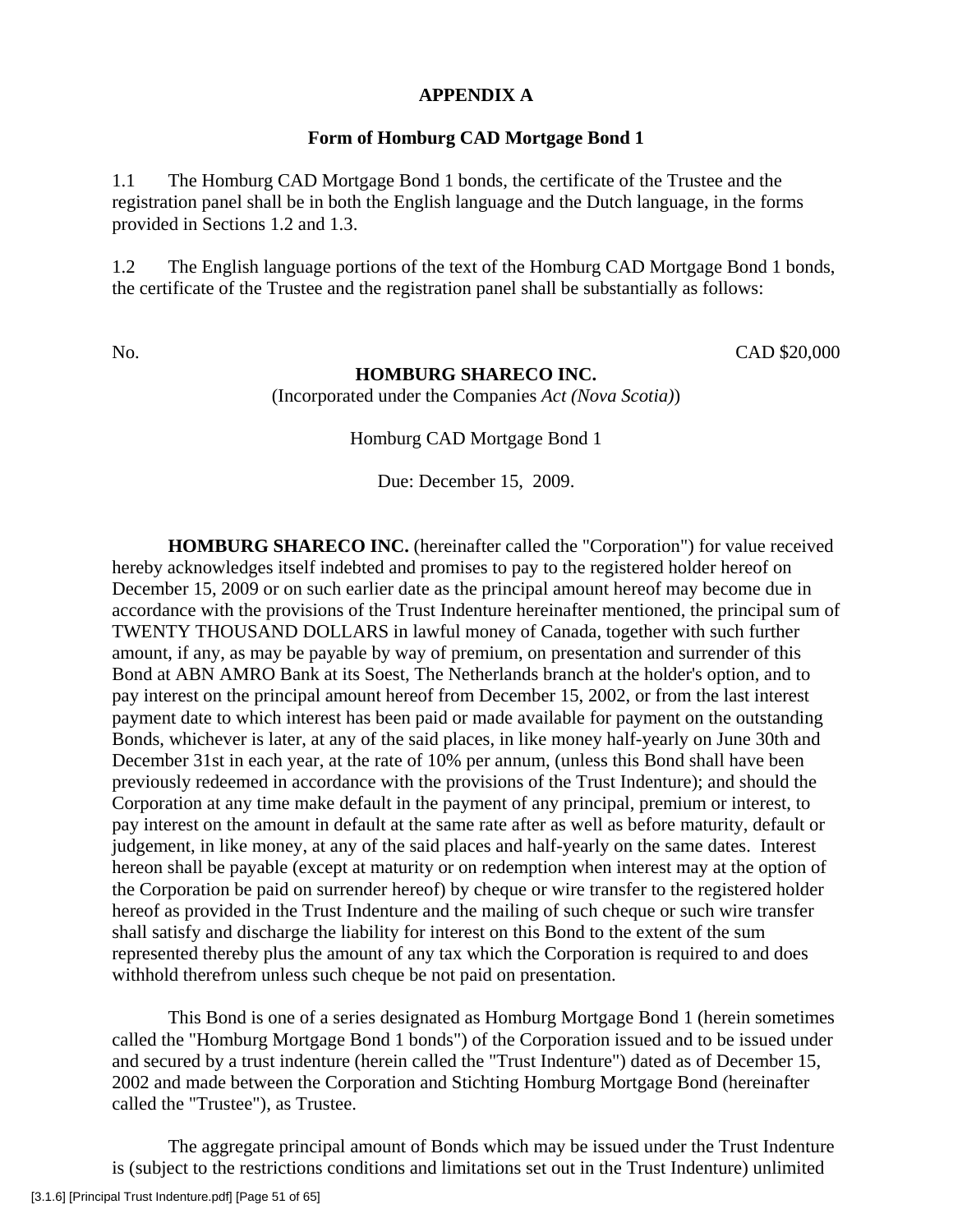and may consist of several series payable in different currencies, bearing different rates of interest and varying as to the terms on which they may be redeemed and otherwise as specified in the Trust Indenture. Bonds which have been authorized for issue are:

 (a) CAD \$20,000,000 (or equivalent thereof in Euros calculated at the rate of exchange for buying Canadian dollars quoted by ABN AMRO Bank at 10:00 o'clock a.m. (Halifax time) on the Homburg Mortgage Bond 1 Issue Date (as defined in the Trust Indenture, provided that if the Issue Date is not a business day, the rate of exchange for buying Canadian dollars quoted by ABN AMRO Bank at 10:00 o'clock a.m. (Halifax time) on the immediately preceding business day shall be used)) aggregate principal amount of Homburg Mortgage Bond 1 bonds maturing on December 15, 2009 (of which this is one).

 This Bond and all other Homburg Mortgage Bond 1 bonds now or hereafter certified and issued under the Trust Indenture rank *pari passu* and are secured equally and rateably by the Homburg Mortgage Bond 1 Collateral (as defined in the Trust Indenture) and the recourse of the holders of the Homburg Mortgage Bond 1 bonds against the Corporation is limited to the amount, if any, recoverable in respect of the Homburg Mortgage Bond 1 Collateral. Reference is hereby made to the Trust Indenture for particulars of the nature and extent of the security created thereby, the rights of the holders of the Bonds and of the Corporation and of the Trustee in respect thereof and the terms and conditions upon which the Bonds are issued, secured and held, to all of which the holder of this Bond by acceptance hereof assents.

 The Bonds are issuable in denominations of CAD \$20,000 (or the equivalent thereof in Euros calculated at the rate of exchange for buying Canadian dollars quoted by ABN AMRO Bank at 10:00 o'clock a.m. (Halifax time) on the Homburg Mortgage Bond 1 Issue Date (as defined in the Trust Indenture, provided that if the Issue Date is not a business day, the rate of exchange for buying Canadian dollars quoted by ABN AMRO Bank at 10:00 o'clock a.m. (Halifax time) on the immediately preceding business day shall be used)).

 This Bond is subject to redemption in part (such part being CAD \$1,000 or a multiple thereof) and notation of such partial redemption may be made on the reverse hereof all as more fully provided in the Trust Indenture.

 Except as hereinafter provided, the Homburg Mortgage Bond 1 bonds are redeemable at any time on or after December 16, 2007 and prior to maturity, in whole at any time or in part from time to time at the option of the Corporation, on not less than 30 days notice at a redemption price equal to 100% of the principal amount thereof, together with accrued and unpaid interest to the date fixed for redemption.

 The principal amount hereof may also become or be declared due before stated maturity in the events, in the manner and with the effect provided in the Trust Indenture.

 The Trust Indenture contains provisions making binding upon all holders of Bonds outstanding thereunder resolutions passed at meetings of such holders held in accordance with such provisions and instruments in writing signed by the holders of a specified majority of Bonds outstanding.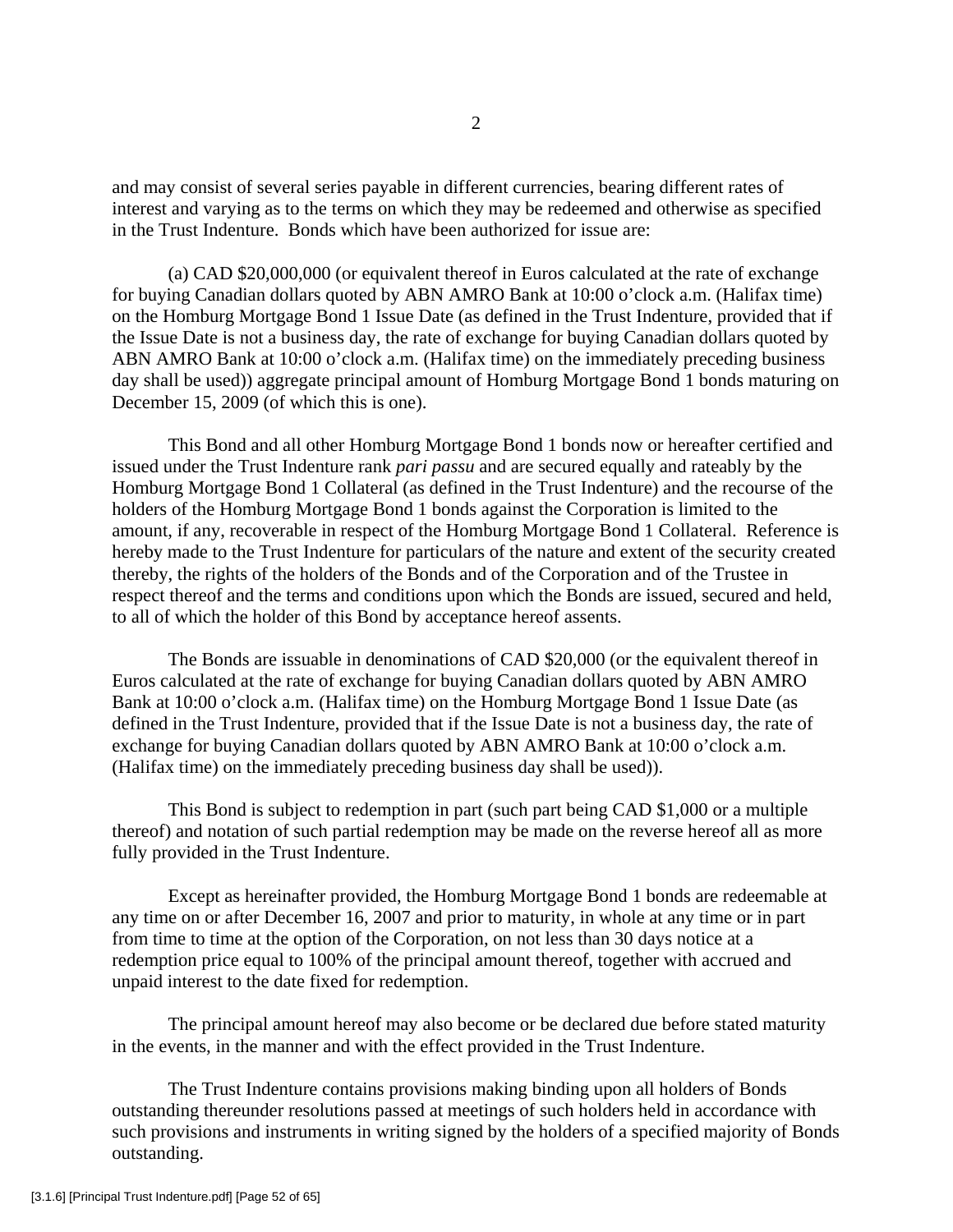Upon presentation at the principal office of the Trustee at Soest, The Netherlands, subject to the provisions of the Trust Indenture and upon compliance with the reasonable requirements of the Trustee Bonds may be transferred by the registered holder thereof or his executors, administrators or other legal representatives or his or their attorney duly appointed in writing but no such transfer of a Bond shall be valid unless it has been duly noted thereon.

 This Bond shall not become obligatory for any purpose until it shall have been certified by the Trustee for the time being under the Trust Indenture.

 IN WITNESS WHEREOF HOMBURG SHARECO INC. has caused its corporate seal to be hereunto affixed and this Bond to be signed by its President and its Secretary as of December 15, 2002.

# **HOMBURG SHARECO INC.**

by  $c.s.$ \*

# TRUSTEE'S CERTIFICATE

 This Bond is one of the Homburg Mortgage Bond 1 bonds referred to in the Trust Indenture within mentioned.

 $\overline{\phantom{a}}$  , which is a constant of the constant of the constant of the constant of the constant of the constant of the constant of the constant of the constant of the constant of the constant of the constant of the cons \*

(No writing hereon except by the Trustee or other Registrar)

Date and Place In Whose Name Signature of Trustee of Registration Registered or Other Registrar

1.3 The Dutch language portions of the text of the Homburg CAD Mortgage Bond 1 bonds, the certificate of the Trustee and the registration panel shall be substantially as follows:

[insert Dutch translation of Homburg CAD Mortgage Bond 1 bond form]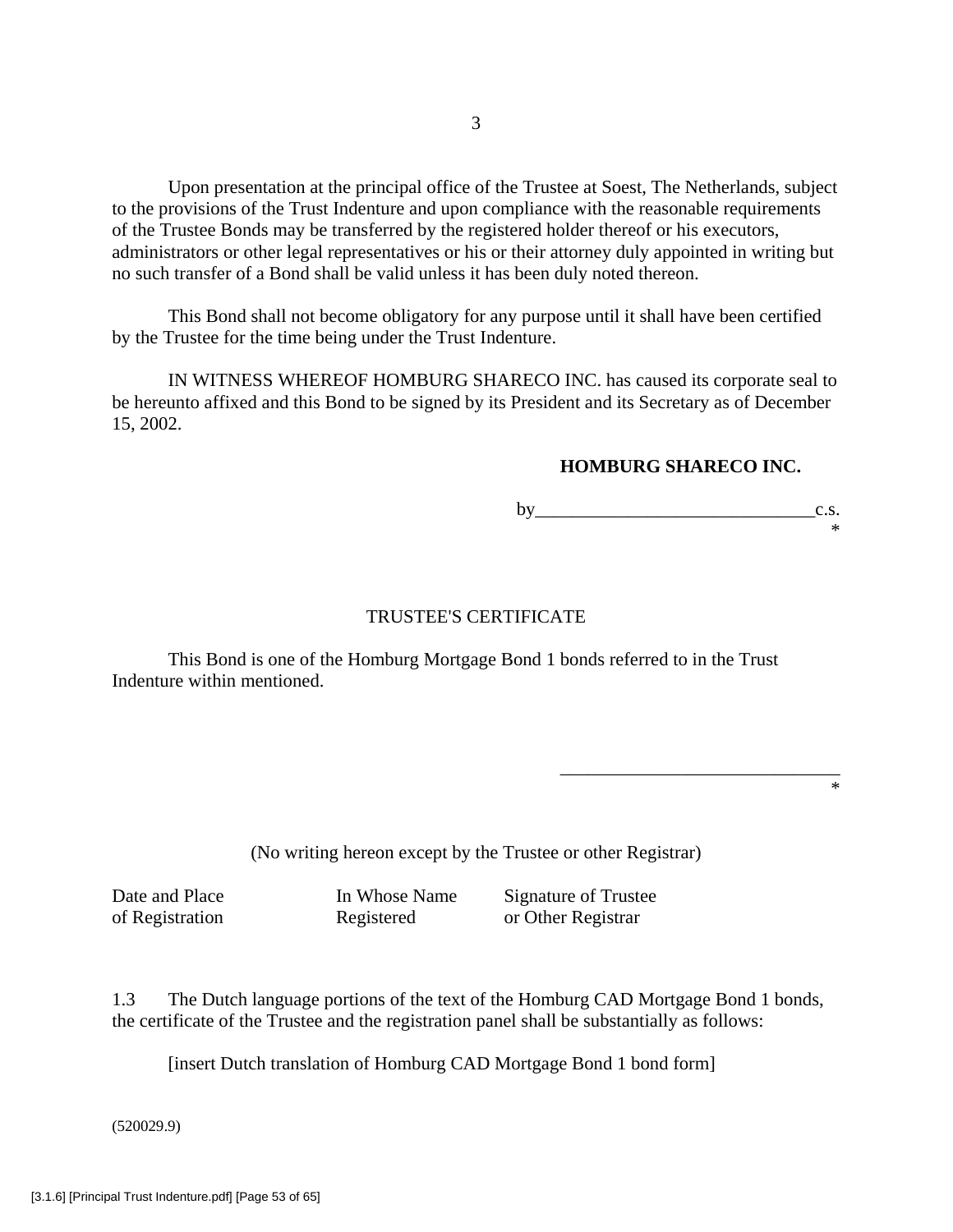# **APPENDIX B**

### **Form of Homburg Euro Mortgage Bond 1**

1.1 The Homburg Euro Mortgage Bond 1 bonds, the certificate of the Trustee and the registration panel shall be in both the English language and the Dutch language, in the forms provided in Sections 1.2 and 1.3.

1.2 The English language portions of the text of the Homburg Euro Mortgage Bond 1 bonds, the certificate of the Trustee and the registration panel shall be substantially as follows:

No.  $\bigoplus 2,800$ .

## **HOMBURG SHARECO INC.**

(Incorporated under the Companies *Act (Nova Scotia)*)

Homburg Euro Mortgage Bond 1

Due: December 15, 2009.

**HOMBURG SHARECO INC.** (hereinafter called the "Corporation") for value received hereby acknowledges itself indebted and promises to pay to the registered holder hereof on December 15, 2009 or on such earlier date as the principal amount hereof may become due in accordance with the provisions of the Trust Indenture hereinafter mentioned, the principal sum of TWELVE THOUSAND EIGHT HUNDRED EUROS, together with such further amount, if any, as may be payable by way of premium, on presentation and surrender of this Bond at ABN AMRO Bank at its Soest, The Netherlands branch at the holder's option, and to pay interest on the principal amount hereof from December 15 , 2002, or from the last interest payment date to which interest has been paid or made available for payment on the outstanding Bonds, whichever is later, at any of the said places, in like money half-yearly on June 30<sup>th</sup> and December 31st in each year, at the rate of 8.5% per annum, (unless this Bond shall have been previously redeemed in accordance with the provisions of the Trust Indenture); and should the Corporation at any time make default in the payment of any principal, premium or interest, to pay interest on the amount in default at the same rate after as well as before maturity, default or judgement, in like money, at any of the said places and half-yearly on the same dates. Interest hereon shall be payable (except at maturity or on redemption when interest may at the option of the Corporation be paid on surrender hereof) by cheque or wire transfer to the registered holder hereof as provided in the Trust Indenture and the mailing of such cheque or wire transfer shall satisfy and discharge the liability for interest on this Bond to the extent of the sum represented thereby plus the amount of any tax which the Corporation is required to and does withhold therefrom unless such cheque be not paid on presentation.

 This Bond is one of a series designated as Homburg Mortgage Bond 1 bonds (herein sometimes called the "Homburg Mortgage Bond 1 bonds") of the Corporation issued and to be issued under and secured by a trust indenture (herein called the "Trust Indenture") dated as of December 15, 2002 and made between the Corporation and Stichting Homburg Mortgage Bond (hereinafter called the "Trustee"), as Trustee.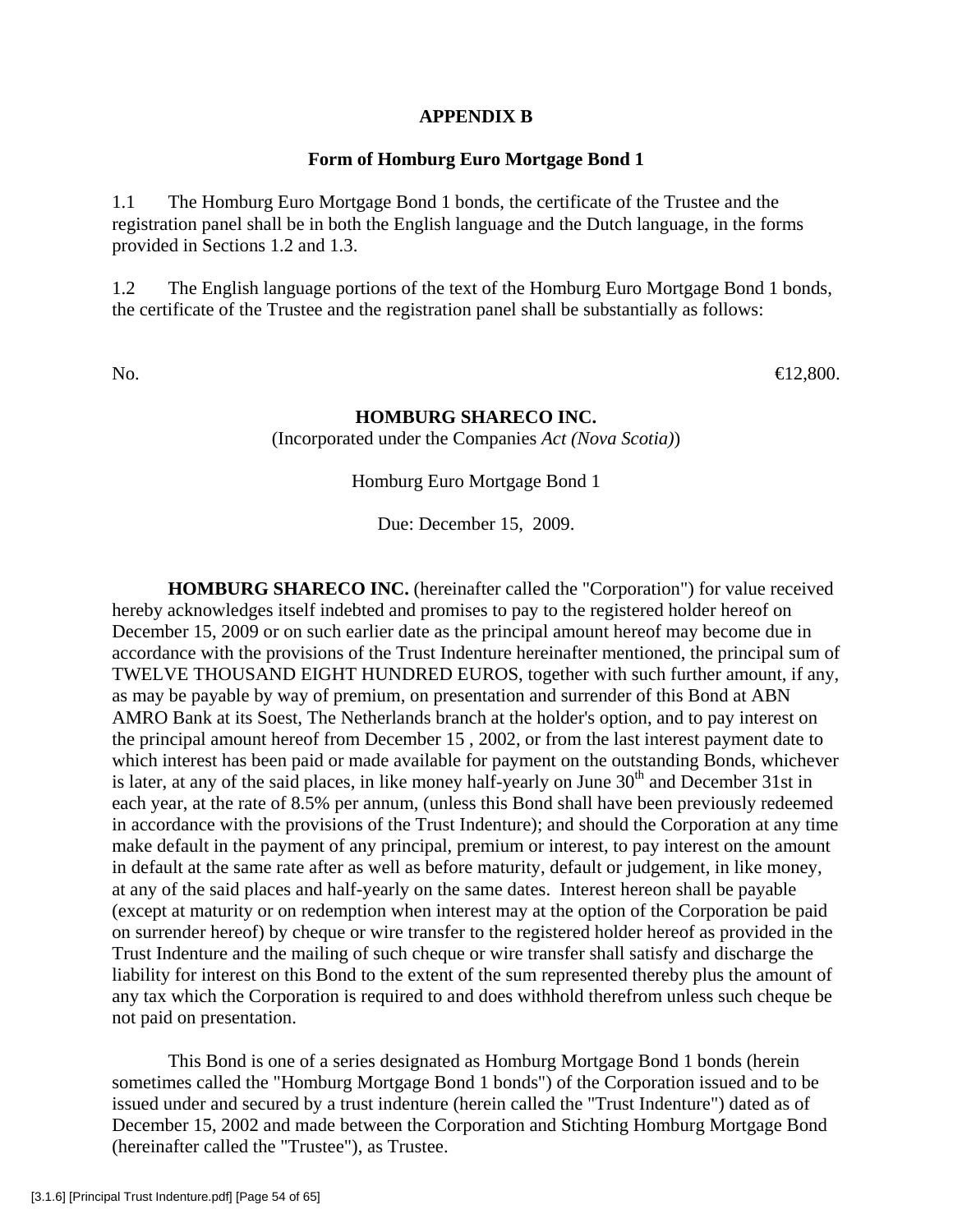The aggregate principal amount of Bonds which may be issued under the Trust Indenture is (subject to the restrictions conditions and limitations set out in the Trust Indenture) unlimited and may consist of several series payable in different currencies, bearing different rates of interest and varying as to the terms on which they may be redeemed and otherwise as specified in the Trust Indenture. Bonds which have been authorized for issue are:

 (a) CAD \$20,000,000 (or equivalent thereof in Euros calculated at the rate of exchange for buying Canadian dollars quoted by ABN AMRO Bank at 10:00 o'clock a.m. (Halifax time) on the Homburg Mortgage Bond 1 Issue Date (as defined in the Trust Indenture, provided that if the Issue Date is not a business day, the rate of exchange for buying Canadian dollars quoted by ABN AMRO Bank at 10:00 o'clock a.m. (Halifax time) on the immediately preceding business day shall be used)) aggregate principal amount of Homburg Mortgage Bond 1 bonds maturing on December 15, 2009 (of which this is one)

 This Bond and all other Homburg Mortgage Bond 1 bonds now or hereafter certified and issued under the Trust Indenture rank *pari passu* and are secured equally and rateably by the Homburg Mortgage Bond 1 Collateral (as defined in the Trust Indenture) and the recourse of the holders of the Homburg Mortgage Bond 1 bonds against the Corporation is limited to the amount, if any, recoverable in respect of the Homburg Mortgage Bond 1 Collateral. Reference is hereby made to the Trust Indenture for particulars of the nature and extent of the security created thereby, the rights of the holders of the Bonds and of the Corporation and of the Trustee in respect thereof and the terms and conditions upon which the Bonds are issued, secured and held, to all of which the holder of this Bond by acceptance hereof assents.

 The Bonds are issuable in denominations of CAD \$20,000 (or the equivalent thereof in Euros calculated at the rate of exchange for buying Canadian dollars quoted by ABN AMRO Bank at 10:00 o'clock a.m. (Halifax time) on the Homburg Mortgage Bond 1 Issue Date (as defined in the Trust Indenture, provided that if the Issue Date is not a business day, the rate of exchange for buying Canadian dollars quoted by ABN AMRO Bank at 10:00 o'clock a.m. (Halifax time) on the immediately preceding business day shall be used)).

 This Bond is subject to redemption in part (such part being the Euro equivalent of CAD \$1,000 or a multiple thereof) and notation of such partial redemption may be made on the reverse hereof all as more fully provided in the Trust Indenture.

 Except as hereinafter provided, the Homburg Mortgage Bond 1 bonds are redeemable at any time on or after December 16, 2007 and prior to maturity, in whole at any time or in part from time to time at the option of the Corporation, on not less than 30 days notice at a redemption price equal to 100% of the principal amount thereof, together with accrued and unpaid interest to the date fixed for redemption.

 The principal amount hereof may also become or be declared due before stated maturity in the events, in the manner and with the effect provided in the Trust Indenture.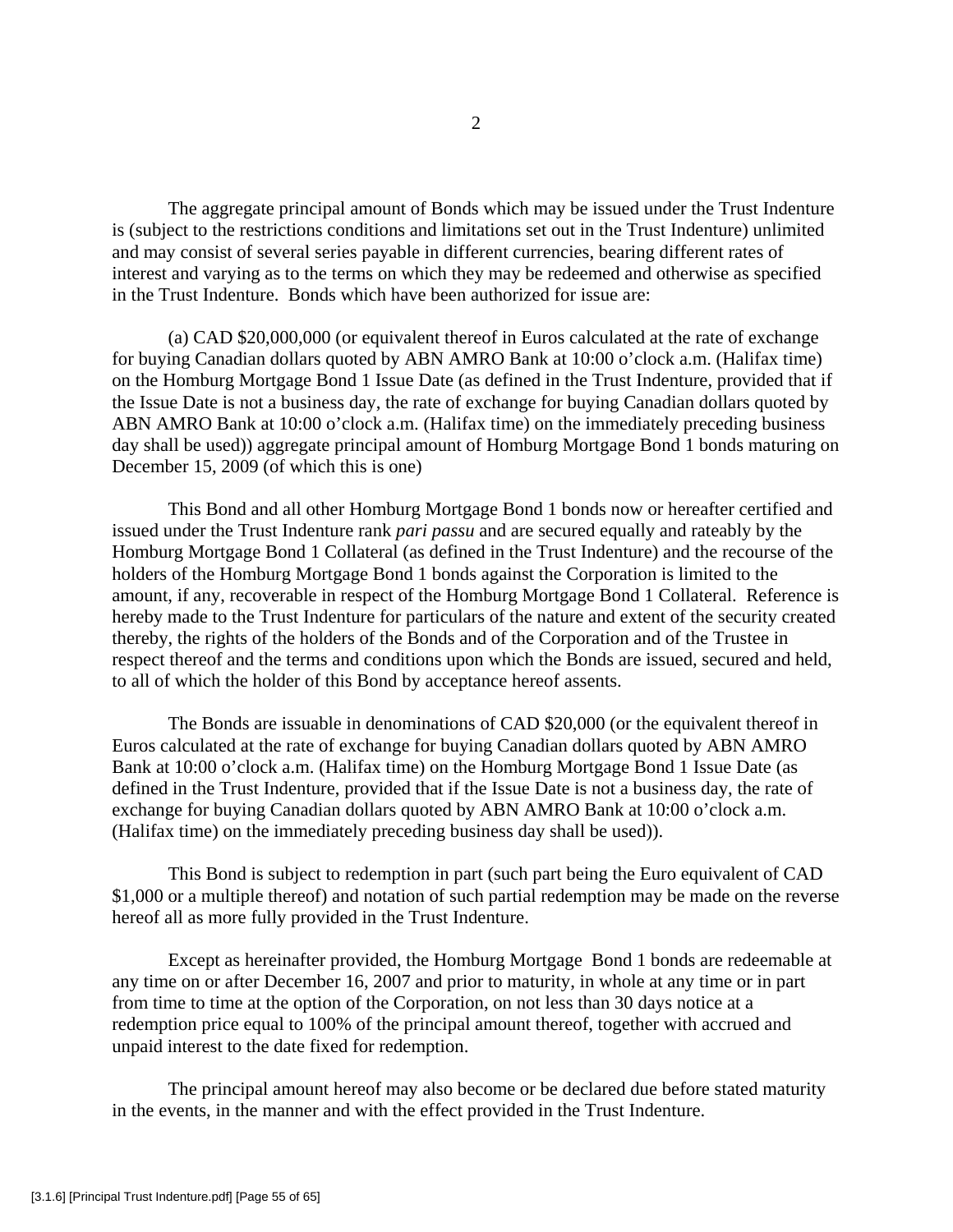The Trust Indenture contains provisions making binding upon all holders of Bonds outstanding thereunder resolutions passed at meetings of such holders held in accordance with such provisions and instruments in writing signed by the holders of a specified majority of Bonds outstanding.

 Upon presentation at the principal office of the Trustee at Soest, The Netherlands, subject to the provisions of the Trust Indenture and upon compliance with the reasonable requirements of the Trustee Bonds may be transferred by the registered holder thereof or his executors, administrators or other legal representatives or his or their attorney duly appointed in writing but no such transfer of a Bond shall be valid unless it has been duly noted thereon.

 This Bond shall not become obligatory for any purpose until it shall have been certified by the Trustee for the time being under the Trust Indenture.

 IN WITNESS WHEREOF HOMBURG SHARECO INC. has caused its corporate seal to be hereunto affixed and this Bond to be signed by its President and its Secretary as of December 15, 2002.

# **HOMBURG SHARECO INC.**

by  $\qquad c.s.$ \*

# TRUSTEE'S CERTIFICATE

 This Bond is one of the Homburg Mortgage Bond 1 bonds referred to in the Trust Indenture within mentioned.

\*

(No writing hereon except by the Trustee or other Registrar)

 $\overline{\phantom{a}}$  , which is a constant of the constant of the constant of the constant of the constant of the constant of the constant of the constant of the constant of the constant of the constant of the constant of the cons

Date and Place In Whose Name Signature of Trustee of Registration Registered or Other Registrar

1.3 The Dutch language portions of the text of the Homburg Euro Mortgage Bond 1 bonds, the certificate of the Trustee and the registration panel shall be substantially as follows: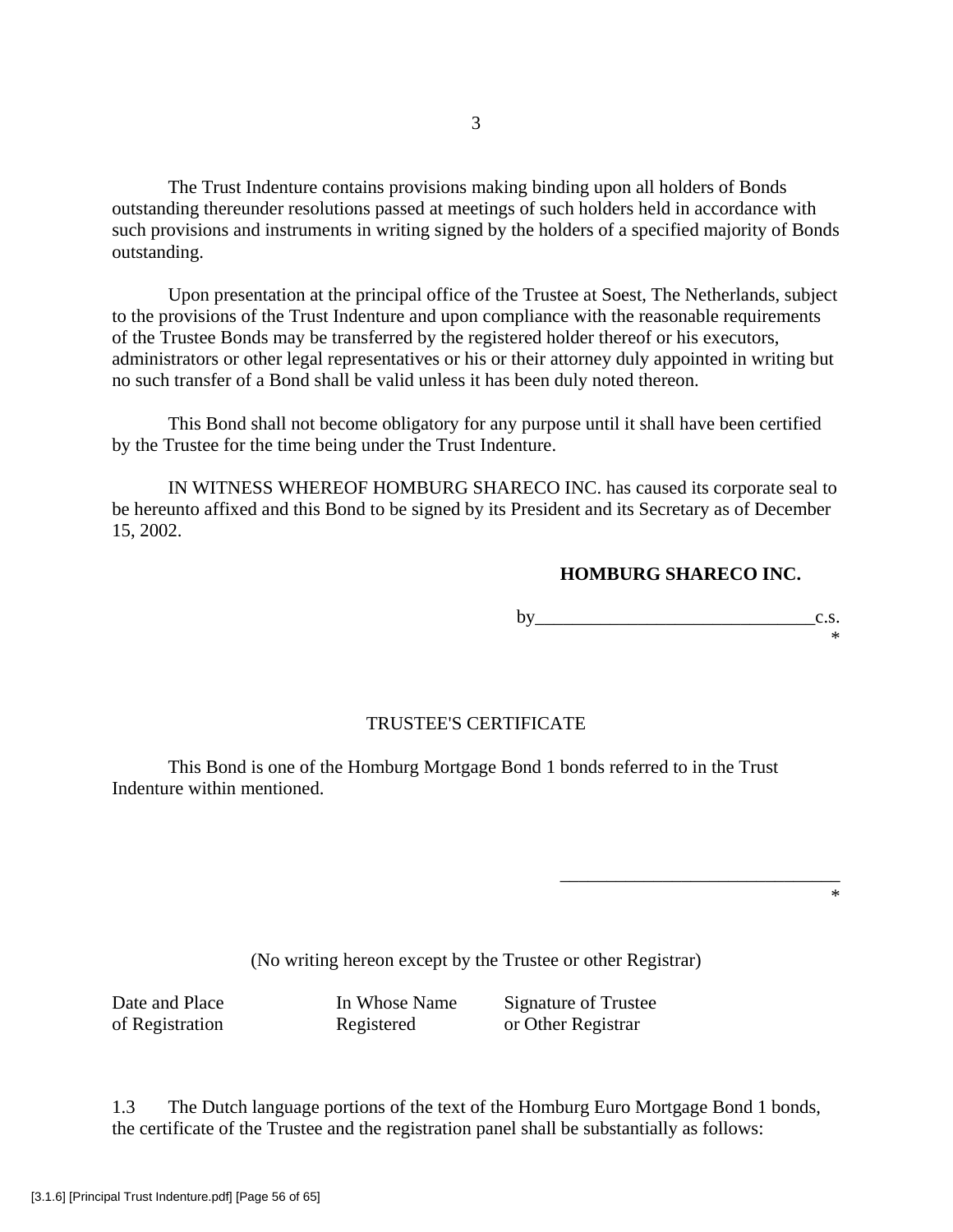[insert here Dutch translation of Homburg Euro Mortgage Bond 1 bond form] (520029.9)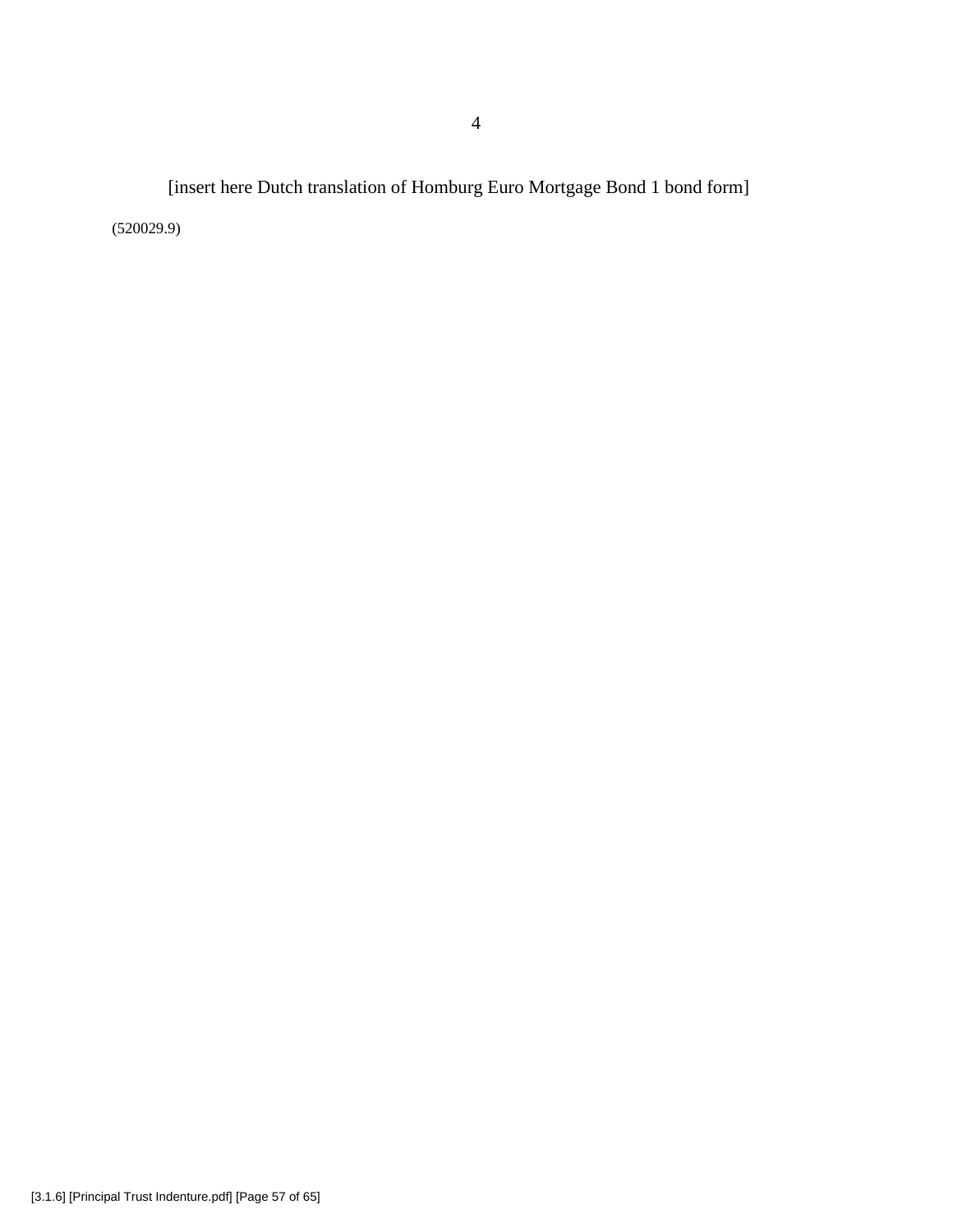# **APPENDIX C**

The Homburg Mortgage Bond 1 Collateral consists of:

- 1. An Assignment of a Second Mortgage dated . 2003, in the principal amount of Canadian \$10,000,000 granted by Homco Realty Fund (11) Limited Partnership and Homco Realty Fund (18) Limited Partnership to Homburg Shareco Inc. mortgaging the lands and premises known as Vintage Tower I and the premises under construction known as Vintage Tower II, Calgary, Alberta (the "Vintage Properties", such mortgage to be subject to a prior ranking first mortgage in the principal amount of Canadian \$9,388,000. **This second mortgage also contains a provision automatically postponing the priority of the charge contained in the second mortgage to all advances made by the present holder of the first mortgage on the Vintage Properties or any successor first mortgage lender in respect of the Vintage Properties up to a maximum principal amount of Canadian \$19,388,000**; and
- 2. An Assignment of a Second Mortgage dated , 2003, in the principal amount of Canadian \$10,000,000 granted by Homco Realty Fund (31) Limited Partnership to Homburg Shareco Inc. mortgaging the lands and premises described below, such mortgage to be subject only to a prior ranking first mortgage in the principal amount of Canadian \$13,750,000:

Warehouse, Price Street, Moncton, New Brunswick Warehouse, Henri Dunant Street, Moncton, New Brunswick Warehouse, Carr Crescent, Gander, Newfoundland Retail, Wright Street, Sackville, New Brunswick Retail, Record Street, Moncton, New Brunswick Retail, Port Hawkesbury, Nova Scotia Office Building, Halifax Street, Moncton, New Brunswick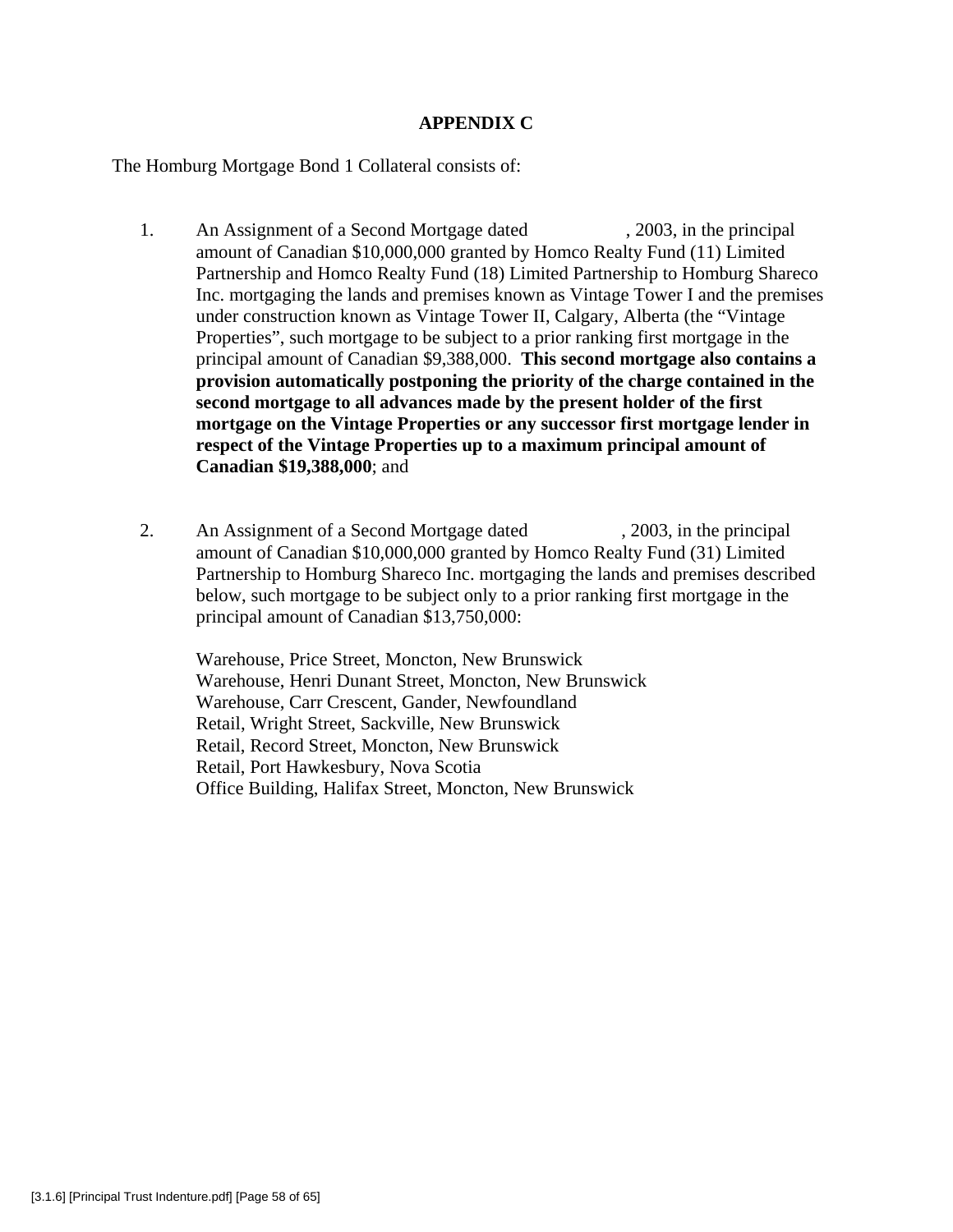# **APPENDIX D**

# **GUARANTEE AGREEMENT**

**GUARANTEE AGREEMENT** dated as of December 15, 2002, made by Homburg Invest Inc., an Alberta corporation (the "Guarantor"), in favor of Stichting Homburg Mortgage Bond (the "Trustee"), as trustee under that certain Trust Indenture dated as of December 15, 2002 (the "Agreement") between Homburg Shareco Inc., a Nova Scotia company (the "Company") and the Trustee pursuant to which the Company has today, and may from time to time in the future, issue bonds (the "Bonds").

**WHEREAS**, it is a condition precedent to the purchase of the Bonds by the purchasers thereof that the Guarantor execute this Guarantee Agreement;

**WHEREAS**, the Company is a wholly owned subsidiary of the Guarantor;

**NOW THEREFORE**, in consideration of the premises, the Guarantor hereby agrees as follows:

**SECTION 1. Defined Terms**. The following terms, as used herein, shall have the following meanings:

(a) **"Business Day"** means any day of the year other than a Saturday, Sunday or other day on which banks are required or authorized to close in Halifax, Nova Scotia.

(b) **"Governmental Entity"** means any (i) federal, provincial, state, municipal, local or other government, governmental or public department, central bank, court, commission, board, bureau, agency or instrumentality, domestic or foreign, or (ii) any subdivision or authority of any of the foregoing.

(c) **"Holders"** means the Persons entered in the registers for the Bonds as holders thereof, such registers being maintained pursuant to the Agreement.

(d) **"Person"** means any individual, corporation, partnership, association, trust, limited liability company or any other entity or organization.

**SECTION 2. Guarantee**. The Guarantor hereby unconditionally and irrevocably guarantees, as principal and not merely as surety, the full and punctual payment when due (whether at stated maturity, upon acceleration or otherwise) of the principal, premium, if any, Additional Amounts (as defined herein), if any, and interest on each Bond and all other amounts payable by the Company under the Agreement; provided, however, that the payment of interest on overdue installments of interest is guaranteed only to the extent permitted by law (such amounts, the "**Guaranteed Obligations**"). All payments to be made by the Guarantor pursuant to this Section 2 shall be made on or before five (5) business days following receipt of demand therefor by the Trustee or, to the extent permitted by Section 14 hereof, any Holder.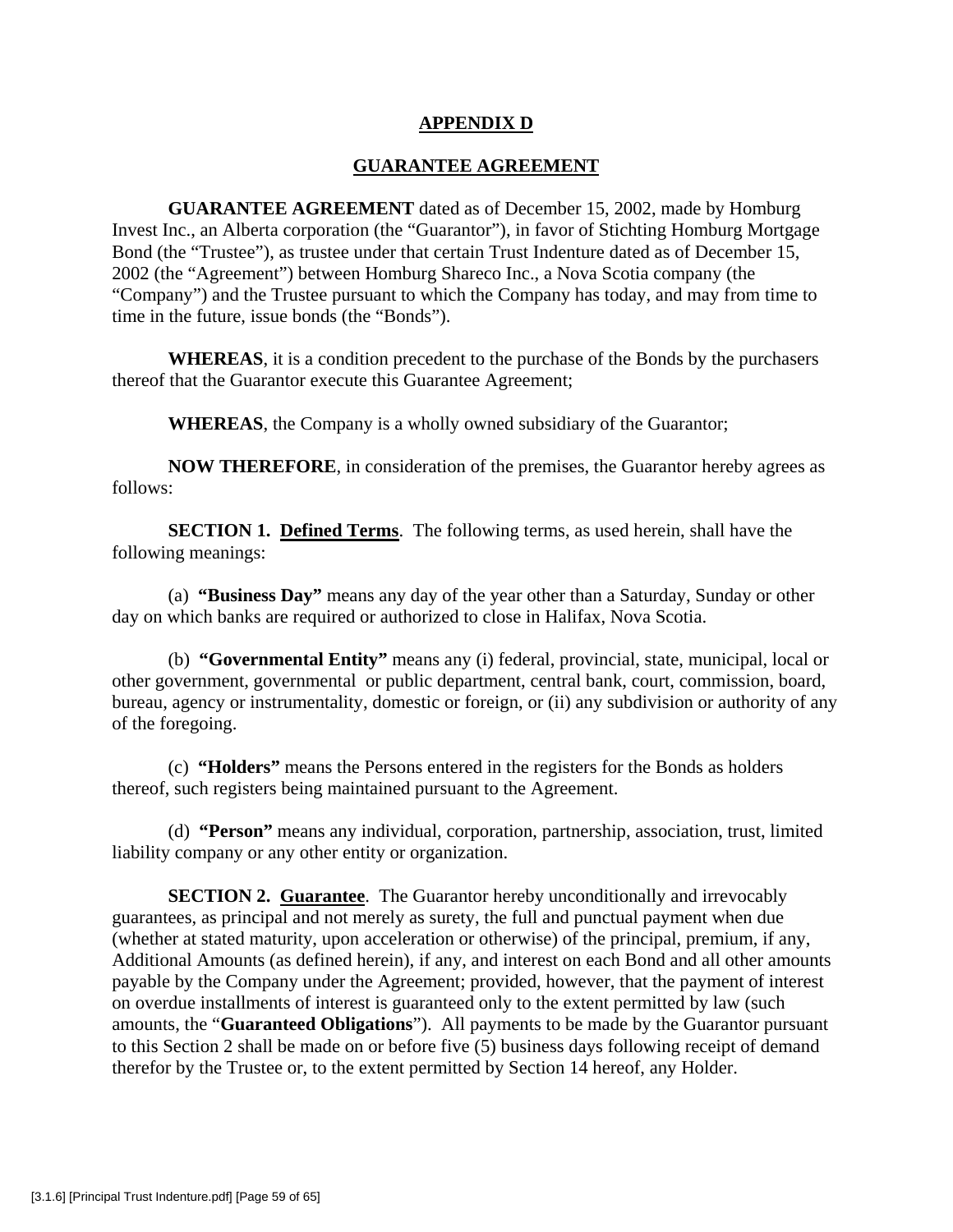**SECTION 3. Guarantee Absolute**. The Guarantor agrees that the guarantee contained in this Guarantee Agreement is a guarantee of payment and not of collection or collectibility, and that the Guarantor's obligation to pay the Guaranteed Obligations hereunder shall be primary, absolute and unconditional and, without limiting the generality of the foregoing, shall not be released, discharged or otherwise affected by:

(i) any extension of the time or times for the payment of the Guaranteed Obligations, renewal, settlement, compromise, waiver or release in respect of any obligation of the Company under the Agreement or any Bond, by operation of law or otherwise;

(ii) any modification or amendment of or supplement to the Agreement or any Bond;

(iii) any change in the corporate existence, structure or ownership of the Company, or any insolvency, bankruptcy, reorganization or other similar proceeding affecting the Company or its assets or any resulting release or discharge of any obligation of the Company contained in the Agreement or any Bond;

(iv) the existence of any claim, set-off or other rights which the Guarantor may have at any time against the Company, the Trustee, any Holder or any other Person, whether in connection herewith or any unrelated transactions;

(v) any invalidity, illegality, irregularity or unenforceability for any reason of the Agreement or any Bond or in any part thereof as regards the Company, or any provision of applicable law or regulation purporting to prohibit the payment by the Company of the principal of or interest on any Bond or any other amount payable by the Company under the Agreement;

(vi) any other act or omission to act or delay of any kind by the Company, the Trustee, any Holder or any other Person or any other circumstance whatsoever which might, but for the provisions of this paragraph, constitute a legal or equitable discharge or defense of the Guarantor's obligations hereunder;

(vii) any contest by the Company or any Person as to the amount of the Guaranteed Obligations;

(vii) the absence of any action to enforce the Agreement or the Bonds;

(viii) the recovery of any judgment against the Company or any action to enforce the same;

(ix) any dealings with the security which the Trustee or any Holder holds or may hold pursuant to the terms and conditions of the Agreement, including the taking,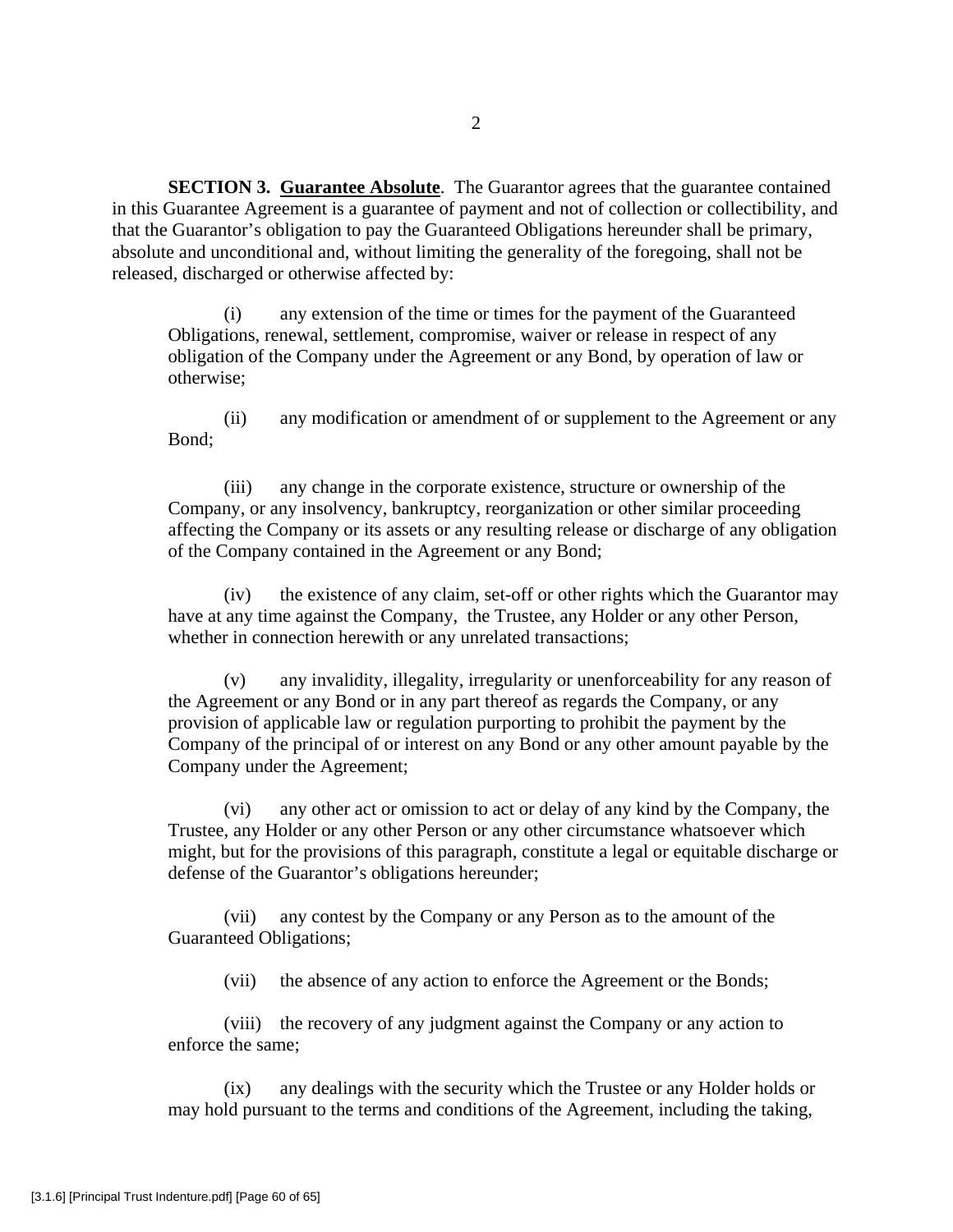giving up or exchange of securities, the variation or realization thereof and the granting or releases and discharges; or

(x) any invalidity, non-perfection or unenforceability of any security held by the Trustee or any Holder in support of the Guaranteed Obligations, or any irregularity or defect in the manner or procedure by which the Trustee or any Holder realizes on such security.

**SECTION 4. Fees**. The Company agrees to pay to the Guarantor, in respect of each year that the guarantee provided under this Guarantee Agreement is outstanding, an annual guarantee fee (the "Fee") equal to .25% of the maximum amount of the Guaranteed Obligations outstanding at any time during that year. The Fee will be due and payable on (i) the day immediately prior to each anniversary date of the date the Guarantee Agreement is entered into, provided that the Guarantee Agreement remains in full force and effect on that anniversary date; and (ii) the date the Guarantee Agreement is terminated in which event the Fee will be prorated over the number of days in the year for which the Guarantee Agreement was in full force and effect.

**SECTION 5. Representations and Warranties**. The Guarantor hereby represents and warrants as of the date hereof that:

**Authorization; No Contravention**. The execution, delivery and performance by the Guarantor of this Guarantee Agreement (i) are within its powers, have been duly authorized by all necessary corporate action, require no action by or in respect of, or filing with, any governmental body, agency or official, and do not contravene its constituent documents, and (ii) do not contravene, or constitute a default under, any provision of applicable law or regulation, as amended from time to time, or of any judgment, injunction, order, decree, agreement or other instrument binding upon the Guarantor or result in or require the creation or imposition of any lien on any asset of the Guarantor other than any contravention, default or lien which would not have a material adverse effect on the ability of the Guarantor to perform its obligations under this Guarantee Agreement.

**Binding Effect**. This Guarantee Agreement constitutes the legal, valid and binding obligation of the Guarantor, enforceable against the Guarantor in accordance with its terms, except as such enforceability may be limited by the effect of any bankruptcy, insolvency, reorganization, moratorium or other similar laws affecting the enforcement of creditors' rights generally or by general principles of equity (regardless of whether such enforceability is considered in a proceeding at law or in equity).

**Litigation**. There is no action, suit or proceeding pending against the Guarantor or, to the knowledge of the Guarantor, threatened against the Guarantor before any court or arbitrator or any governmental body, agency or official in which there is a reasonable possibility of an adverse decision (i) which would have a material adverse effect on the ability of the Guarantor to perform its obligations under this Guarantee Agreement, or (ii) which in any manner draws into question the enforceability or validity of this Guarantee Agreement.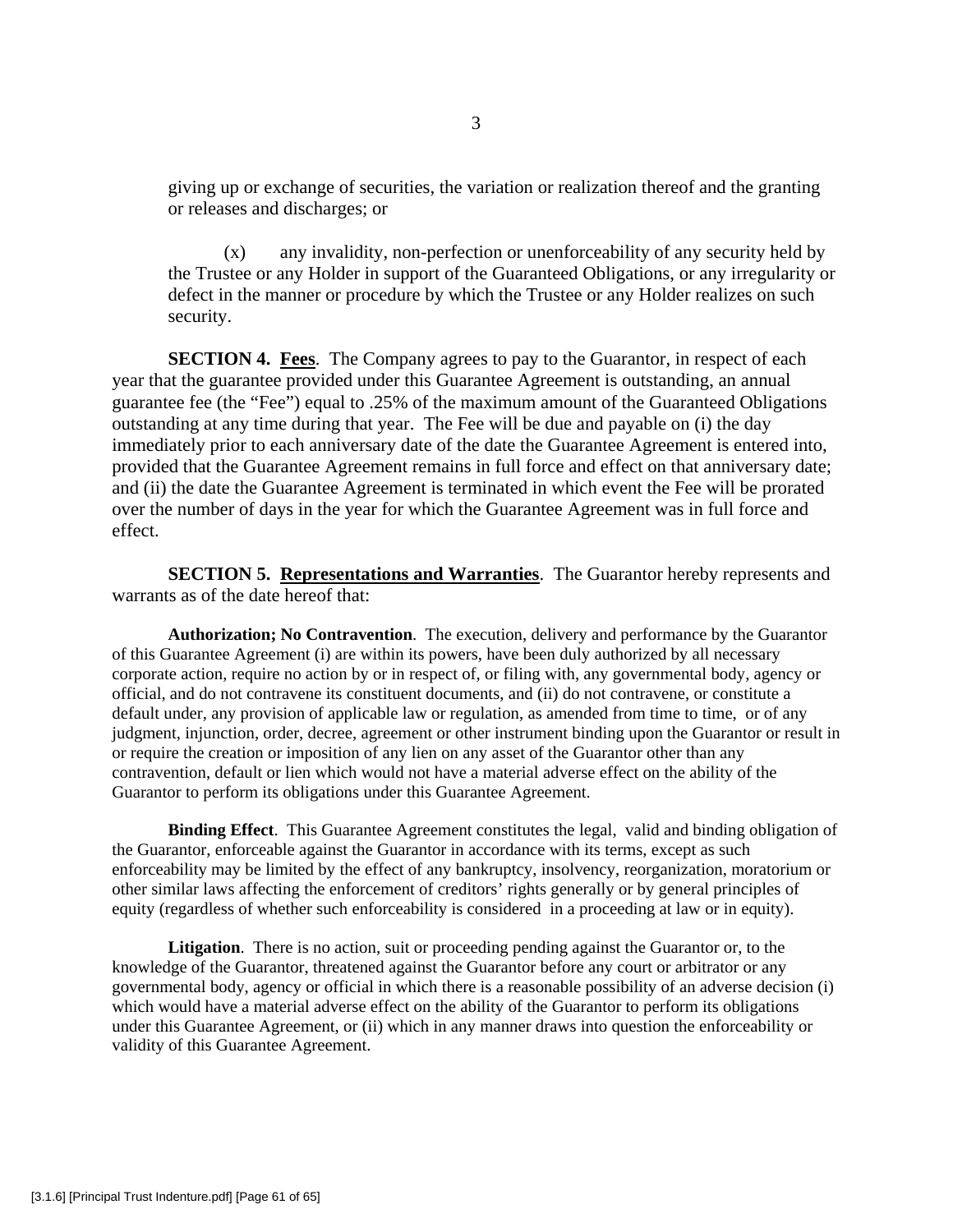**SECTION 6. Manner of Payment**. All payments to be made by the Guarantor hereunder shall be made to the Trustee for application in accordance with Section 13.10 of the Agreement.

**SECTION 7. Enforcement of Guarantee**. The Guarantor agrees that the Trustee or any Holder (but subject always to the provisions of Section 13 hereof) need not seek or exhaust their recourse against the Company or any other Person or realize on any security they may hold in respect of the Guaranteed Obligations before being entitled to payment under this Guarantee Agreement.

**SECTION 8. Waiver**. The Guarantor hereby irrevocably waives promptness, diligence, acceptance hereof, presentment, demand, protest and any and all other notice not provided for herein and any requirement that at any time the Trustee, any Holder (but subject always to the provisions of Section 13 hereof) or any other Person exhaust any right or take any action against the Company or any other Person and any other circumstance whatsoever that might otherwise constitute a legal or equitable discharge, release or defense of the Guarantor or that might otherwise limit recourse against the Guarantor.

**SECTION 9. Waiver of Subrogation**. Until payment in full of the Guaranteed Obligations, the Guarantor irrevocably waives any and all rights to which it may be entitled, by operation of law or otherwise, upon making any payment hereunder to be subrogated to the rights of the payee against the Company with respect to such payment or otherwise to be reimbursed, indemnified or exonerated by the Company in respect thereof.

**SECTION 10. Notices**. All notices and other communications provided for or permitted hereunder shall be made as follows:

| If to the Guarantor: | Homburg Invest Inc.                    |  |
|----------------------|----------------------------------------|--|
|                      | Suite 200, 11 Akerley Boulevard        |  |
|                      | Dartmouth, Nova Scotia, Canada B3B 1V1 |  |
|                      | Attention:                             |  |
|                      | Fax No.: (902) 469-6776                |  |

If to the Company, the Trustee or any Holder as specified in Article 17 of the Agreement.

**SECTION 11. No Waiver; Remedies.** No failure on the part of the Trustee or any Holder (but subject always to the provisions of Section 13 hereof) to exercise, and no delay in exercising, any right hereunder shall operate as a waiver thereof; nor shall any single or partial exercise of any right hereunder preclude any other or further exercise thereof or the exercise of any other right. The remedies herein provided are cumulative and not exclusive of any remedies provided by law.

**SECTION 12. Continuing Guarantee; Reinstatement in Certain Circumstances**. The guarantee contained in this Guarantee Agreement is a continuing guarantee and the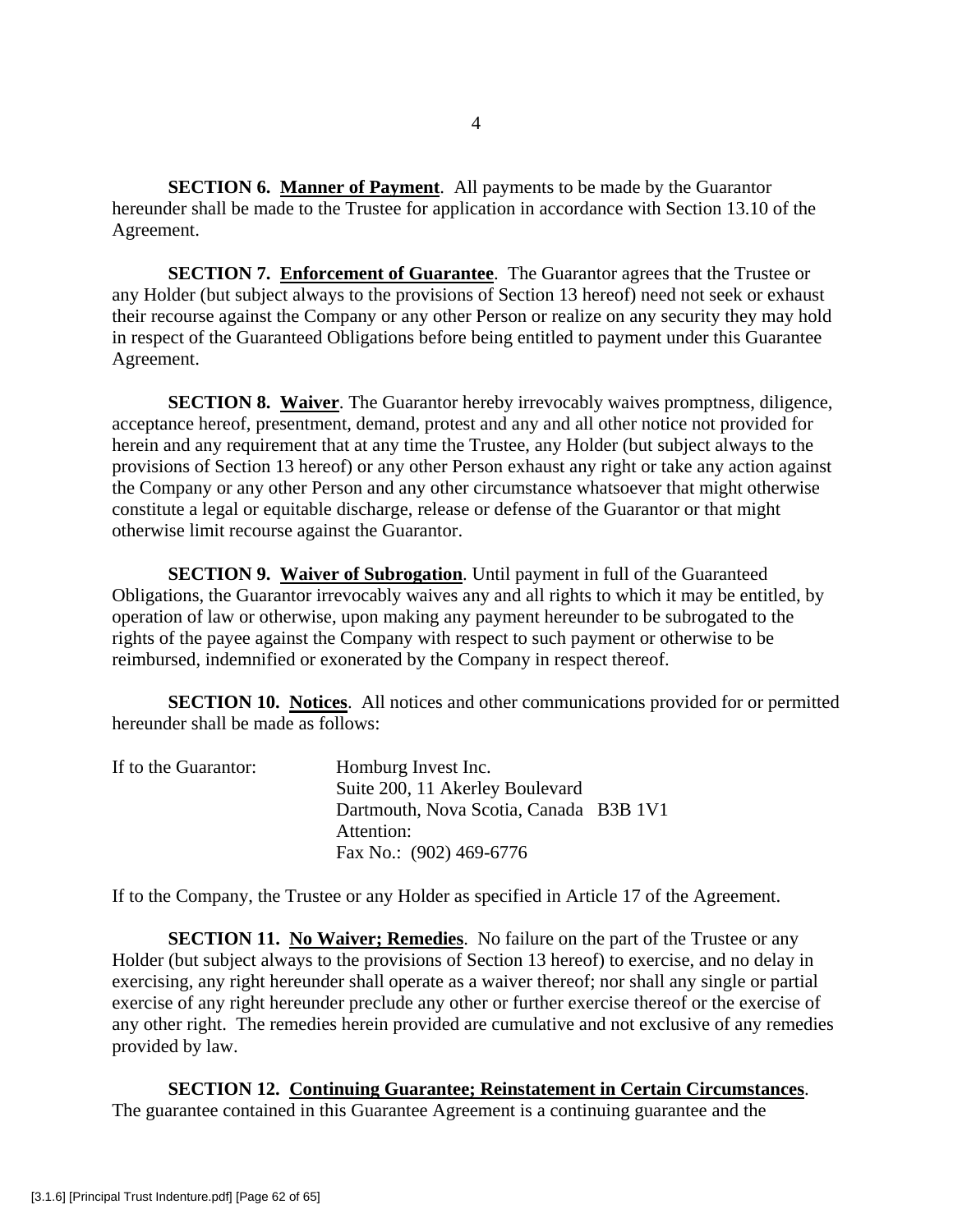Guarantor's obligations hereunder shall (i) remain in full force and effect until the indefeasible payment in full of the Guaranteed Obligations, (ii) be binding upon the Guarantor and its successors and assigns, and (iii) inure to the benefit of and be enforceable by the Trustee and, subject always to the provisions of Section 13 hereof, any Holder and their respective successors and permitted assigns; provided, however, that this Guarantee Agreement shall not be construed to create any right in any Person other than the Trustee and, subject always to the provisions of Section 13 hereof, any Holder and their respective successors and permitted assigns or to be a contract in whole or in part for the benefit of any Person other than the Trustee and, subject to the provisions of Section 13 hereof, the Holders and their respective successors and permitted assigns. If at any time any payment of any of the Guaranteed Obligations is rescinded or must otherwise be restored or returned upon the insolvency, bankruptcy or reorganization of the Company or otherwise, the obligations of the Guarantor hereunder with respect to such payment shall be reinstated as though such payment had been due but not made at such time.

**SECTION 13. Stay of Acceleration.** If acceleration of the time for payment of any Guaranteed Obligation is stayed upon the insolvency, bankruptcy or reorganization of the Company, all such amounts otherwise subject to acceleration under the terms of the Agreement shall nonetheless be payable by the Guarantor hereunder to the Trustee or, to the extent permitted by Section 13 hereof, the Holders forthwith on demand.

**SECTION 14. Holders May Not Enforce**. No Holder shall have the right to institute any suit, action or proceeding against the Guarantor for any default hereunder except in the manner and subject to the conditions, *mutatis mutandis*, set forth in Section 13.5 of the Agreement, it being understood and intended that no one or more of the Holders shall have any right in any manner whatsoever to enforce any right hereunder or pursuant hereto by any action except as aforesaid and that all powers and trusts hereunder shall be exercised and all proceedings at law or in equity shall be instituted, had and maintained by the Trustee, except as aforesaid.

**SECTION 15. Expenses**. The Guarantor shall pay, or reimburse, the Trustee and the Holders for all costs and expenses including, without limitation, reasonable attorneys' fees and disbursements reasonably incurred by it in connection with the enforcement of this Guarantee Agreement; provided, however, that the Guarantor shall only be required to pay, or reimburse, for the reasonable attorneys' fees and disbursements for one counsel for the Trustee and the Holders.

**SECTION 16. No Withholding**. Any and all payments made by the Guarantor pursuant to the provisions of this Guarantee Agreement shall be made without withholding or deduction for, or on account of, any current or future taxes imposed by or on behalf of Canada or any political subdivision thereof unless such taxes are required by law or by the administration thereof to be withheld or deducted, in which case the Guarantor shall pay such amounts ("Additional Amounts") as may be necessary, so that the net amount received by the Holder (including Additional Amounts) after such withholding or deduction will not be less than the amount the Holder would have received if such taxes had not been withheld or deducted,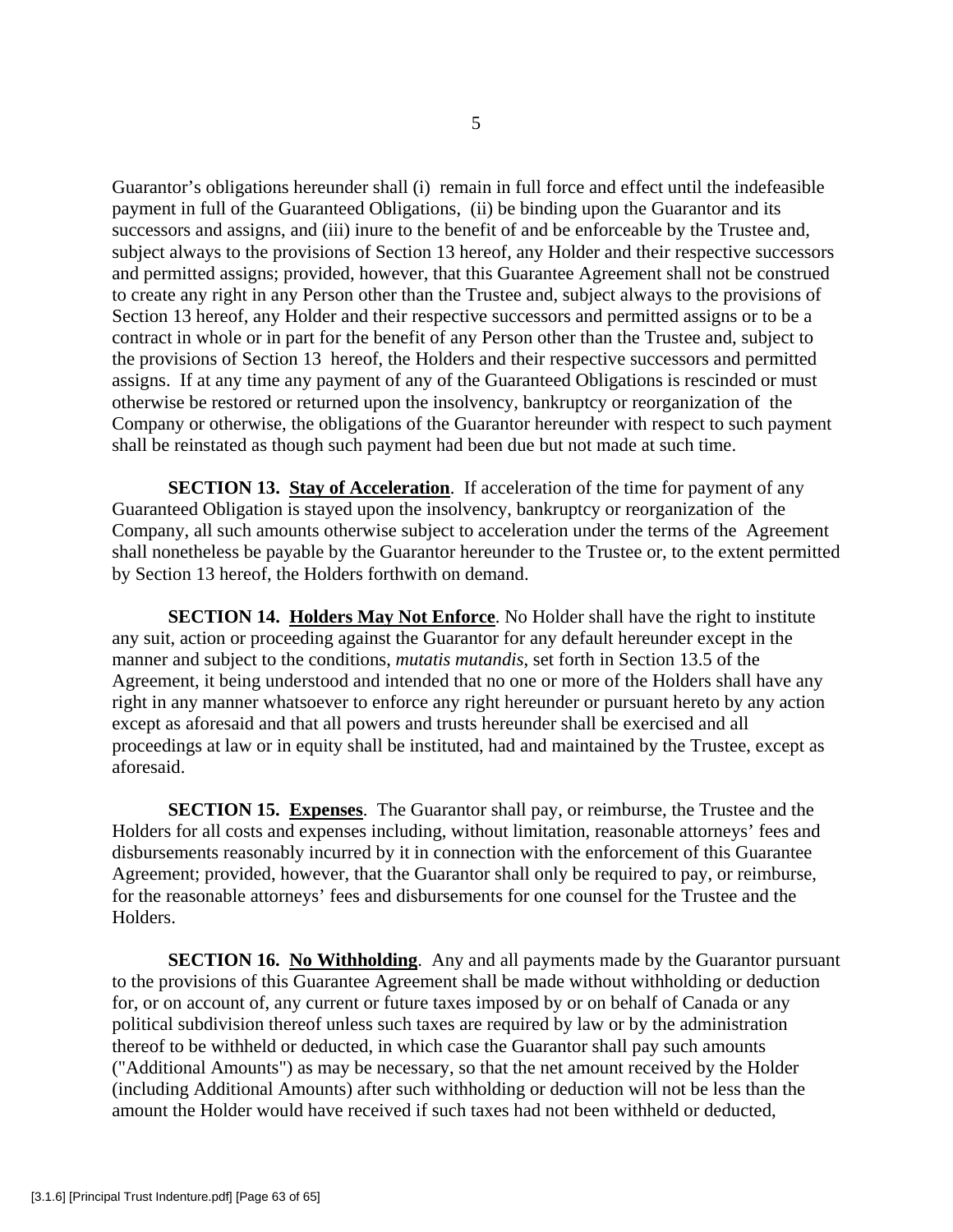provided, however, that no such Additional Amounts will be payable in respect of, among others, the following:

(a) any tax, assessment or other governmental charge which would not have been so imposed but for (i) the existence of any present or former connection between such Holder (or between a fiduciary, settlor or beneficiary of, or a person holding power over such Holder, if such Holder is an estate or trust or a member or shareholder of such Holder, if such Holder is a partnership or corporation) and Canada, including, without limitation, such Holder (or such fiduciary, settlor, beneficiary, person holding a power over, such Holder) being or having been a citizen or resident or treated as a resident thereof or being or having been engaged in a trade or business or present therein of having had a permanent establishment therein, or (ii) such Holder's current or former status as a personal holding company, a foreign personal holding company, a controlled foreign corporation that is related to the Guarantor through stock ownership, a foreign tax-exempt organization for Canadian tax purposes or as a corporation which accumulates earnings to avoid Canadian income tax;

(b) any tax, assessment or other governmental charge which would not have been so imposed but for the presentation by the Holder of any Bond for payment on a date more than 60 days after the date on which such payment became due and payable or the date on which payment thereof is duly provided for, whichever occurs later;

(c) any estate, inheritance, gift, sales, transfer, personal property or any similar tax, assessment or other governmental charge;

(d) any tax, assessment or other governmental charge which is payable otherwise than by deduction or withholding from payments of, or payments under the Guarantee in respect of principal, interest or any Additional Amount on any Bond;

(e) any tax, assessment or other governmental charge imposed on interest received by any person holding, actually or constructively, 10% or more of the total combined voting power of all classes of stock of the Guarantor entitled to vote;

(f) any tax, assessment or other governmental charge imposed on a Holder that is a nonresident of Canada for the purposes of the Income Tax Act (Canada); or

(g) any tax, assessment or governmental charge imposed by reason of the failure of the Holder or beneficial owner of the Bond to deliver upon reasonable demand by the Guarantor, any form or document that may be required or reasonably requested in order to allow the Guarantor to make a payment to the Holder without any deduction or withholding for or on account of any tax.

The provisions of this Section 15 shall survive the termination of this Guarantee Agreement.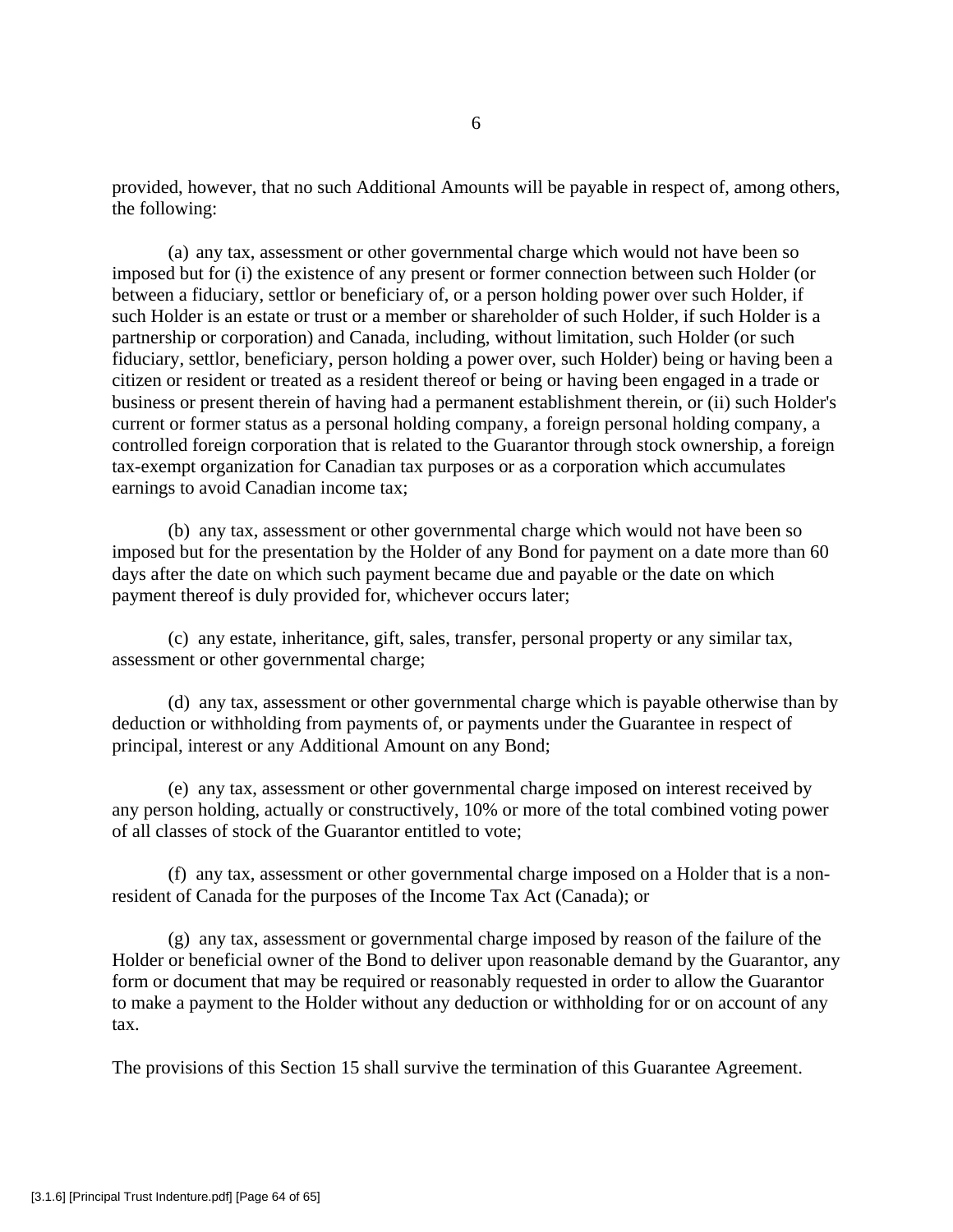**SECTION 17. Judgment Currency.** If for the purposes of obtaining judgment in any court it is necessary to convert all or any part of the Guaranteed Obligations or any other amount due to the Trustee or any Holder in respect of the Guarantor's obligations under this Guarantee Agreement in any currency (the "Original Currency") into Euros (the "Other Currency"), the Guarantor, to the fullest extent that it may effectively do so, agrees that the rate of exchange used shall be that at which, in accordance with normal banking procedures, the Trustee or any Holder, as the case may be, could purchase the Original Currency with the Other Currency on the Business Day preceding that on which final judgment is paid or satisfied.

The obligations of the Guarantor in respect of any sum due in the Original Currency from it to the Trustee or any Holder shall, notwithstanding any judgment in any Other Currency, be discharged only to the extent that on the Business Day following receipt by the Trustee or any Holder of any sum adjudged to be so due in such Other Currency the Trustee or any Holder may, in accordance with its normal banking procedures, purchase the Original Currency with such Other Currency. If the amount of the Original Currency so purchased is less than the sum originally due to the Trustee or any Holder in the Original Currency, the Guarantor agrees, as a separate obligation and notwithstanding any such judgment, to indemnify the Trustee or any Holder against such loss, and if the amount of the Original Currency so purchased exceeds the sum originally due to the Trustee or any Holder in the Original Currency, the Trustee or any Holder, as the case may be, agrees to remit such excess to the Guarantor.

**SECTION 18. Governing Law**. This Guarantee Agreement shall be governed by, and construed in accordance with, the laws of the Province of Nova Scotia, without regard to the choice-of-law principles of Nova Scotia that would require the application of the laws of a jurisdiction other than Nova Scotia.

**SECTION 19. Severability.** Any provision of this Guarantee Agreement which is illegal, invalid, prohibited or unenforceable in any jurisdiction shall, as to such jurisdiction, be ineffective to the extent of such illegality, invalidity, prohibition or unenforceability without invalidating the remaining provisions hereof and any such illegality, invalidity, prohibition or unenforceability in any jurisdiction shall not invalidate or render unenforceable such provision in any other jurisdiction.

**SECTION 20. Entire Agreement.** This Guarantee Agreement embodies the entire agreement of the Guarantor with respect to the subject matter hereof and supersedes any prior written or oral agreements and understandings relating to the subject matter hereof and thereof.

IN WITNESS WHEREOF, the Guarantor has caused this Guarantee Agreement to be duly executed and delivered by its officers thereunto duly authorized as of the date first above written.

# **HOMBURG INVEST INC.**

Per: